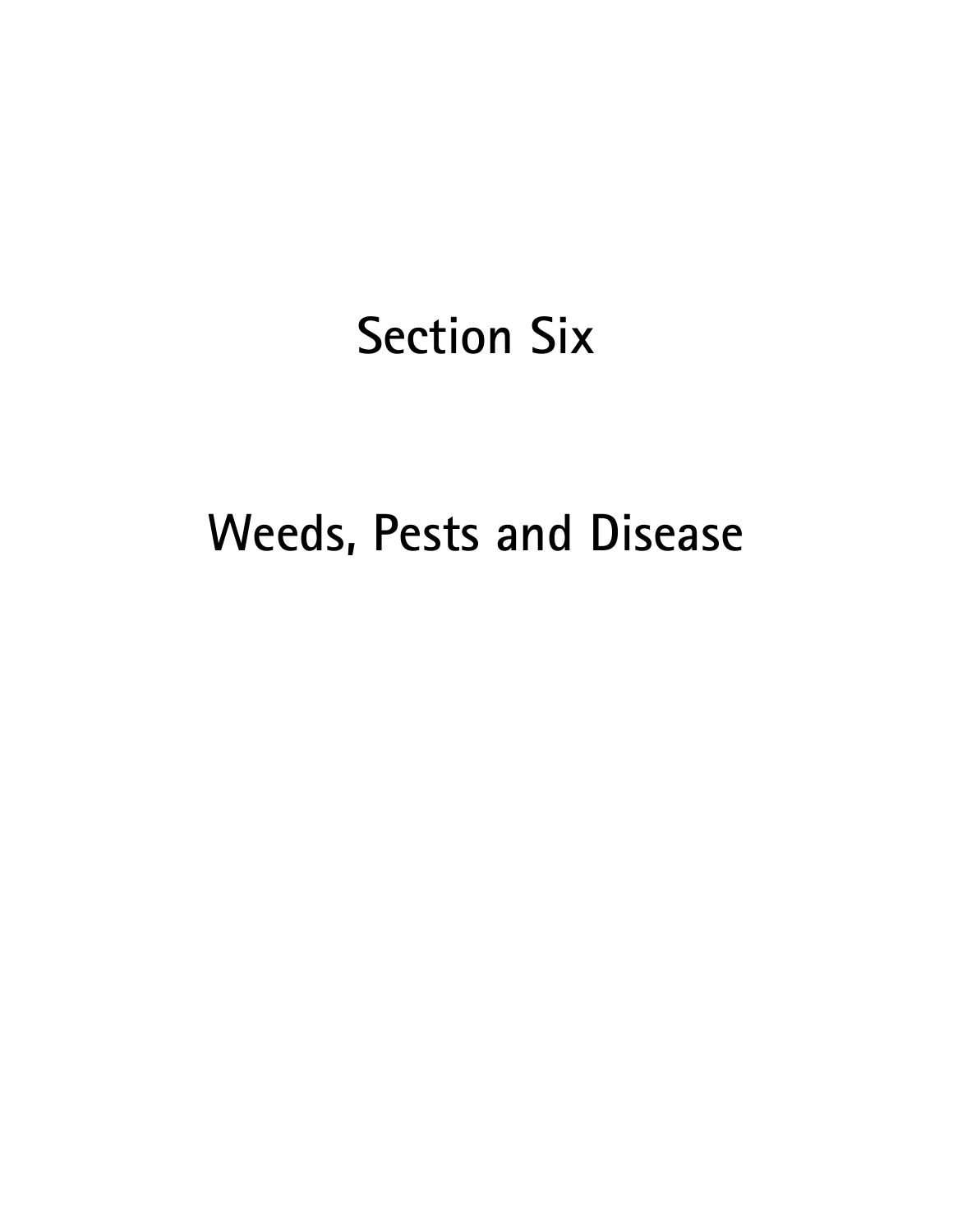# **Contents**

| Managing Weeds, Pests and Disease |    |
|-----------------------------------|----|
| Pests and Disease                 | 16 |
| Pests                             | 19 |
| <b>Controlling Pests</b>          | 29 |
| Disease                           | 35 |
| Animal Management                 | 37 |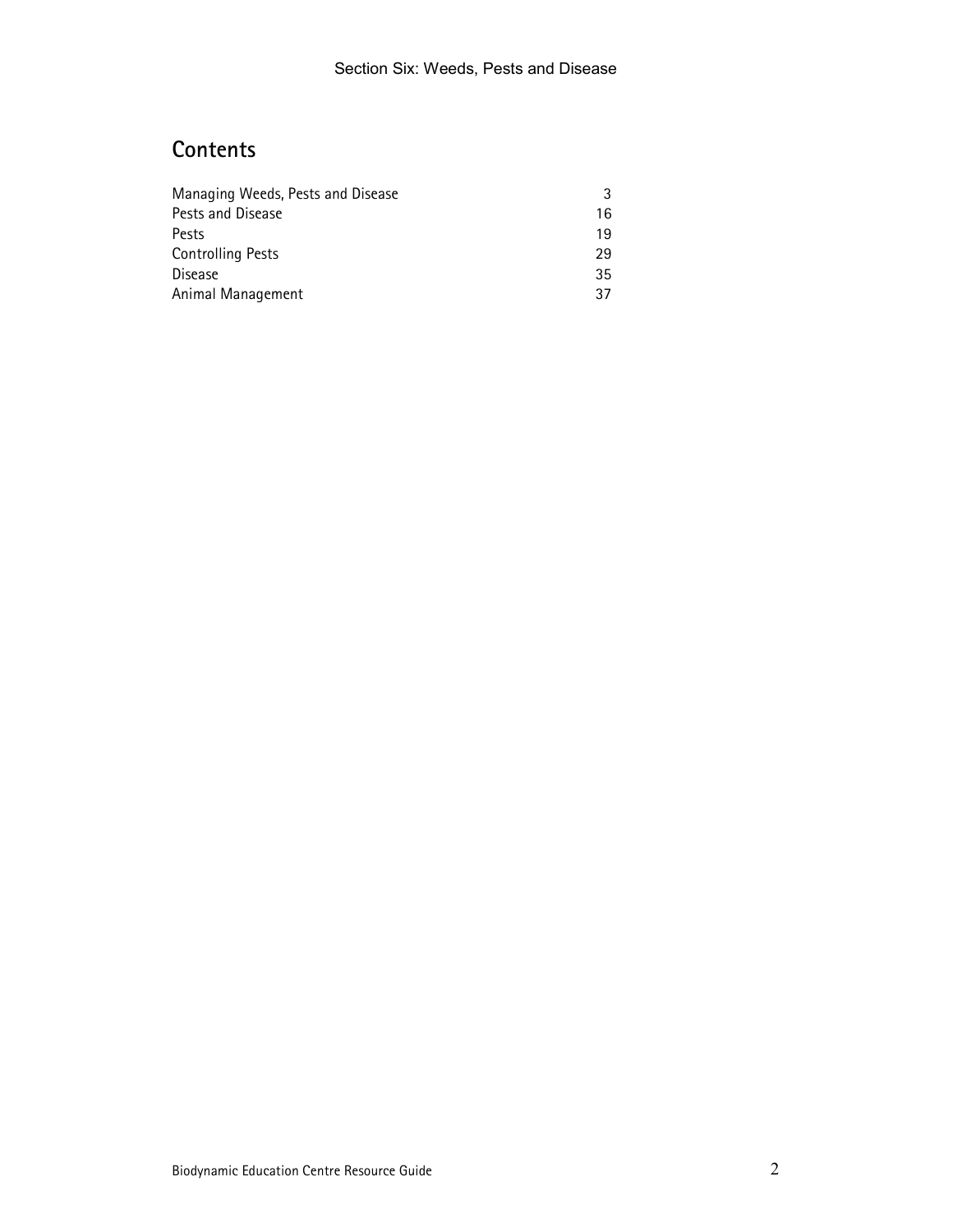# Managing Weeds, Pests and Disease

# **Weeds**

## Four Classifications of Weeds

There are four classifications of weeds that you will encounter. Two are based on the life cycle.

Annual weeds grow, flower, release seed and die in less than a year. They are usually soft plants that increase very rapidly by seed each year.

Perennial weeds grow for two or more years. Some perennial weeds die back to an underground root or bulb and re-grow each year, while others stay green all year round.

The other classifications are based on whether there is a woody tissue. Woody weeds are usually perennial shrubs and trees. Non-woody weeds are soft stemmed weeds that can be either annual or perennial.

# Resource Information for Weeds

In Great Britain there is a very good website for weed information: see organicweeds.org.uk

# Causes of Weeds

Weeds can be caused through the following:

- incorrect soil cultivation
- soil compaction
- inadequate drainage
- unbalanced nutrition
- incorrect soil pH
- salinity problems
- incorrect crop rotations
- inappropriate choice of species
- lack of diversity
- imbalances in the environment
- imbalances in weather and seasonal conditions
- lunar influences.

#### Benefits Associated with Weed Growth

- indicators of soil health and conditions
- contribute to soil fertility
- improving soil structure
- hosts for beneficial predators and organisms
- deep rooting weeds can mine minerals and make these available to crops
- weeds are specialists at producing substances lacking in the soil in which they grow
- preventing soil erosion
- source of food for animals and humans
- can be used medicinally
- used as a green manure
- used as a mulch.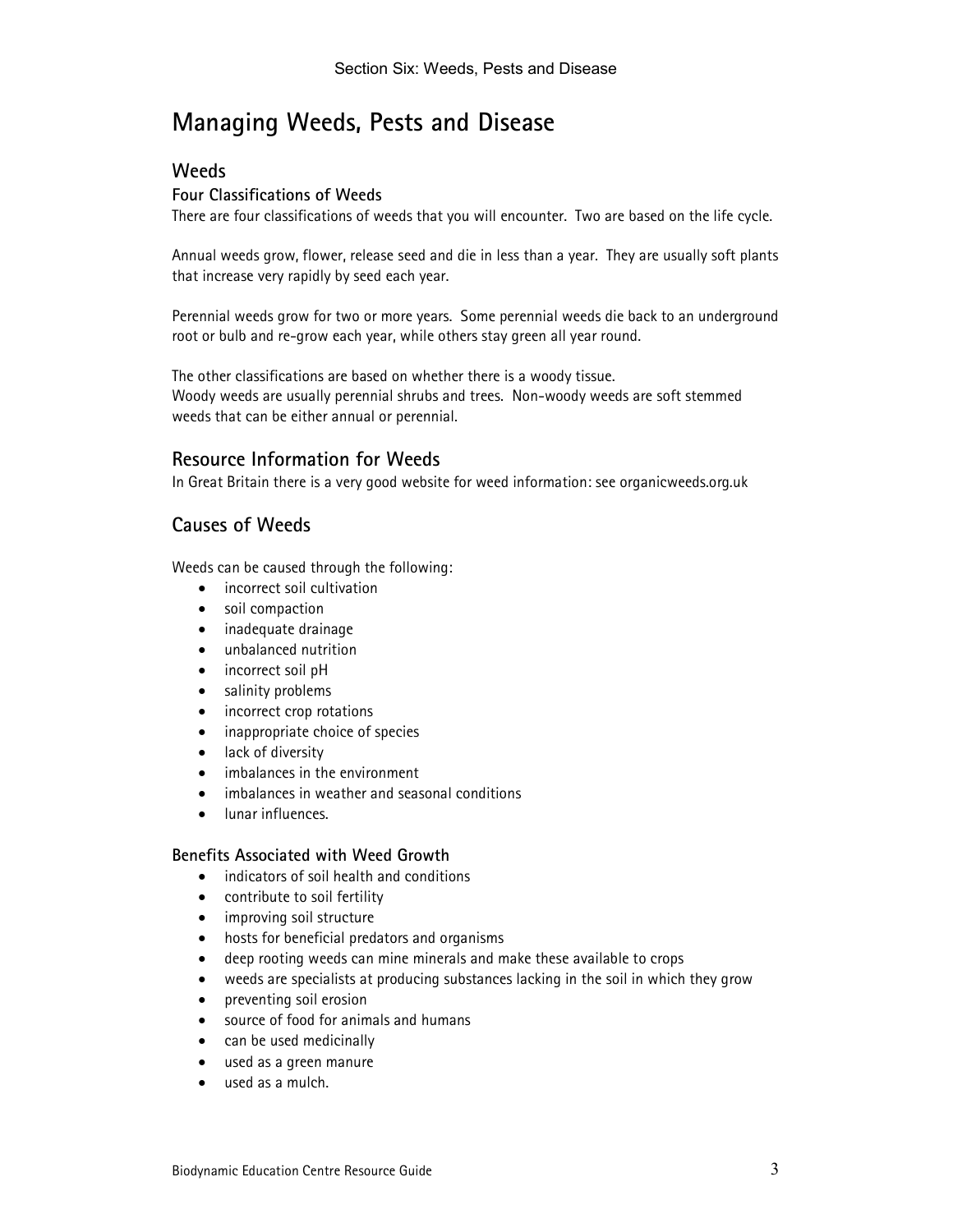# Benefits of Weeds

By using herbicides farmers often manage to eliminate a troublesome plant only to discover that the vacated niche is occupied by another even worse weed. Very frequently the new weed will have been present in the system in small numbers. It only attains the status of weed when the dynamic equilibrium of the system is disturbed by removing other plant species.

In his "Soil Fertility" (Lanthorne Press, 1983 pp 124-125) Ehrenfried Pfeiffer talks about the positive aspects of weeds in an agricultural system: "The so-called weeds become enormously significant…They are only weeds from the human utilitarian point of view. At most we might call them misplaced good plants." He points out that weeds are often indicators of mineral imbalances in soils and are even nature's way of correcting those imbalances:" …many of these plants (weeds) live in or near his (a farmer's) own cultivated areas and at certain times they fertilise the soil by drying off, by dropping their leaves, etc. More important, however, is the fact that they furnish, in organic, finely diluted form just that finely diluted substance which nature needs for healing or stimulating its life processes. The remarkable thing is that many of these plants are just "specialists" in producing the substance which the soil lacks, thus contributing to soil improvement. They accumulate…these substances from states of high dilution and then, by condensing them into more concentrated form, carry them into the soil.

David Williams makes the point that weeds bring diversity into the system. Firstly they diversify the organic matter being returned to the soil as pointed out by Pfeiffer above. Secondly they diversify the diet of the stock. Many of the weeds, for example, are medicinal herbs. Variegated thistle, a common deep rooted weed, is used to treat sufferers of liver cancer and helps to alleviate the side effects of chemotherapy. Shepherd's Purse, another common weed is used by herbalists to combat bleeding. Sheep and cattle browse it after lambing and calving. These are but two examples, there are many others.

Newsleaf, Journal of BDAA Australia, No. 17, p13

# Problems Associated with Weed Growth

- competition for space, nutrients, water and sunlight
- can harbour pests and disease
- hinder harvesting of the crop
- lower crop quality
- fast growth which takes over an area and looks unsightly
- infestation of bushland areas, affecting wildlife
- fire hazards
- homes for pests and disease
- spines, thorns, hooks and burrs which can injure animals and people
- poisonous fruit, leaves or stems
- economic problems by contaminating farm products or preventing use of land.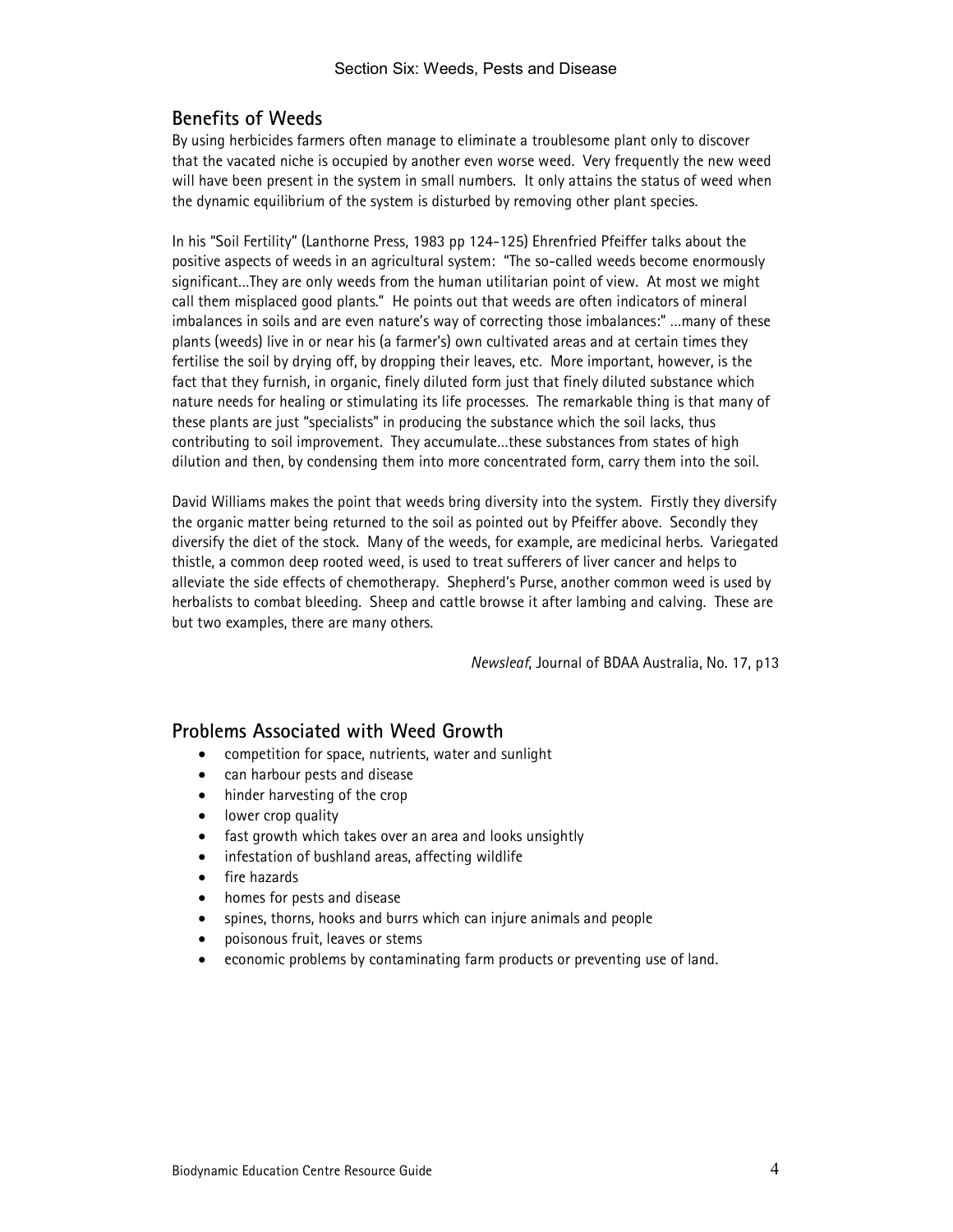# Weeds and the Minerals they Provide

The following weeds can provide vital minerals to stock, your compost heap or liquid tea:

| Blackberry       | Chlorine                                            |
|------------------|-----------------------------------------------------|
| <b>Bracken</b>   | Potassium                                           |
| Broom            | Magnesium, sulphur                                  |
| Chicory          | Iron, Calcium, Copper                               |
| Cleavers         | Iodine, Calcium, Copper, Silica, Sodium             |
| Comfrey          | Iron, Chlorine, Potassium, Sodium                   |
| Dandelion        | Calcium, Copper, Iron, Magnesium, Potassium, Silica |
| Dock             | Iron                                                |
| Duckweed         | Copper, Boron, Zinc, Phosphorus                     |
| Fennel           | Copper, Potassium, Sodium, Sulphur                  |
| Gorse            | Phosphorus                                          |
| Inkweed          | Potassium                                           |
| <b>Nettles</b>   | Iron, Potassium, Sodium, Sulphur                    |
| Plantain         | Calcium, Sulphur, Potassium                         |
| Ragwort          | Copper                                              |
| Shepherd's Purse | Calcium, Sodium, Sulphur                            |
| Sorrel           | Calcium, Phosphorus                                 |
| <b>Thistles</b>  | Nitrogen, Copper, Silica                            |
| Willow           | Calcium                                             |

Newsleaf, Journal of Biodynamic Agriculture Australia, No. 60, p.6.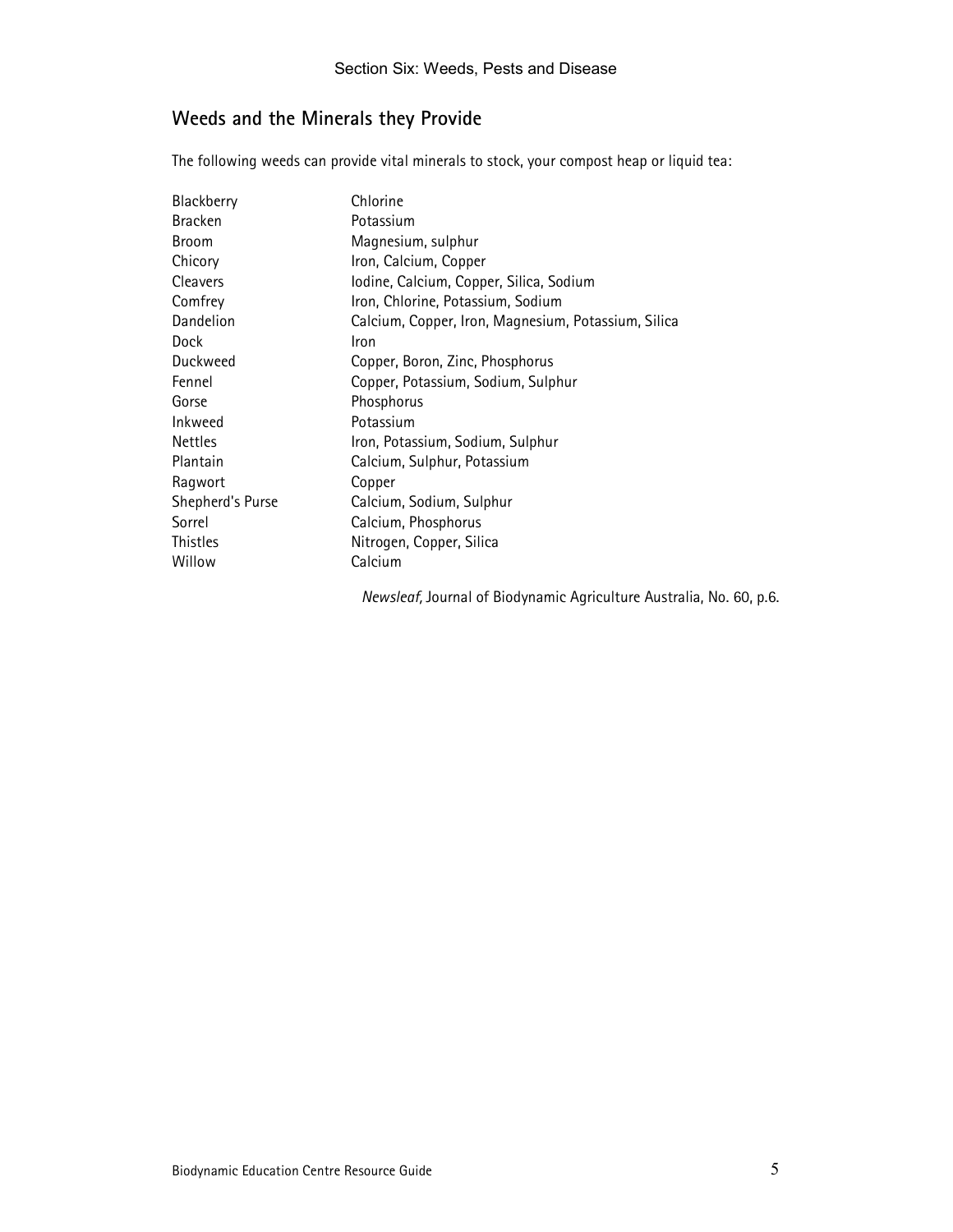# Looking at the Wide Aspects of Nature

Weeds are indicator plants which help us to identify imbalances in the soil. They are plants growing in the wrong place. The presence of weeds also gives us an indication of the acid and alkaline state of the soil. They are the 'stop lights' or 'warning signals' of soil life.

These plants are specialists at producing the substances that the soil lacks; thus contributing to soil improvement. They accumulate these substances in high dilutions, condense them into a more concentrated form and carry them into the soil.

Some examples of this are;

- The bark of oak trees is especially rich in calcium (up to 60% or more of the oak is calcium). These trees can grow in sandy soil that is poor in calcium and despite this are able to accumulate calcium.
- Tobacco is rich in potassium when it grows in soil poor in potassium.
- Buckwheat is a typical sand/silica plant and accumulates calcium.
- Daises collect calcium in acid soils.
- Horsetail collect silica even in silicon-poor soils
- Orache collects salt and other substances.

The biodynamic practitioner can remedy deficiencies in his soil by composting or using these weeds as an ingredient in liquid manures and then spreading this compost or liquid onto the soil from which these 'weeds' were growing. The soil deficiencies are then remedied in an organic form which is in harmony with biological processes.

Upon their death, these plants will enrich the soil with these elements and change it correspondingly.

# Soil Conditions and Weed Species

| <b>Weed Species</b>                                                                                                                                                                                                                                                                                                                                                                                                | Problem                                         |
|--------------------------------------------------------------------------------------------------------------------------------------------------------------------------------------------------------------------------------------------------------------------------------------------------------------------------------------------------------------------------------------------------------------------|-------------------------------------------------|
| Common horsetail (Equisetum arvense)<br>Corn mint (Mentha arvensis)<br>Coltsfoot (Tussilago farfara)<br>Marsh woundwort (Stachys palustris)<br>Common reed (Phragmites australis)                                                                                                                                                                                                                                  | Poor drainage of top and subsoil                |
| Pennycress (Thlaspi arvense)<br>Common sorrel (Rumex acetosa)<br>Curled dock (Rumex crispus)<br>Board-leafed dock (Rumex obtusifolius)<br>Heartsease, wild pansy (Voila tricolour)<br>Hare's foot clover (Trifolium arvense)<br>Corn spurrey (Spergula arvensis)<br>Smooth finger grass (Digitaria ischaemum)<br>Meadow buttercup (Ranunculus acris)<br>Wild chamomile or scented mayweed (Chamomilla<br>recutita) | Poor structure and low concentration of<br>lime |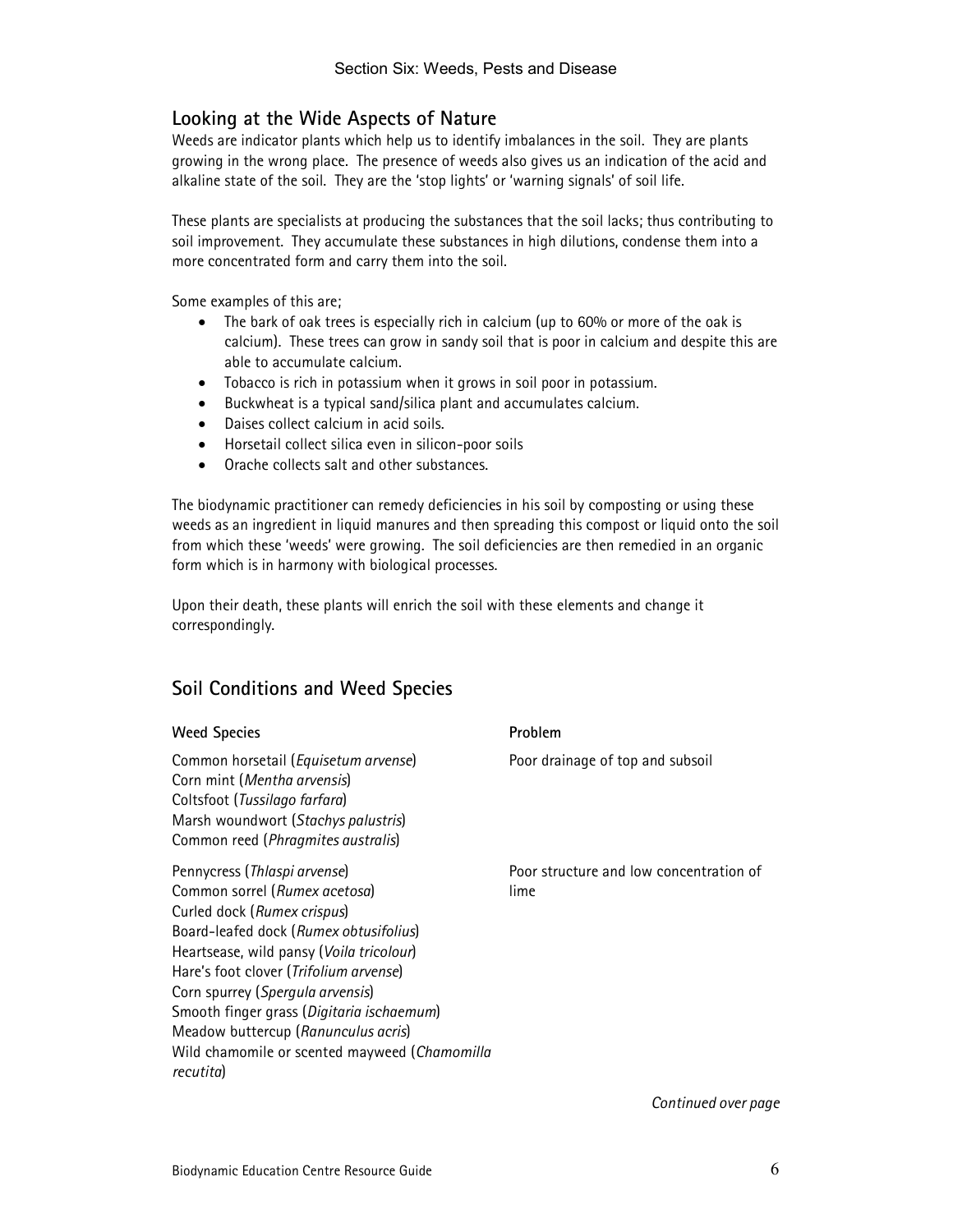| Creeping thistle (Cirsium arvense)<br>Knot grass species (Polygonum sp.)<br>Scentless mayweed (Matricaria perforata)<br>Comfrey (Symphytum officinale)<br>Wild bent grass (Apera spica-venti)                                                                                                                                                                                                                                      | Lack of stable crumb structure                                     |
|------------------------------------------------------------------------------------------------------------------------------------------------------------------------------------------------------------------------------------------------------------------------------------------------------------------------------------------------------------------------------------------------------------------------------------|--------------------------------------------------------------------|
| Black nightshade (Solanum nigrum)<br>Annual mercury (Mercurialis annua)<br>Petty spurge (Euphorbia peplus)<br>Annual nettle (Urtica urens)<br>Chickweed (Stellaria media)                                                                                                                                                                                                                                                          | Good crumb structure for row crops with<br>good supply of nitrates |
| Lesser bindweed (Convolvulus arvensis)<br>Scarlet pimpernel (Anagallis arvensis)<br>Annual mercury (Mercurialis annua)<br>Forking larkspur (Consolida regalis)<br>Common toadflax (Linaria vulgaris)<br>White campion (Silene latifolia)<br>Dandelion (Taraxacum officinalis)<br>Yellow vetchling (Lathyrus aphaca)<br>Meadow clary (Salvia pratensis)<br>Summer pheasant's eye (Adonis aestivalis)<br>Chicory (Cichorium intybus) | Stable crumb structure and neutral<br>reaction                     |
| Thistles<br>Wild turnip<br>Wild carrot<br>Bindweed                                                                                                                                                                                                                                                                                                                                                                                 | Soil compaction and surface crusting                               |
| <b>Buttercups</b><br>Sorrel<br>Dock                                                                                                                                                                                                                                                                                                                                                                                                | Damp, acidic conditions                                            |
| Patterson's curse (Echium lycopsis)<br>Fireweed<br>Sour grasses<br>Saint John's Wort (Hypericum)<br>Salvation Jane and Heliotrope                                                                                                                                                                                                                                                                                                  | Usually a calcium and copper deficiency                            |
| Broad leafed weeds                                                                                                                                                                                                                                                                                                                                                                                                                 | Excess potassium (K)                                               |
| Plantain<br>Hawkbit                                                                                                                                                                                                                                                                                                                                                                                                                | Phosphorus deficiency                                              |
| Bell's daisy<br>Sorrell<br>Speedwell                                                                                                                                                                                                                                                                                                                                                                                               | Indicate a need for lime                                           |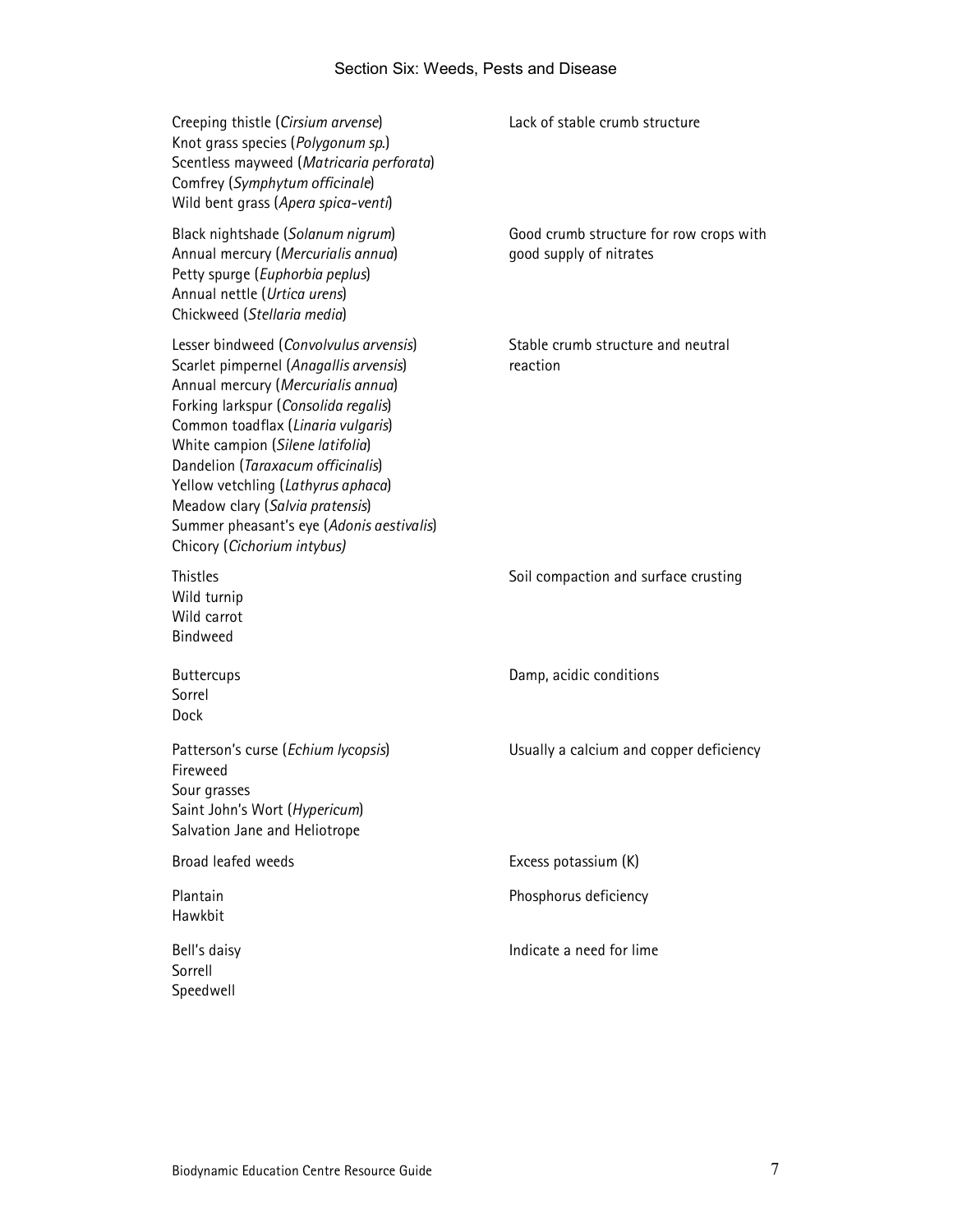# Managing Weeds

#### Removing Weeds

Annual and young perennial weeds are often removed with hand tools in small planted areas (such as garden beds, domestic and commercial situations) or in larger areas where weed infestation if minor.

Machinery such as brush cutters, mowers and slashers are often used where the number and area of weeds are large.

Sometimes with large woody weeds it is necessary to use pruning equipment and chainsaws for weed removal.

#### Management Practices to Minimise Weed, Pests and Disease

- regular applications of all biodynamic preparations
- yearly applications of biodynamic tree paste
- good soil management which includes:
	- o proper composting
	- o maintaining good soil structure, drainage and aeration
	- o balanced soil pH
- balancing nutrition through:
	- o regular use of green manure crops
	- o increasing soil humus levels.
- implementing beneficial crop rotations to avoid pest and disease build-up
- addressing nutrient imbalances in the soil through;
	- $\circ$  composting or using weeds in liquid manures and then spreading this compost or liquid onto the soil where weeds were growing
	- o remineralising soils.
- undertaking all farm and garden activities in tune with natural rhythms
- well-timed and appropriate soil cultivation
- not allowing the seeding of weeds
- correct timing and density of sowing
- using optimum planting times and conditions
- use of companion plants
- use of allelopathic plants\* to inhibit the growth of one species of plant
- selection of pasture species whose blooms provide nectar, pollen, and habitat for beneficial predators
- slashing of weeds prior to seeding
- fallow periods for pastures
- increasing species diversity in plantings
- selection of the most appropriate species for site conditions
- increasing competition
- using decoy crops\*, tree lines and natural areas within the site
- planting, conserving and maintaining habitats required by beneficial predators
- providing an alternative food source for pests
- allowing some pests in the field to serve as food or host for natural enemies
- buffering wind through use of shelterbelts whilst allowing adequate wind flow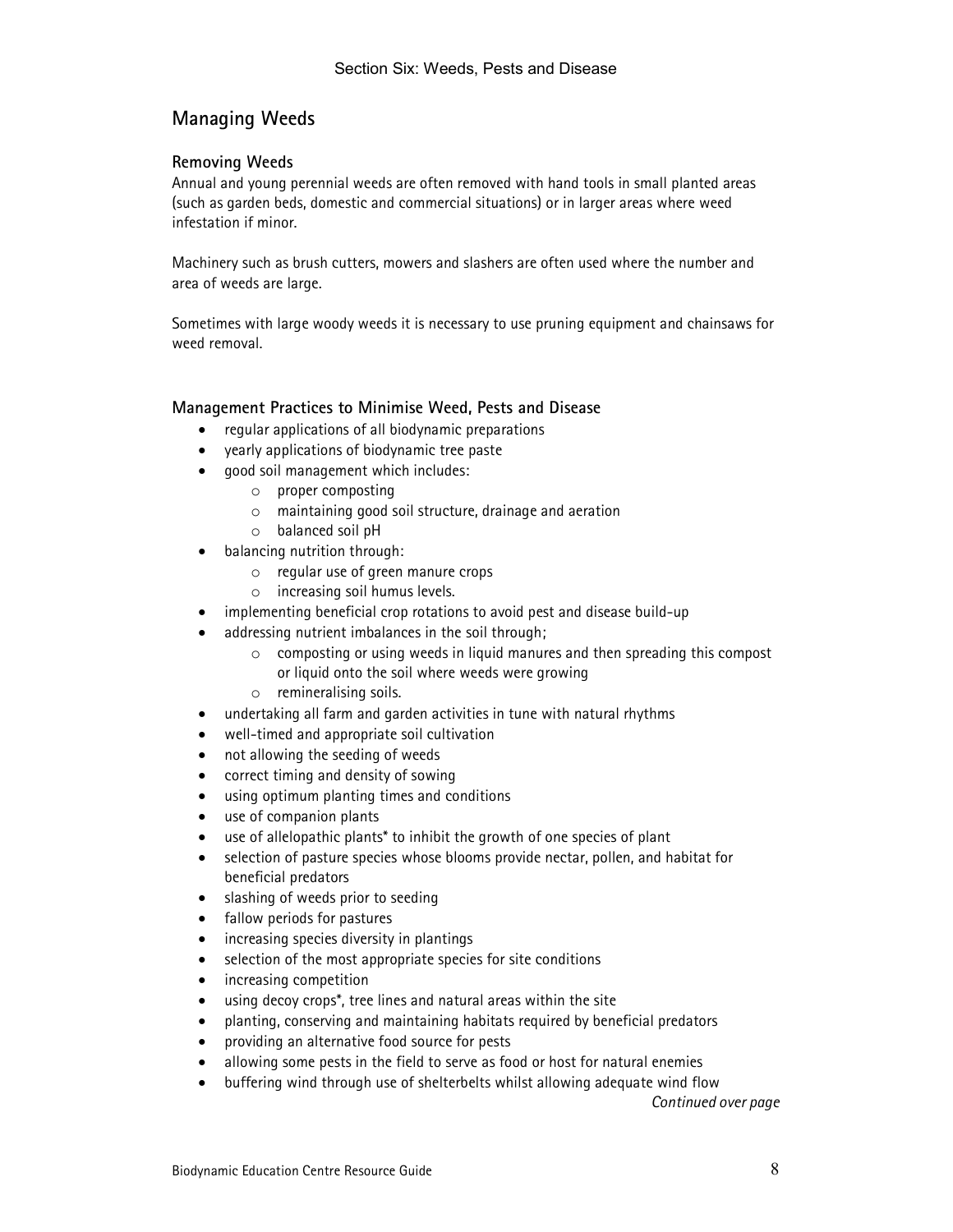- maintaining proper sanitation which requires:
	- o removal of all dead and diseased plant material including all fallen fruit in a safe and hygienic method
	- o use of separate tools in glass houses
	- o sterilisation of all tools and equipment
	- o thorough cleaning and control of off farm vehicles
	- o maintaining clean and hygienic housing
	- o quarantine to isolate infected plant material or to separate sick animals.
- minimising stress in plants through:
	- o selection of the most appropriate species
	- o adequate supply of fresh, clean water
	- o adequate nutrition
	- o proper shelter.
	- diversity in plantings
- use of companion plants
- adequate supply of fresh, clean water
- adequate nutrition
- proper shelter
- managing plants in accordance to natural rhythms
- using good selection criteria for breeding plants and animals which includes:
	- $\circ$  selection of the most appropriate species for the ecology of the site
	- o selection of pest and disease resistance species.
- use of clean seed and plant materials with climatised genetics
- good selection criteria for breeding to optimize resistance.

#### Definition of Terms:

\*Allelopathic plants: Plants which produce chemicals to inhibit the growth of other plants.

\*Decoy crops: Crops attractive to specific pest species planted to lure pests away from the main crop.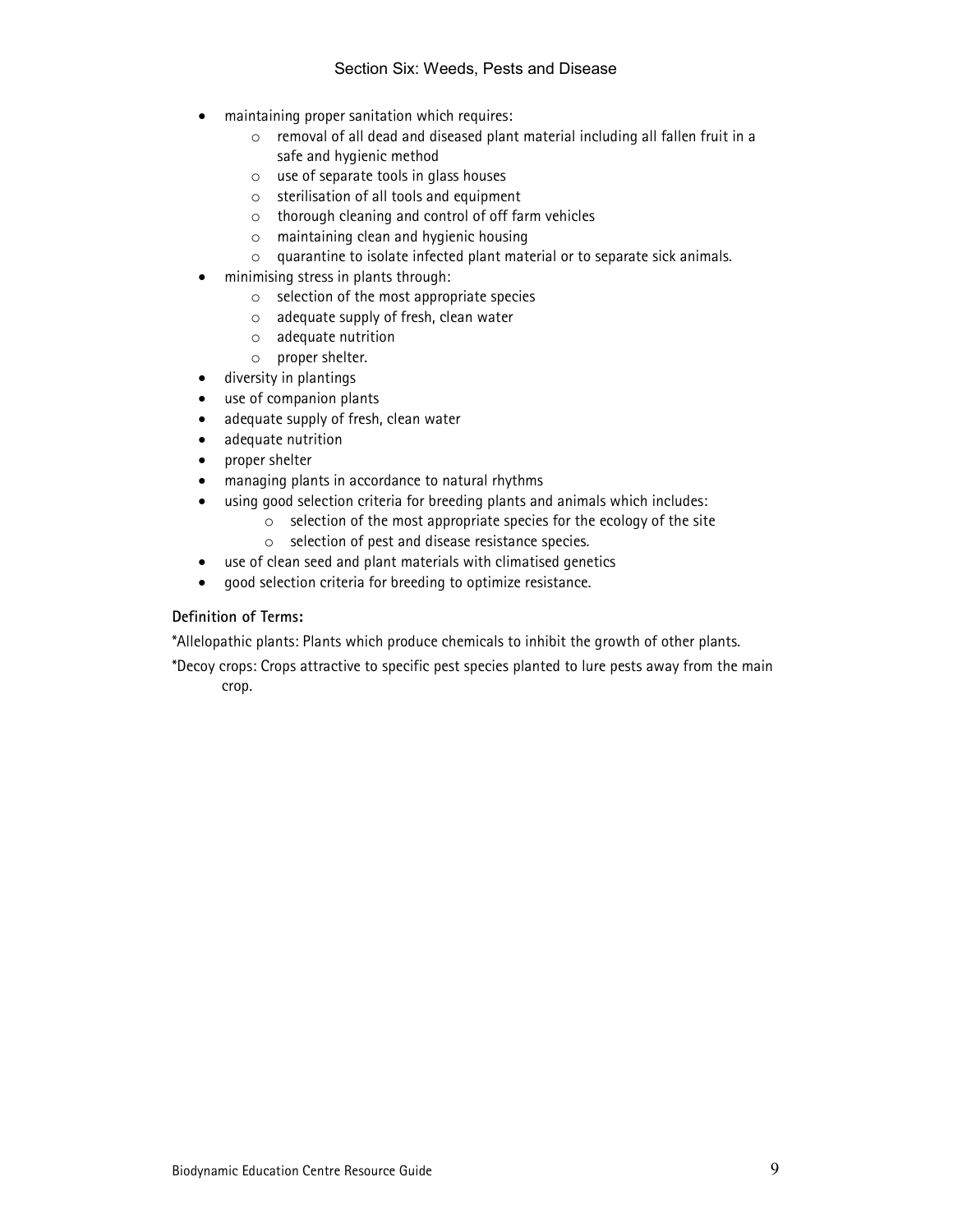# Weed Control: Alternative Options

By Tim Marshall

Alternative weed control options should always be considered as part of weed control program, before resorting to herbicides. These include:

#### Hygiene

Avoid transfer of weed propagules (clean equipment etc), quarantine, avoid seed set, prevent establishment, decreases the weed seed reservoir.

#### Ecosystem Manipulation

Uses changes in soil fertility (nutrition, pH), drainage, irrigation (eg, use drippers to restrict water), planting density and depth, planting date and so on to control weeds.

#### Physical Barriers

Mulching.

#### Hand Pulling

Slow, but very selective and can prevent damage to vulnerable plants nearby. Slashing or mowing – May not be suitable for some weeds, like creeping oxalis (Oxalis corniculata).

#### Brush Cutting

Expensive, but can give good control. Especially suited to linear features such as fences.

#### **Cultivation**

May cause soil erosion or create a seed bed for new weeds to establish.

#### Thermal Weeding

Burning will break dormancy of many weeds which can then be destroyed (eg, Apple of Sodom solanum hermanni or gorse Ulex europaeus). A minimum temperature of 55º (80º- 100º for persistent weeds or thick seed coat) is required. However it can stimulate germination of some weeds leading to new problems, may be dangerous and need to be restricted to certain time of the year to avoid wildfire hazard.

#### Solarisation

Cover soil with clear polyethylene sheet (40 – 100mm thick) and seal. Secure the edges of plastic sheet. Soil must be moist. Can kill weed seeds and disease. Allow a minimum four weeks' treatment, depending on daytime temperatures.

> Acres Australia, The National Newspaper of Sustainable Agriculture, Australia, Sept, 1999, p47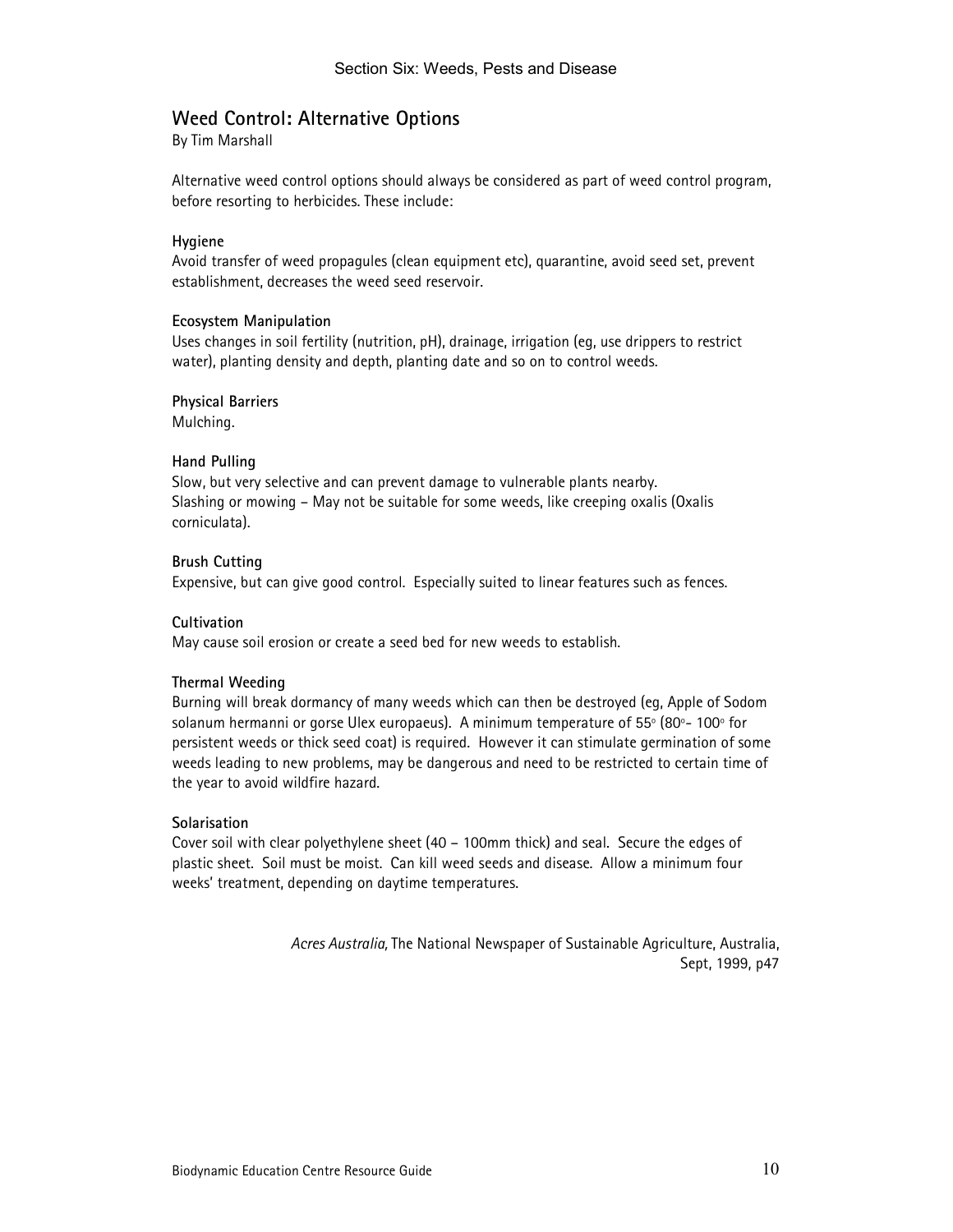# Using Vegetative Cover for Weed Control

By Tim Marshall

Use of vegetative cover is the most desirable form of weed control, from an ecological perspective. This strategy includes the use of "living mulches" grown to out-compete weeds. Once established, these "living mulches" should require little maintenance.

Closely planted trees may achieve this effect once the canopy closes over, but the technique is more often used with groundcovers.

Vegetative cover has the following advantages:

- It prevents new weeds from germinating or smothers weed seedlings.
- It keeps the soil covered and protected from wind and water erosion.
- It protects the soil ecology, by insulation, temperature control and continuous addition of small quantities of organic matter.
- It keeps the soil active plant roots are continually exploring the soil profile and stimulating soil biology as they grow.
- It provides food sources or habitat for small animals, birds, insects and other soil organisms.
- If appropriate species are selected and well grown they will require little maintenance and will compete little with crop plants.

Among other factors which influence the economics of this choice are:

- Location and seasonal variation which will influence the number of times per year that grass swards need to be mown or groundcovers replaced.
- Aesthetic requirements of the site.
- Slopes, such as steep batters, where machinery access is difficult.
- The ratio of edge to planting area (i.e. the length of boundary that needs to be maintained against weed infestation).
- Weed resistance of the species chosen for living mulch or groundcover.
- The weed species present (e.g. rhizomatous or stoloniferous perennial weeds such as couch or kikuyu may be difficult to remove from groundcover or massed shrubs).
- The growth rate of species used.
- The requirement of species used for additional inputs (fertiliser, irrigation etc.)
- The quality of planting stock.
- Longevity of living mulches or groundcovers.

Generally, for the technique to be competitive, the groundcover species should be selected to be self-replacing or to have a long life expectancy, but should not themselves become weedy.

> Acres Australia, The National Newspaper of Sustainable Agriculture, Australia, Sept, 1999, p47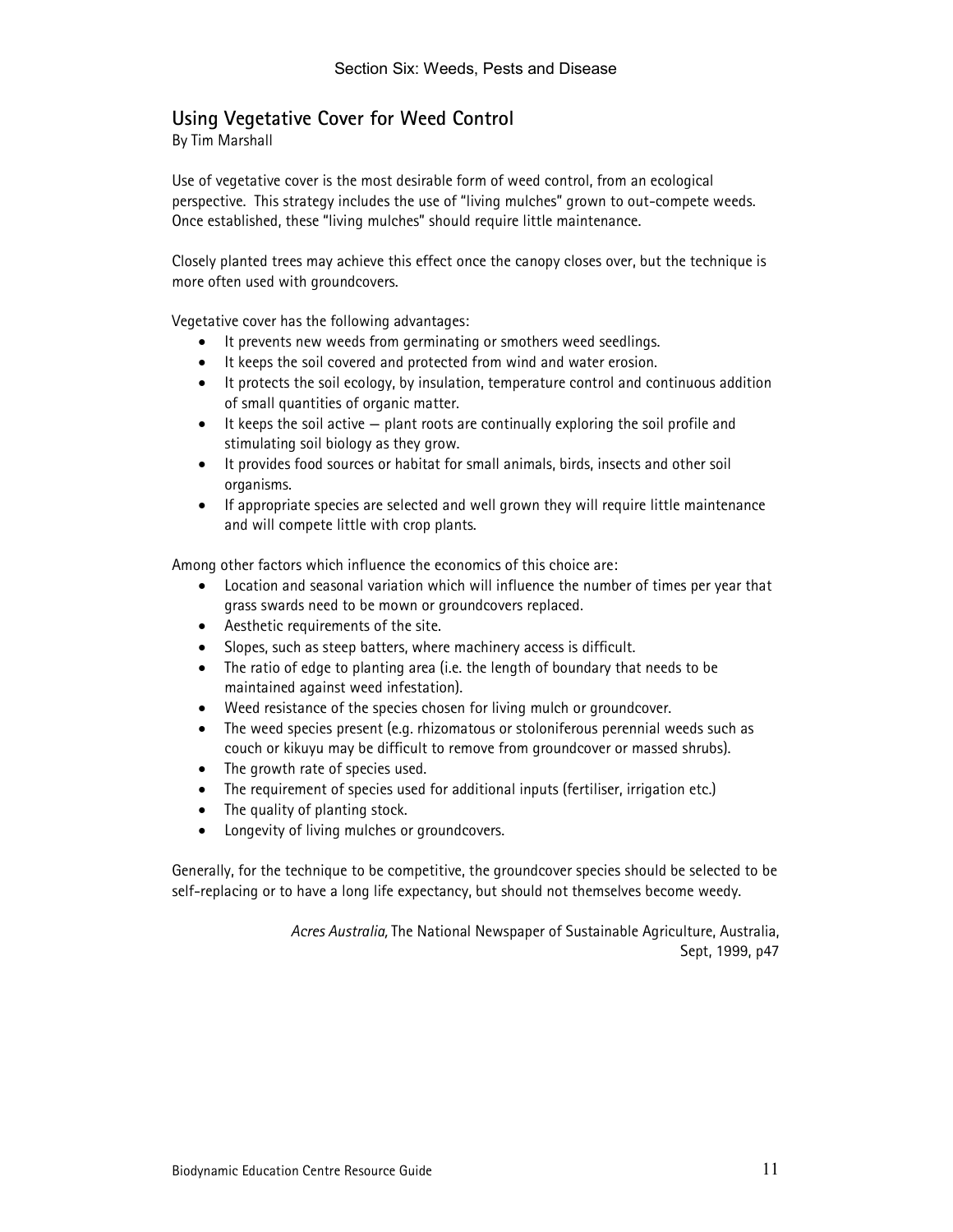# Organic Weed Management

by Matt Gurnsey

Unfortunately, weeds are a problem that farmers from all backgrounds face. Being Certified Organic or Biodynamic doesn't make you totally immune to weeds...you must still be a responsible landholder and prevent their spread. E.g.,

- Prevention is the best control; this involves soil remineralization, hygiene, quarantine, farm management, good grazing practices and preventing seeding
- Containment involves keeping the weeds in a small area where they can be managed
- Reduction reduces the weed numbers
- Eradication is a last resort

We will be taking a look at how to control these weeds and how we can use them to our advantage. Of course, in nature there will always be some exceptions to the rules.

#### **Blackberry**

Blackberry tends to grow best in higher rainfall areas (700mm+). It prefers well drained, acidic soils, but can grow in a wide range of conditions. Blackberries can be shaded out, but in areas with hot summers, it can even do well in partial shade.

The Bad: This weed is usually found on cleared land. They are invasive and can be hard to eradicate, chemically or organically. Blackberries can harbour vermin such as foxes, rabbits and hares. They can become a fire hazard; and can block access on tracks and waterways. Stock may become entangled in thickets. Blackberries compete for moisture, nutrients and light...displacing any native trees, shrubs and grasses that try to germinate.

The Good: Blackberries provide shelter and food for native birds (especially wrens), mammals and even stock. They also provide habitats for predatory insects which kill pests. Blackberry flowers are a good source of nectar for bees. The berries are edible as long as they haven't been sprayed in the past.

They can be excellent fodder for goats (but watch long-haired breeds like Angoras or Cashmeres, as they usually get tangled up). Blackberries help to recycle nutrients (as their leaf drop is quite significant); and even help to aerate the soil with their vigorous root system. They aid in preventing erosion of topsoil by covering otherwise bare patches.

Blackberries can be indicator plants for your soil...they prefer fertile soils but will often grow in Calcium deficient spots. They can accumulate excess Iron (so add leaves to your compost if Iron is low in some areas).

#### Prevention and control:

In gullies and pastures, Blackberries are best eradicated by shading them out with native trees and shrubs (although this may not be feasible in a cropping situation).

Preventing the fruit forming will help reduce the seed bank; this can be done by slashing at critical times like flowering. Avoid creating bare patches due to overgrazing.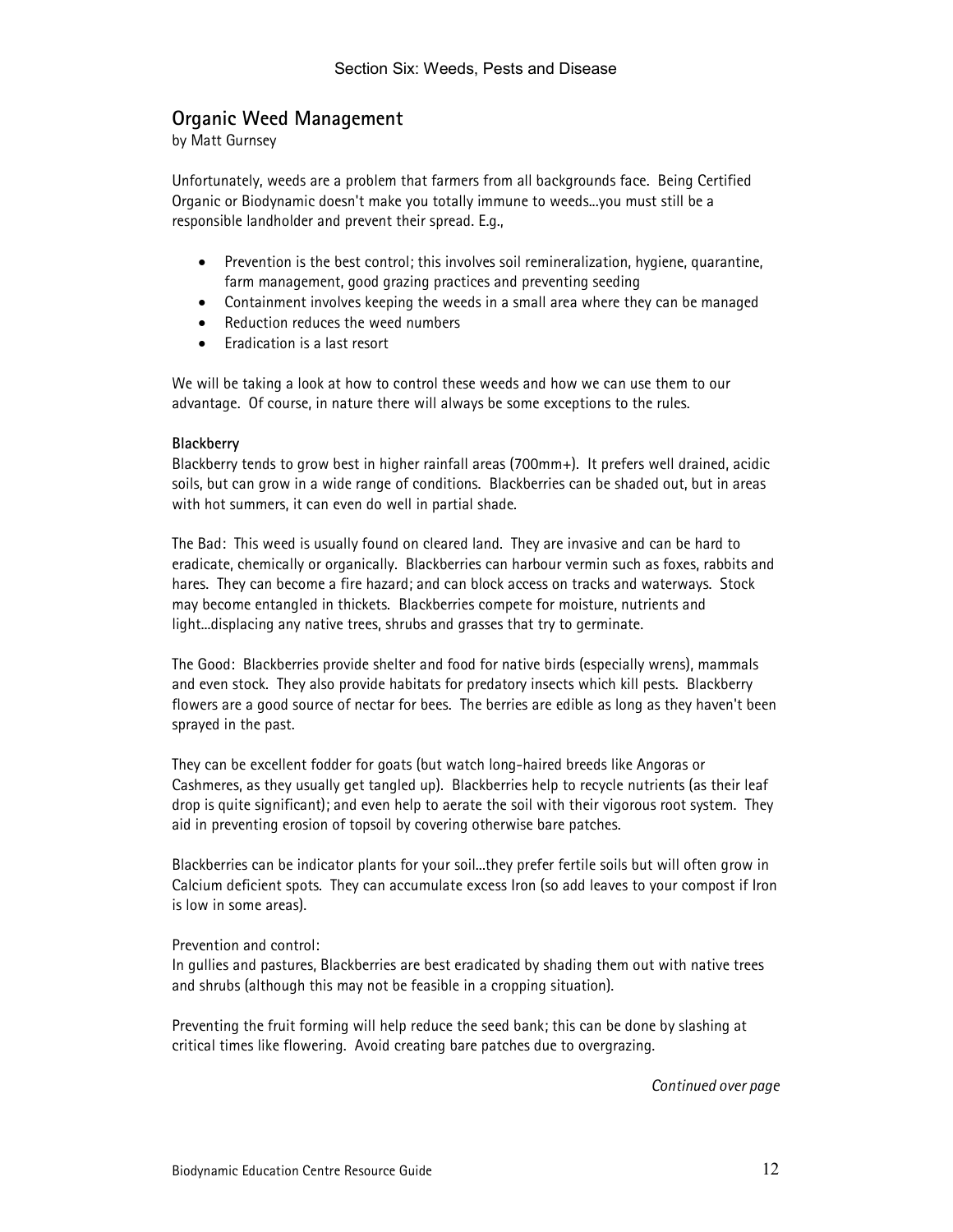Burn off old canes, spread lime and slash regularly (monthly is best). In areas that are not accessible to machinery, brush cut and hand weed. Plant other species of plants to compete (perennial native grasses are good in a pasture).

Electric fence off the area and put goats in or use a pen to keep goats in a small area and move it regularly. Biodynamic 'peppering' of Blackberries has also been used to inhibit their spread.

#### **Thistles**

Grow in a wide variety of soils but prefer good soil fertility and areas that get boggy in winter. Thistles quickly infest bare patches in pastures and roadsides. They grow readily in stock camps where there is often an excess of potassium and nitrogen.

The Bad: This weed will compete for water, light and nutrients. The spikes can get into animal's eyes and coats. The seeds are variable for a long time. Thistles can cause nitrate poisoning.

The Good: A sufficient stand of this plant can support a good honey flow from the nectar produced. This is useful because it occurs in mid to late summer when other sources have dried up (especially in yellow box areas). The tap root reaches deep into the soil and brings nutrients to the soil surface. Thistles can help stabilise embankments. Excellent to incorporate into compost heaps – adding nitrogen, copper and silica.

#### Prevention and control:

Avoid stock feed that is contaminated with Thistle seeds. Hand weed small patches or single plants as you came across them. Avoid creating bare patches on the soil especially in Autumn when the seeds germinate. (Do not overgraze, keep at least 3-5mm of grass cover to inhibit germination – deep-rooted perennial pastures provide the best competition). Aerate and balance the soil nutrients. Goats find the flowers palatable and can prevent the seed from forming. Slash or brush cut to prevent flowering. Sow perennial pastures to provide competition. Biodynamic 'peppers' can inhibit their spread.

#### Paterson's Curse

Seeds germinate in autumn; grow through winter and flower in the spring. It can keep growing for another year. Paterson's Curse is a copper accumulator.

The Bad: Cattle avoid this weed. It can cause liver damage – pigs and horses are most susceptible. It competes for water, nutrients and light.

The Good: Provides a good source of nectar for bees (although new evidence suggests honey made from Paterson's Curse may cause liver damage if consuming over two tablespoons a day for an extended period).

#### Prevention and control:

Remineralise your soil. Graze sheep or goats, especially during flowering time. This will reduce seed formation and there is some nutritional value for them, their rumens are able to break down the toxins. (Be sure to provide plenty of nutritional supplements like Pat Coleby's dry lick formulation). Avoid buying or cutting contaminated hay. Cultivation kills seedlings, although more will probably germinate. Use rotational grazing practices. Avoid creating bare patches of soil especially in autumn. Provide competition by sowing phalaris, tall fescue, cocksfoot and white clover. Biodynamic peppers can inhibit the spread.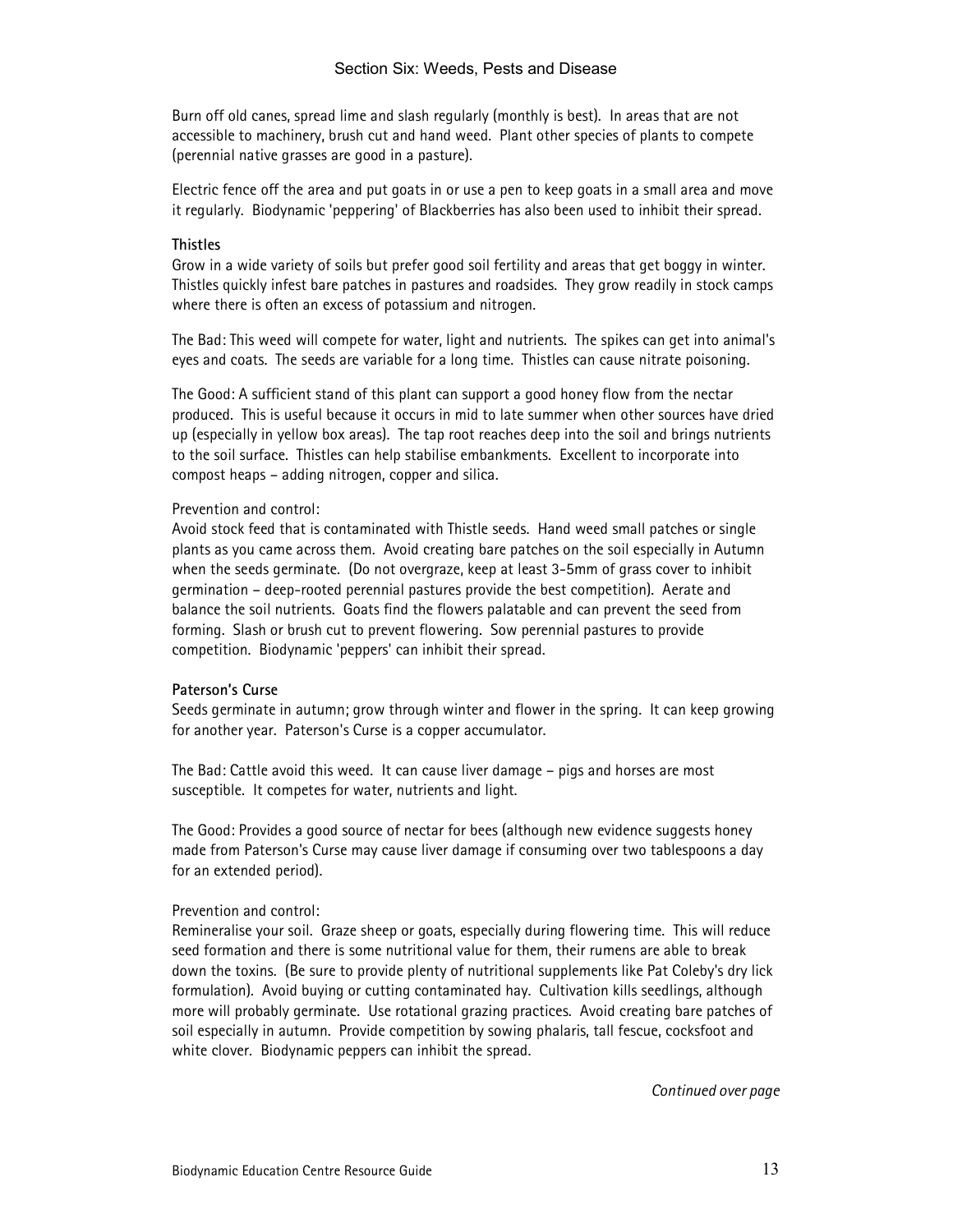#### Bracken

Bracken is a native fern that spreads through a very large and complex underground rhizome. It is a pioneer species and occurs anywhere there is a reduction in the forest canopy. It is very common on recently cleared land. It will grow quite tall in favourable conditions and on sand dunes it will grow very short. Bracken grows best in soil that is well drained, acidic and deficient in Phosphorus, Potassium and Calcium.

The Bad: Stock eating Bracken can cause internal haemorrhaging. This can be a problem for stock when it is baled in hay. Bracken competes for light, moisture and nutrients. It can also suppress other plant growth.

The Good: Bracken can suppress other weeds. An extract from Bracken can be used as an insecticide/fungicide. Bracken can provide shelter for beneficial insects and helps with erosion control; it quickly covers bare earth after fires. Dry Bracken fronds make excellent mulch and add potassium to compost heaps. When used in chicken's nest boxes it helps repel lice and scale. It helps reduce erosion and stabilises embankments.

#### Prevention and control:

Balance the soil pH and remineralise. Slashing needs to be carried out once a month for several years in order to effectively exhaust the plants. Where ploughing is feasible, completely invert the soil between late June and early August.

This should be worked down immediately for sowing. Cultivations should be repeated in the following Summer. Balance the pH with lime or dolomite and remineralise to increase levels of Phosphorus and Potassium. Plant trees to shade out the Bracken. Use a biodynamic pepper to help prevent Bracken spreading.

#### Capeweed

This South African native is a common weed of pastures, gardens, cultivated areas, wastelands and roadsides. It germinates in autumn and flowers in spring and summer. Capeweed tends to grow in areas where there is an excess of Nitrogen. It readily establishes itself on overgrazed, compacted pastures, often where chemical fertilisers have been used or stock have regularly congregated.

The Bad: Capeweed can cause nitrate poisoning in stock and taint milk. In the plant, nitrates rise to high levels during cool, cloudy weather. The nitrates then suppress magnesium and iodine levels and bring on tetany. The seeds can form hair balls on sheep. It competes for water, light and nutrients. It can harbour red-legged earth mites.

The Good: Capeweed can provide good nutritional value when growing in sunshine, providing there is enough other feed for stock to eat. If Capeweed is dominant, supplementing stock with dolomite and seaweed is a good idea. It reduces soil moisture loss and helps reduce erosion. Provides food for birds and yields reasonable nectar for bees. Some organic farmers that have remineralised and now have good Calcium levels in their soil find Capeweed a palatable and beneficial addition to their pastures!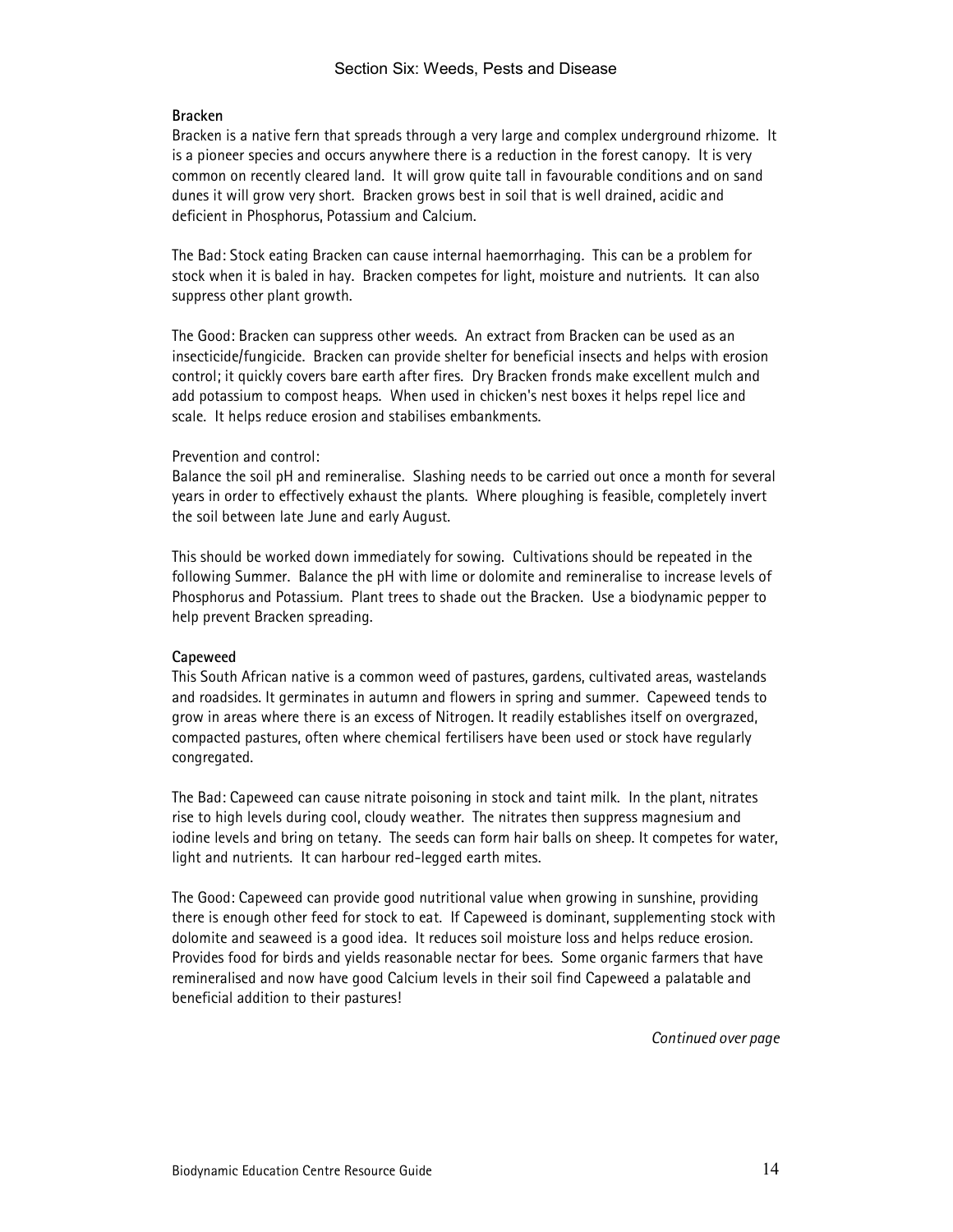Prevention and control:

Graze heavily with sheep or goats but not in cloudy weather or just after (make sure to supplement with dolomite and seaweed). Cultivate the area and sow a quick-growing annual to compete with the Capeweed. Mow or slash just before the majority of flowers open and repeat when the next flush of flowers appears; this will reduce the amount of seed produced. Clean down slashing and cultivating equipment before working in uninfected paddocks. Do not overgraze or create bare patches of earth, especially in autumn. Avoid contaminated feeds. Improve soil by aerating and remineralise.

#### African Lovegrass

This grass is an aggressive tussock-forming perennial. The seeds spread by wind, water, stock, machinery, vehicles, fodder and infested soil or gravel. It establishes readily on unimproved, over-grazed land. Lovegrass grows best in sandy soils that are acidic and does well in drought conditions. It proliferates after periods of drought in paddocks that are bare.

The Bad: African Lovegrass reduces the productivity of the land. It is difficult and costly to control. Stock production is reduced as it has a low palatability, low digestibility; low nutritional value, low protein and high fibre content. Large amounts of this plant can become a fire hazard. It also competes for moisture, nutrients and light.

The Good: The Australian Government introduced this grass to trial as an erosion control. Stock can eat this seed but the nutritional value is very low.

#### Control and prevention:

Prevent bare areas of soil. Take care not to accidentally introduce this weed to your property. Wash down machinery/ vehicles that have been in an infested area at seeding stage. Ensure you get clean weed-free fodder and seeds. It is best to quarantine animals that have been in an infested area – do not overgraze and keep soil fertility up. This weed must be brought under control quickly. If there is a small amount, remove the flowers/seed heads and burn them. Mattock out clumps and burn them. For heavy infestations, cultivate deeply in autumn and sow a fast growing annual like oats or rye grass.

Next season, sow a vigorous pasture species to compete with future infestations of Lovegrass. Remineralise and balance the pH. Spray a biodynamic pepper to prevent farther spread.

#### Serrated Tussock

Serrated Tussock is a fine leafed perennial grass. Annually, they can produce 100,000 seeds on a single plant. The seeds are dispersed by wind, animals, fodder, machinery, vehicles and in soil. It can look similar to Silver Tussock and spear grass.

The Bad: Serrated Tussock is unpalatable to stock, is high in fibre and low in protein. It competes for moisture, light and nutrients. It can become a fire hazard.

The Good: Reduces soil erosion and provides shelter for birds and insects.

Control and prevention: Control methods are the same as for African Lovegrass.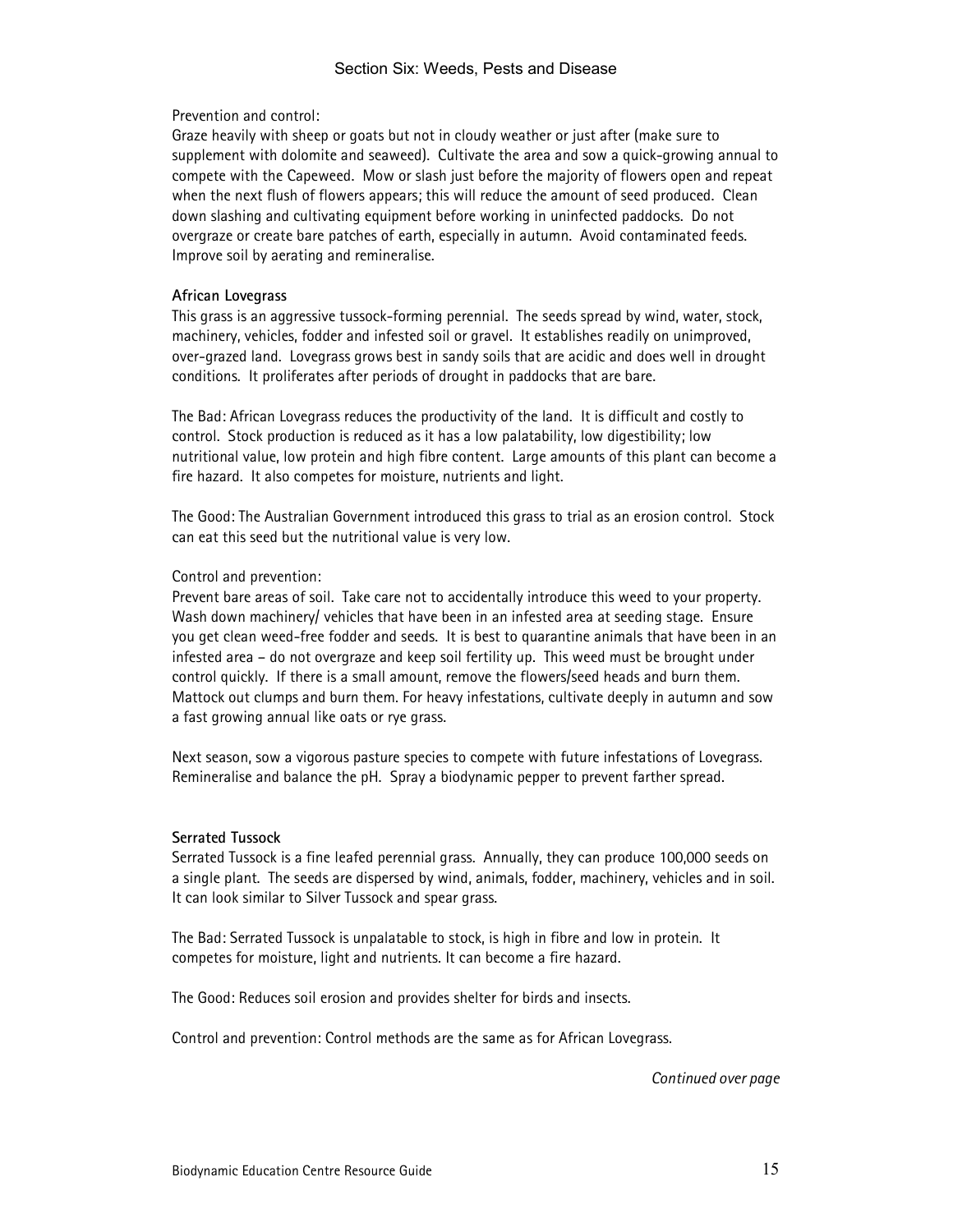#### St. John's Wort

St John's Wort is a prohibited weed that grows in bushland, roadsides and neglected pastures. It has yellow flowers up to 2cm in diameter and can produce up to 3,000 seeds per plant.

The Bad: St John's Wort can be poisonous to stock, causing loss of condition, abortion and photo-sensitization. White skinned animals have less tolerance than dark skinned animals. It competes well with native plants. It also competes for moisture, nutrients and light.

The Good: St John's Wort can be wild crafted and sold to herbal manufacturers or pharmaceutical companies.

Control and prevention: Remove isolated plants. Aerate soil and improve fertility. In spring and autumn, graze goats or sheep as they are less affected by this weed, although make sure supplements are provided. Sow clover to smother seedlings. Introduce a biological control. Spray a biodynamic pepper.

#### In General

Weeds are growing in the soil for a reason and tell us at a quick glance what state the soil is in. Before adding anything to the soil, it is best to get a comprehensive soil test done by an independent laboratory (like SWEP or APAL – not by a fertiliser company), so you know what you need to apply. Mixed grazing can help resolve weed problems. Run sheep and cattle together or run a few goats through a paddock after the cattle have moved on, to clean up what's left over. But most of all, remember there are always some alternatives to consider instead of using a toxic chemical spray.

# Pests and Disease

#### Healthy Plants are Not Bothered by Pests

"I define this thinking in agriculture as plant-positive in contrast to the present approach which is pest-negative. It makes sense. Since there are two factors involved, pests and plants, there are two courses of action: to focus on killing the pest, or to focus on strengthening the plant; to treat the symptom or to correct the cause. Since the former appears to be a flawed strategy, we might be wise to try the latter…

"The general tone of these investigations lens support to what has always been a casually stated but inadequately understood tenet of the organic farming movement: "Healthy plants are not bothered by pests." Or, to put it more scientifically, within a balanced ecosystem plants are inherently insusceptible when properly grown and only become subject to insect and disease problems when they are stressed by unfavourable growing conditions. In other words, the pestfree plant is not the normal plant with something added, but the normal plant with nothing taken away."

Coleman, E., The New Organic Grower, Chelsea Green Publishing, White River Junction, VT 05001, 1995, pgs 173-174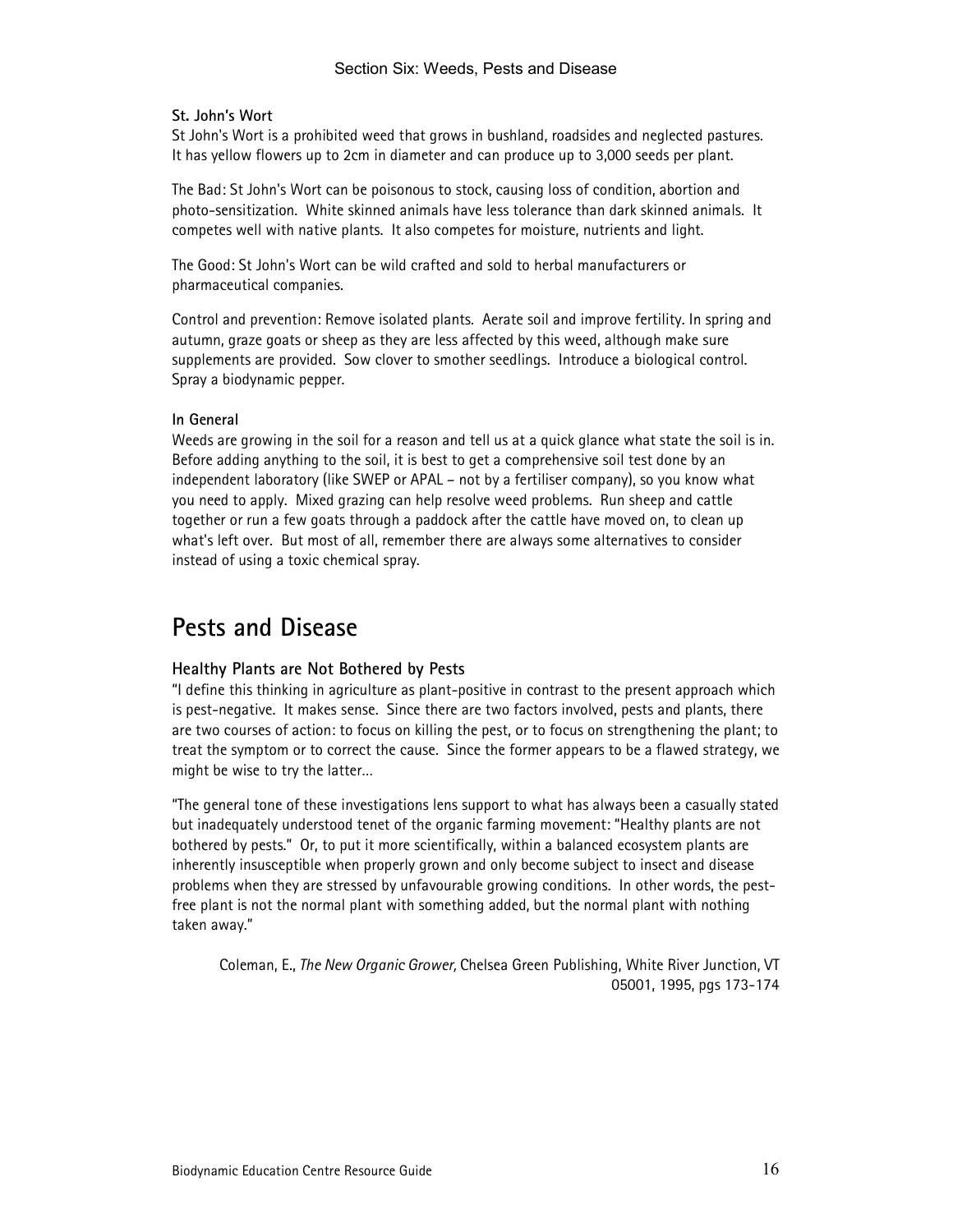#### Preventative Operations

"The preventative operations are those of the best culture…including…choice of seed of plant, soil, situation, and climate. If these are carefully attended to, it will seldom happen that any species of insect will effect serious and permanent injury. Vegetables which are vigorous and thrifty are not apt to be injured by worms, flies bugs, etc."

Thomas Green Fessenden, The New American Gardener, 13th Edition, Boston: Otis, Broaders, and Co., 1839, p.169

#### Conditions Which Lead to Pest and Disease Problems in Plants and Animals

- imbalance in the etheric forces
- imbalance in the wider environment
- stress in plants and animals
- not working with the natural instincts and behaviour of animals
- incorrect soil cultivation
- unbalanced nutrition and incorrect feeding
- inappropriate water management
- incorrect aspect
- incorrect crop rotation
- too high or low soil pH
- incorrect plant spacing and depth
- lack of light
- lack of adequate air flow
- inappropriate choice of species
- diseased seeds and/or plant materials
- using seeds harvested during unfavourable constellations
- genetic weaknesses
- lack of diversity
- bad hygiene practices
- moist conditions
- humid conditions
- use of raw or semi-composted animal manures
- lunar influences especially at times of;
	- o excess moisture conditions at times of the full moon
	- o moon at perigee
	- o lunar sidereal rhythms
	- o lunar and planetary nodes
	- o lunar eclipses
	- o when lunar rhythms coincide.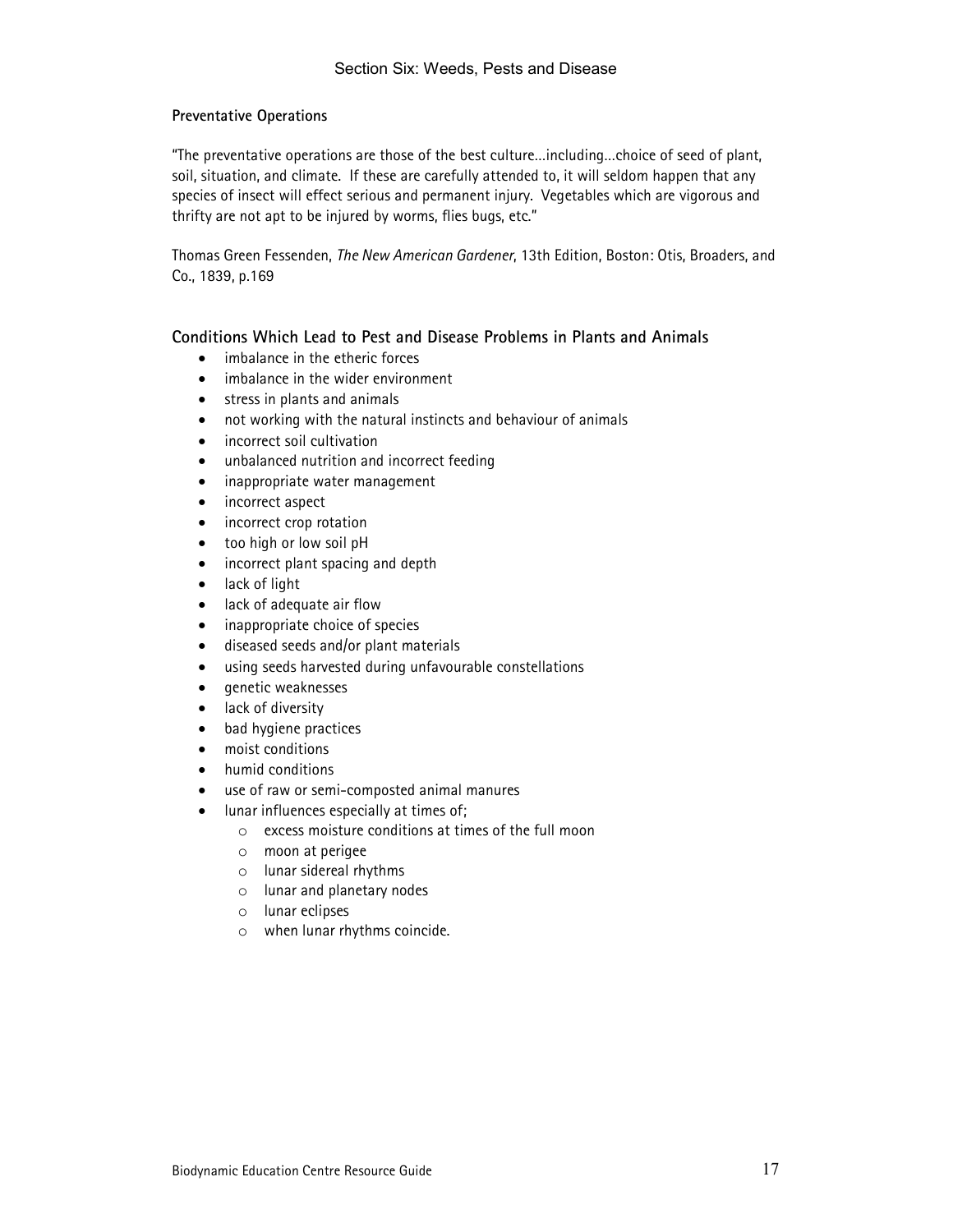# Management Practices for Pest and Disease Problems in Plants and Animals

- implementation of beneficial crop rotations
- use of cell or rotational grazing to interrupt cycles
- use of quarantine areas
- grazing and mowing of plants
- companion planting
- plant spacing
- timing of planting/cultivating
- use of green manure crops to disrupt pest and disease cycle
- selection for plant species/varieties
- use of plants as biofumigants
- allelopathic plants
- biodynamic controls which include peppering, BD508 and biodynamic tree paste
- lunar rhythms to minimise and control parasites e.g. worming treatments administered on the day of the full moon
- making and applying insect sprays when necessary
- decoy traps
- pheromone traps to disrupt mating cycles
- collection and removal of affected plants, fruit, produce etc
- physical removal of insects
- mechanical and biological controls for interrupting pest or disease cycles
- physical barriers and controls such as trapping, shooting and fencing and netting
- light and sound
- naturally occurring substances (refer to certification standards for a list of allowable substances)
- providing the habitats and food sources required by beneficial organisms such as:
	- o pollinators such as insects, bees, butterflies and birds
	- o predators such as spiders, lady beetles, ground beetles etc. which eat pest organisms
	- o parasitoids such as wasps and flies which parasitoid pest organism
	- o pathogens such as fungi, bacteria and viruses which cause disease problems in pest organism
	- o nematode worms which attack roots, plants and insects.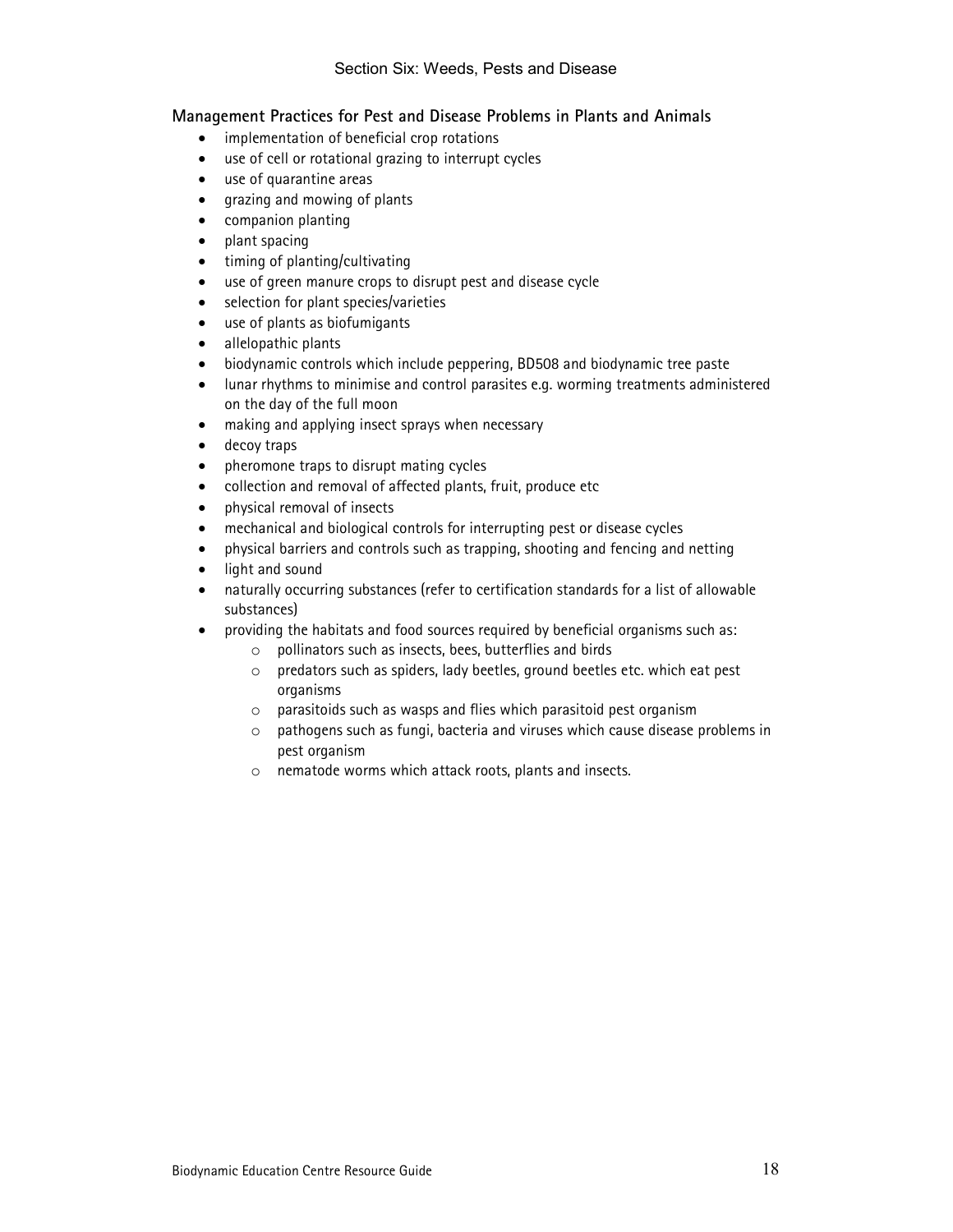# **Pests**

# Natural Enemies and their Use

There are many different kinds of organisms in a field and not all of them are 'pests', in fact, many insects can have a beneficial function in the crop ecosystem. Others may be crop visitors, passing by and resting on the plants or soil, or they may be neutrals which live in the crop but do not feed on the plants nor influence pest populations as natural enemies. Even insects that feed on the crop are not necessarily 'pests'. Their population may not be large enough to cause damage to the crop because plants are unable to compensate for some damage without an effect on yields. In addition, the insects can serve as food or as a host for natural enemies.

Natural enemies are the 'friends of the farmer' because they help farmers to control pests or disease in crops. Natural enemies of pests and disease do not damage plants and they are harmless to people. They can be divided into four groups: predators (eating pest organisms), parasitoids (parasiting pest organisms), pathogens (causing a disease in pest organisms) and nematodes.

## Chacteristics of Natural Enemies

#### Predators

- Common predators are spiders, lady beetles, ground beetles and syrphid flies.
- Predators usually hunt or set traps to catch a prey to feed on.
- Predators can feed on many different species of insects.

## Parasitoids

- Parasitoids of pests are usually wasps or flies.
- Only the larvae are parasitic and they develop on or inside a single insect host.
- Parasitoids are usually smaller than their host.

Pathogens

- Insect-pathogens are fungi, bacteria or viruses that can infect and kill insects.
- Pathogens require special conditions (e.g. high humidity, low sunlight) to infect insects and to multiply.
- Commonly used insect-pathogens are Bacillus thuringiensis (Bt), and NPV virus **Nematodes** 
	- Nematodes are a kind of tiny worm.
	- Some nematodes attack plants (e.g. rootknot). Others, called entomopathogenic nematodes, attack and kill insects.
	- Entomopathogenic nematodes are usually only effective against pests in the soil, or in humid conditions.

IFOAM Training Manual for Organic Agriculture in the Tropics, 2003, Complied by FiBL, ISBN 3-934055-25-7

Beneficial Insects are Available Through:

- The Beneficial Bug Company, www.thebeneficialinsectco.com
- Goodbugs (www.goodbugs.org.au/)
- Bugs for Bugs

Outside Australia; Please research other companies in your country which supply beneficial bugs.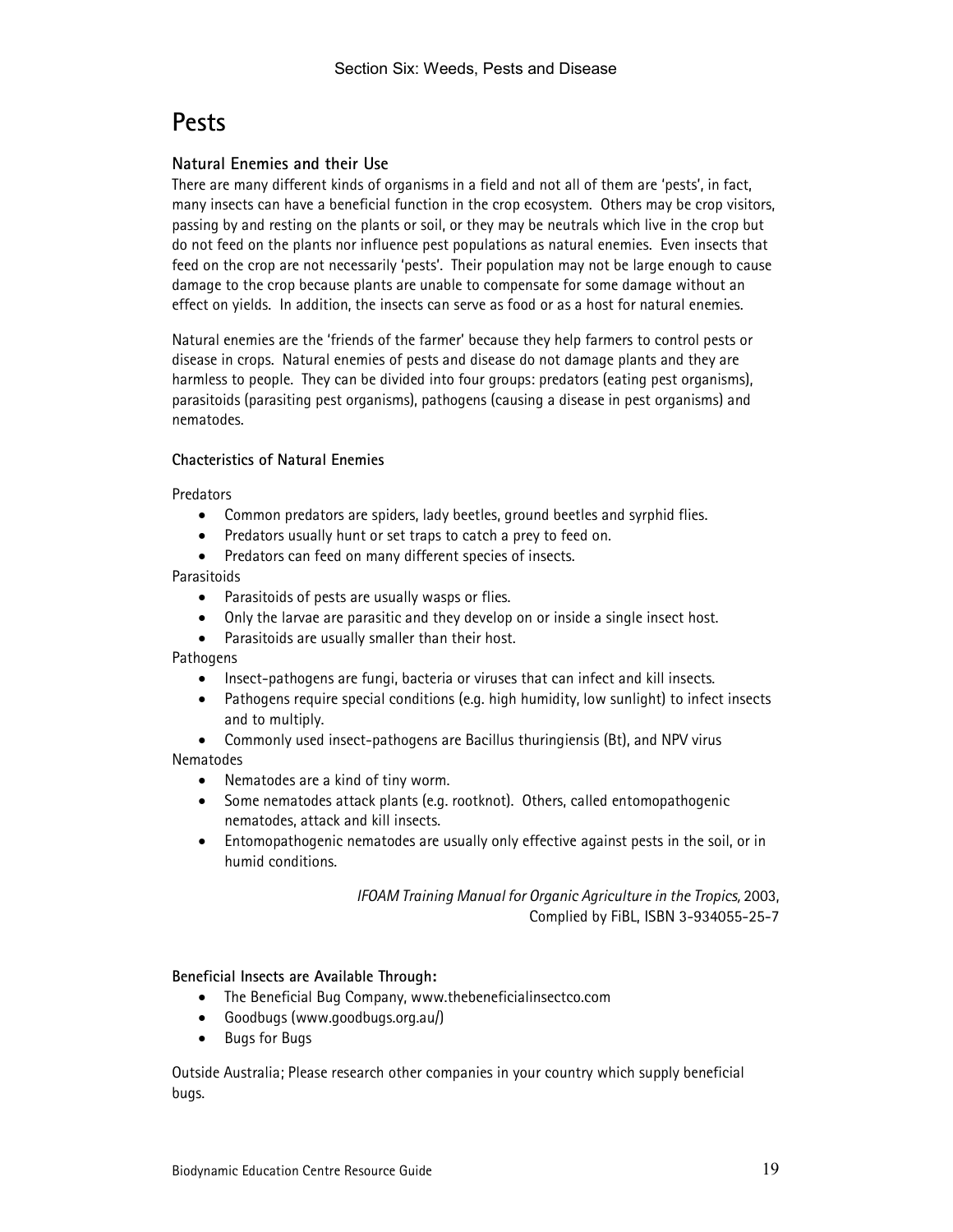# Promoting and Managing Natural Enemies

Active populations of natural enemies can effectively control pest and disease organisms and thus prevent their mass multiplication. Therefore, the organic farmer should try to conserve natural enemies already present in the crop environment and enhance their impact.

# Population Dynamics of Pests and Predators

As previously stated, insects, mites, fungi, bacteria and others develop according to the environmental conditions. Whenever these are favourable, their population density will grow, and when they are unfavourable, it will decrease again. This interaction becomes very important for the population dynamics of pests and their predators. Whenever the pest finds suitable conditions to grow, it increases its population. As a consequence, the predators which feed on the pest finds more food and therefore increase in number as well. As a consequence of an increased predator population, however, the pest population will be reduced, as they serve as food for the predator. A reduced pest population will then limit the food sources for the predator and its own population will shrink again. That's when the pest population can increase anew and the whole cycle restarts. This is a general principle of population dynamics, which applies whenever the food resources are the limiting factor for the predator population density

> IFOAM Training Manual for Organic Agriculture in the Tropics, 2003, Complied by FiBL, ISBN 3-934055-25-7

# Using Beneficial Organisms

- identifying the life cycles and habitats of beneficial predator insects
- identifying the role of predator insects in the ecosystem
- access to suitable biological controls
- providing the conditions required for the use of any biological control measures
- planting and maintenance of hedges to provide habitats for predator birds and insects
- planting and maintenance of understory plants that help support bird and beneficial insect populations
- providing permanent food source.

# Pasture Management for Beneficial Insects

Select meadow seed blends whose blooms provide nectar, pollen, and habitat for predatory wasps, lacewings, ladybugs, and other beneficial insects are sold under brand names such as Good Bud Blend and Border Patrol. Of course, the same plantings can also provide habitat for pest insects. Researchers have investigated a number of management strategies for enhancing the effect of the beneficials. There are scientific references in Mary Louise Flint's Pests of the Garden and Small Farm (Davis, CA:, University of California, 1990) that provide more information to growers interested in exploring that option.

Coleman, E., The New Organic Grower, Chelsea Green Publishing, White River Junction, VT 05001.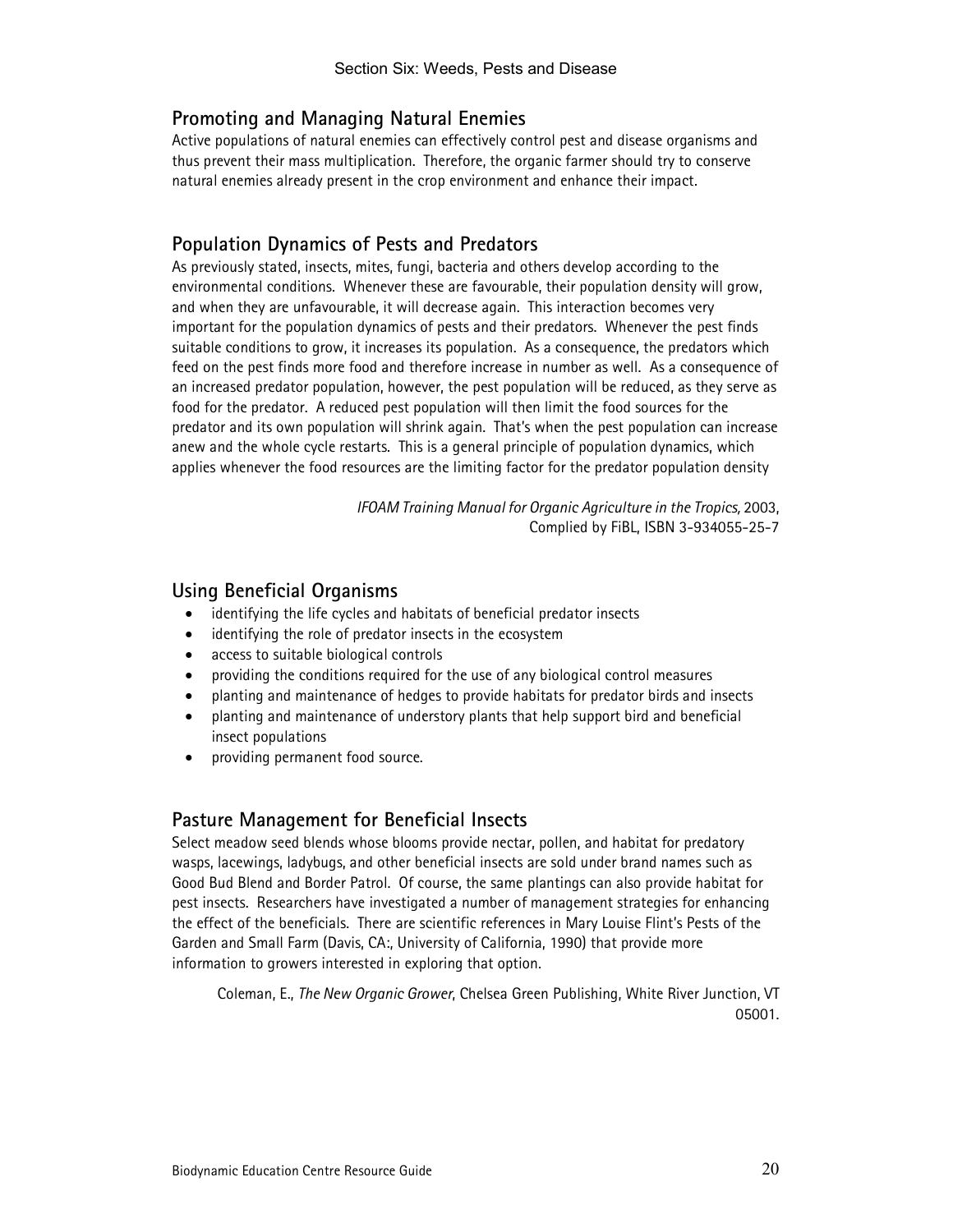# Life Cycles of Pests

As not all the life stages of a pest are able to attack a plant, it is important to understand their life cycle. Knowing which life stages of insects or pathogens are damaging the plant and when and where they occur, is crucial for implementing effective preventative measures.

Furthermore, most insects or pathogens preferably infest the plant in a specific growth stage. Therefore, the interaction of pest and disease life cycle with the growing periods of the crop is equally important.



Life cycle of an important rice pest

IFOAM Training Manual for Organic Agriculture in the Tropics, 2003, Complied by FiBL, ISBN 3-934055-25-7

# Biological Controls

Of all the methods and approaches presently used for the management of pests, diseases and weeds, biological control is by far the most complex and, as a consequence, probably the least understood.

Biological control is the use of natural enemies to manage populations of pests and diseases. This implies that we are dealing with living systems, which are complex and vary from place to place and from time to time. The basis principles of biological control systems are explained below in brief. More extensive information on the use of natural enemies is available from work on Integrated Pest Management (IPM).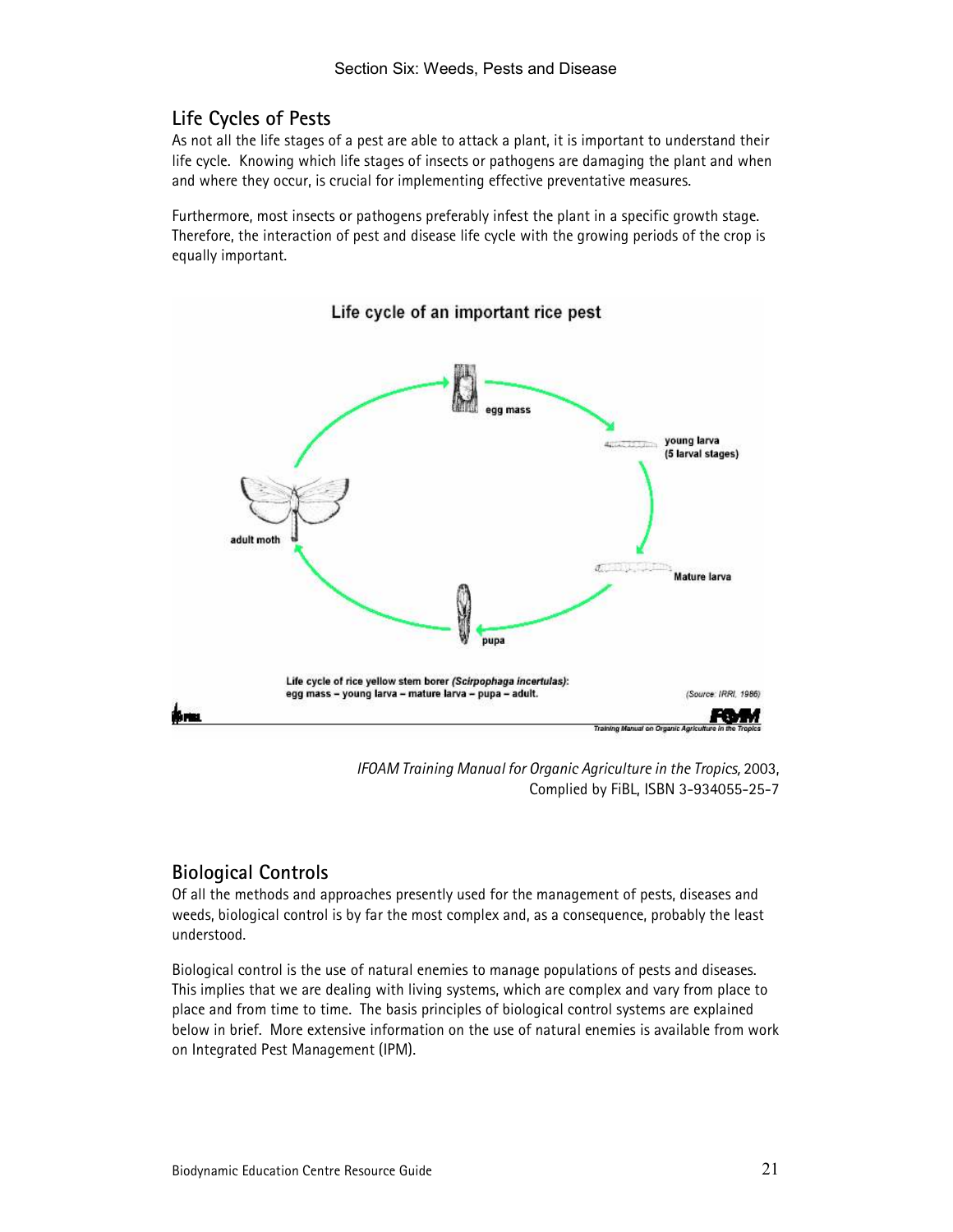## Releasing Natural Enemies

If populations of natural enemies present in the field are too small to sufficiently control pests, they can be reared in a laboratory or rearing unit. The reared natural enemies are released in the crop to boost field populations and keep pest populations down. There are two approaches to biological control through the release of natural enemies.

- Preventative release of the natural enemies at the beginning of each season. This is used when the natural enemies could not persist from one cropping season to another due to unfavourable climate or the absence of the pest. Populations of the natural enemy then establish and grown during the season.
- Releasing natural enemies when pest populations start to cause damage to crops. Pathogens are usually used in that way, because they can not persist and spread in the crop environment without the presence of a host ('pest'). They are also often inexpensive to produce.

Example: Trichogramma to control tomato fruitborer

The tiny black wasps of Trichogramma brasiliensis search the eggs of the tomato fruitborer (Helcoverpa armigera) to lay their own eggs into them instead of a fruitborer larva; a tiny wasp emerges out of the egg. Trichogramma is harmless to the tomato plant. Trichogramma is massreared and can be released into the field on 'trichocards', cards containing several thousand parasitoid eggs.



#### Natural Enemies: friend of the farmer

IFOAM Training Manual for Organic Agriculture in the Tropics, 2003, Complied by FiBL, ISBN 3-934055-25-7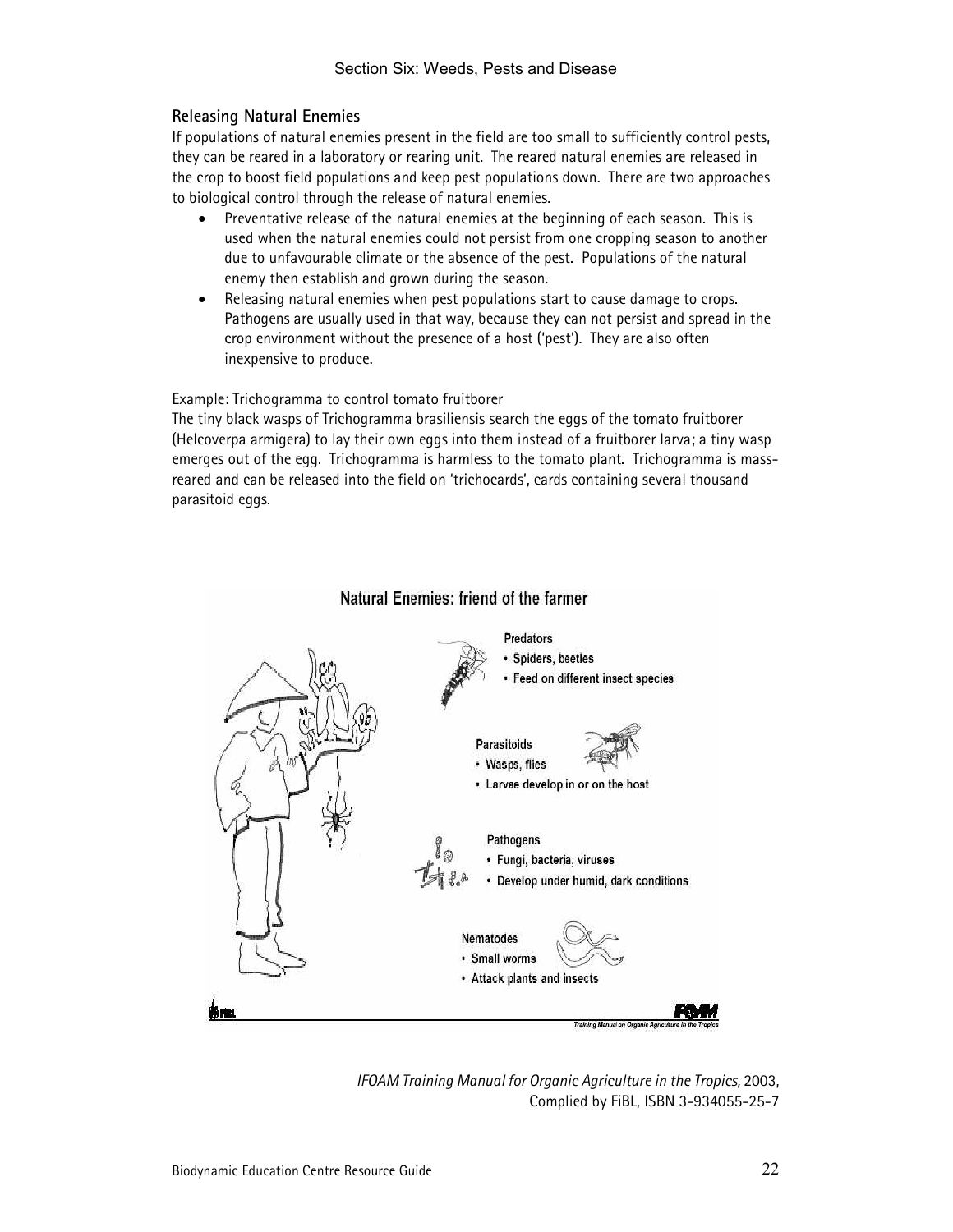# Flowering Plants for Beneficial Insects

| Agent                 | Targets                                                                                            | <b>Feeding Plants</b>                                                                                         |
|-----------------------|----------------------------------------------------------------------------------------------------|---------------------------------------------------------------------------------------------------------------|
| Hover flies           | Larvae eat aphids and small<br>caterpillars                                                        | Phacelia, buckwheat, parsley, mustard, alyssum                                                                |
| Lacewings             | Larvae eat aphids, spider mites                                                                    | Angelica, buckwheat, canola*, Coreopsis,<br>mustard, pak choi, sunflower, alyssum, Phacelia                   |
| Ladybirds             | Adults and larvae eat aphids,<br>spider mites                                                      | Angelica, buckwheat, buddleia, coreopsis,<br>coriander, dill fennel, yarrow, alyssum, Phacelia                |
| Parasitic wasps       | Pests parasitised (eggs laid in<br>pests) different species of wasps<br>for different pest species | Canola*, cow parsley, dill, fennel, Queen Anne's<br>lace, mustard, pak choi*, buckwheat, alyssum              |
| <b>Tachinid flies</b> | Adult flies lay eggs on cutworms,<br>leaf roller caterpillars, grass grub<br>etc.                  | Broad bean, buckwheat, canola*, cow parsley,<br>mustard, pak choi*, Queen Anne's lace,<br>Phacelia, buckwheat |

\*take care with all species that neighbours aren't growing a seed crop that could be contaminated from your beneficial flowers of similar crops.

Article Biodiversity on Farmland, Good Management Practices, p25

#### Using Antagonistic Microbes

Natural enemies that kill or suppress pests or disease are often fungi or bacteria. They are called antagonists or referred to as microbial insecticides or bio-pesticides. Some commonly used antagonistic microbes are:

- Bacteria such as Bacillus thuringiensis (Bt). Bt has been available as a commercial microbial insecticide since the 1960s. Different types of Bt are available for the control of caterpillars and beetles in vegetables and other agricultural crops, and for mosquito and black fly control.
- Viruses such as NPV (nuclearpolyhedrosis virus), effective for control of several caterpillar pest species. Every insect species, however, requires a specific NPV-species. An example: The armyworm Spodoptera exigua is a major problem in shallot production in Indonesia. Since experiments showed that SeNPV (NPV specific for S. exigua) provided better control than insecticides, farmers have adopted this control method. Many farmers in West Sumatra are now producing NPV on -farm.
- Fungi that kill insects, such as Beauveria bassiana. Different strains of this fungus are commercially available. For example: strain Bb 147 is used for control of corm borers (Ostrinia nubilalis and O. furnacais) in maize, strain GHA is used against whitefly, thrips, aphids and mealybugs in vegetables and ornamentals. Several species of fungi can occur naturally in ecosystems. For example, aphids can be killed by a green or white coloured fungus during humid weather.
- Fungi that work against plant-pathogens. For example Trichoderma sp., widely used in Asia for prevention of soil- borne diseases such a damping-off and root rots in vegetables.
- Nematodes such as Steinernema carpocapsae control soil insects like cutworms (Agrotis spp.) in vegetables.

IFOAM Training Manual for Organic Agriculture in the Tropics, 2003, Complied by FiBL, ISBN 3-934055-25-7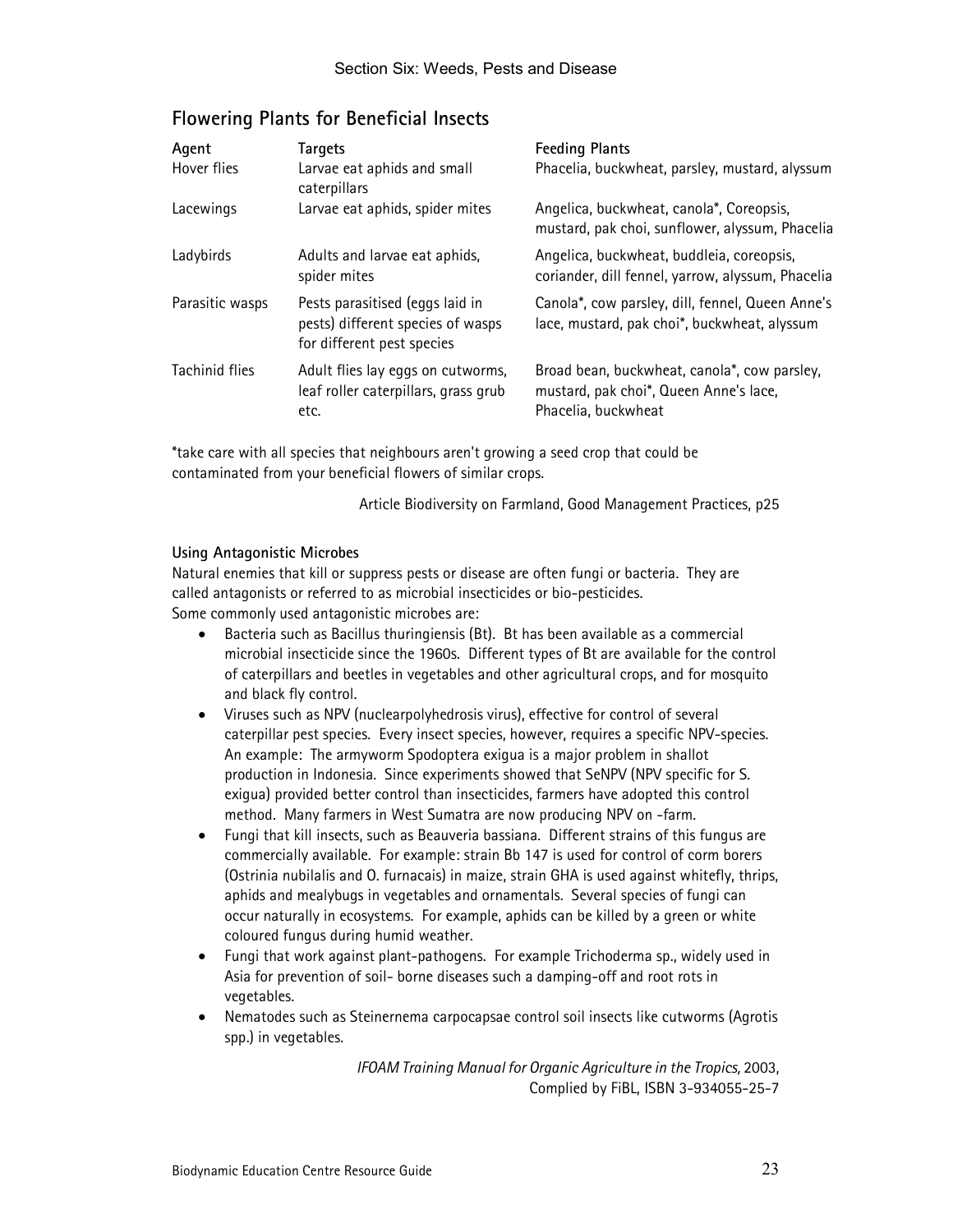# Integrated Pest Management

Human-power used in shaking, plucking, pulling, hoeing, swatting fits in well with organic farming

Alley crop between legume rows for nitrogen supply to non-legume crops.

Poultry, particularly turkeys, guinea fowl and chooks control grasshoppers.

Strips of forest hinder grasshopper movement.

Enhance Soil microbiological activity to help nutrient availability for plant uptake, with VAM (mycorrhizal fungi), legume nodulation or algae for nitrogen fixing.

Mycoherbicides, herbicides derived from fungal cultures, control weeds.

Polycrop or intercrop. Use more than one species to provide benefits that include;

• shading out weeds and making less light available for some weeds that need it to stimulate germination.

Polycultures of corn with combinations of squash, beans and sweet potato outcompete many weeds. These mixes have large areas of leaf that intercept most available sunlight. The traditional corn, beans, squash polyculture of South America was very successful at reducing weed and other problems and giving high total yields. Some organic farmers plant soybeans between their corn rows about four weeks after the corn. The corn harvest does little damage to the soybeans. When the soybeans are harvested, the remains of the two crops are turned in ready for the next crop in the rotation.

- allelopathic effects
- very long rows (such as 1km of broccoli then a parallel row of peas or beans, then a parallel row of tomatoes and so on) reduces the density of the crop to pests and diseases. It is a polyculture in one direction and a monoculture at right angles to the polyculture. This allows the farmer to get many of the advantages of both systems with few of the disadvantages
- inter-cropping an early-flowering crop similar to the main crop may encourage parasites to colonise early. For example an early broccoli crop where some of the crop plants are allowed to flower keeps the adult nectar-feeding parasites of pests available for the next brassica crop
- planting dill near cabbage allows hoverfly larvae to prey on cabbage aphids
- celery and dill repel cabbage moth females entering broccoli crops to lay eggs. Plant one repellent plant row to 14 crop plant rows

The nectar and pollen of many flowers, such as buckwheat, brassicas, legumes and sunflowers, can provide food for beneficial insects that reduce pest problems of other crops. A study in the USSR showed that when small plots of umbellifers (such as carrots and dill) were planted near cabbages in a ration of one umbellifer to 400 crop plants almost all the cabbage cutworms parasitised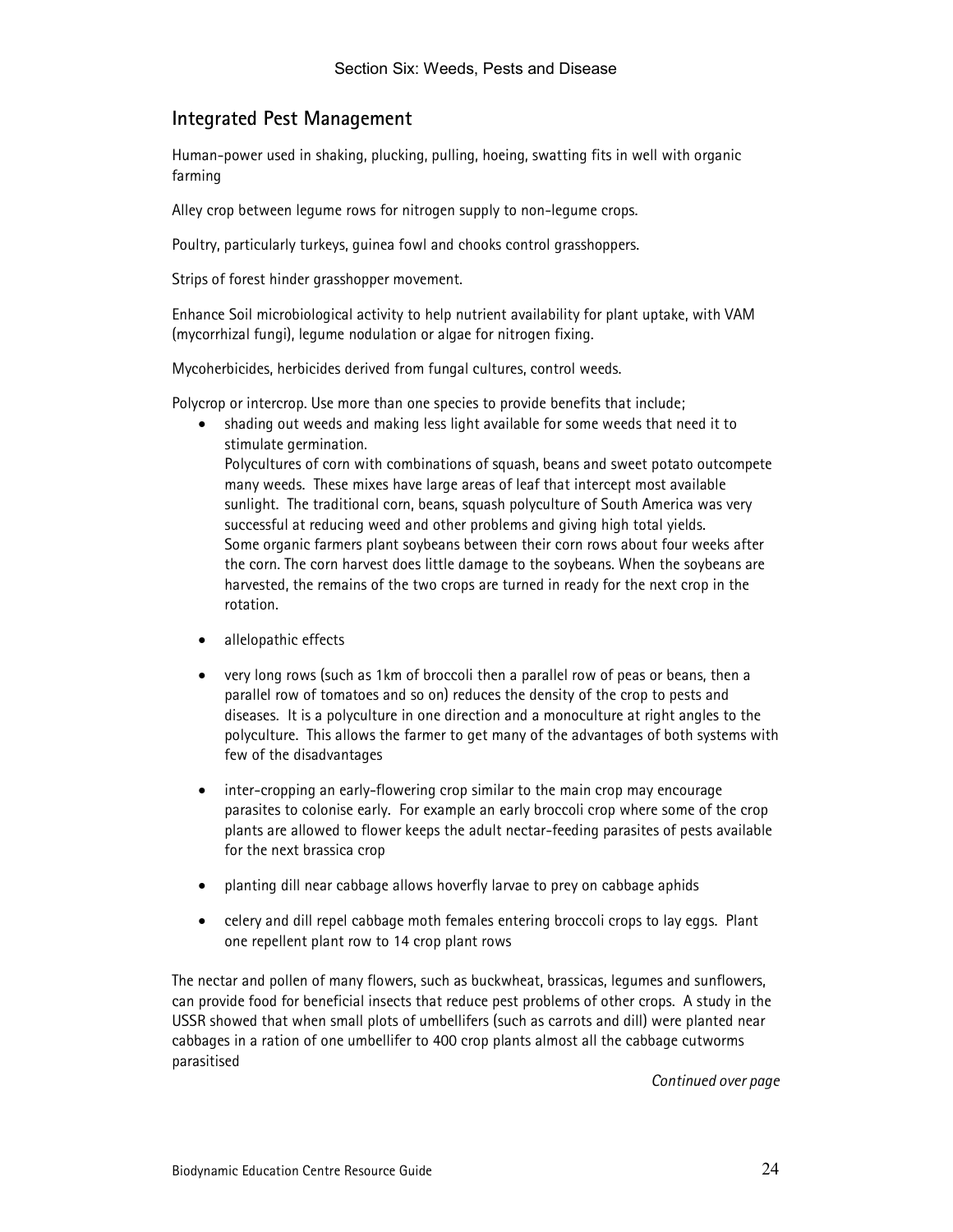Select a range of plants with different flowering times to extend the benefits of beneficial organisms.

Harvest your crop over a longer period by using successive sowings and so help predators to move from old to young plants, following the pests.

Buy predators and parasites to release if you have the right conditions for them to survive and be effective.

Short-season varieties. Shorten the exposure of the crop to a pest or disease by using shortseason varieties. These are varieties that grow in a different season, or varieties that you can push along with fertile soil and water management.

Altitude. Some insect pests that spread diseases are not found at high altitudes. Farmers who grow potatoes as seed for others do not want disease in their seed so they are usually at high altitudes.

Lucerne as a long fallow over 18 months. Plant it with your wheat crop and then slash it or turn it in when you are ready to plant the next one. Lucerne grows better with a cover crop such as wheat, preferably sown lighter than usual.

Use natural fertilisers, such as reactive phosphate rock instead of superphosphate.

Resistant varieties.

Change crop planting date and method.

Pheromone attractants and traps. Pheromones are chemical signals used to communicate between insects. Many insects use sex pheromones to attract a mate. By using these pheromones we can lure one gender to a trap or so confuse them that few mate successfully.

Semiochemicals have some similarities to pheromones because they are chemicals that send signals. Some of them are signals to warn the insect to stay away (alarm pheromones), some deter them from eating certain foods (antifeedants) and others attract them to other foods. Some others attract them and stimulate them to certain activities. Canola has odour cues that help bees find the flowers and then stimulate them to forage, thus increasing the pollination.

Repellent crops also send out chemical signals to pests. Insects choose what they eat partly through attraction to the smell of something rather than to the food value of it. Aromatic plants interplanted with a crop can interfere with pest feeding by masking the smell of the crop. Repellent crops include various strong-smelling vegetables from the Solanaceae (capsicum, tamarillo, tomato, eggplant) and Allium (onion and garlic) families and aromatic herbs.

Use biocides only when a threshold is reached, that is only when more of the pest would lead to financial disaster.

Use microbial and botanical insecticides so the effects last only a matter of days. This minimises disruption of beneficial species. You may need to use them earlier than you would artificial chemicals because they are often less effective.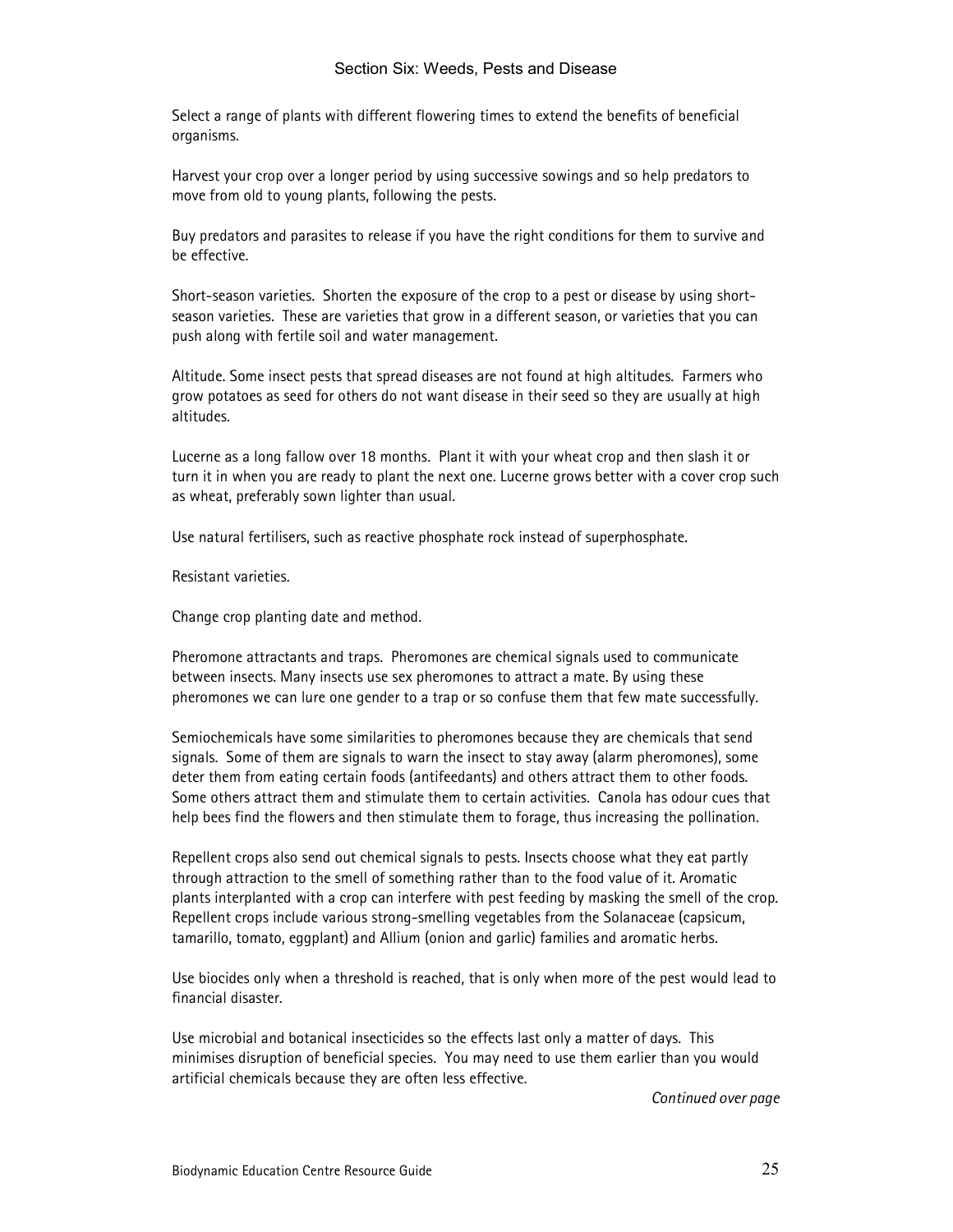Vacuuming. Huge machines are used to vacuum strawberry crops in California to remove lygus bugs. The beneficial insects get out of the way.

Mimic nature by using cropping systems similar to local native systems or by choosing species that parallel local succession patterns to reduce the energy required to keep succession at bay.

Sanitation or hygiene is the removal and destruction of any infested or diseased fruit or other parts of the plant. Many of our worst fruit pests crawl from fallen fruit into the soil to pupate. They emerge as adults in spring and re-infest the tree. Fruit fly is one example. Poultry or pigs under the trees during the fruit season can help break this cycle by cleaning up the fruit and the larvae in them. Or you can collect the fruit and destroy the insects by drowning or solarising in a sealed plastic bag. Burying is useless because the pupae still get into the soil.

Sow crucifers with beets. The nematodes that attack the beets may develop partially in the crucifers. If these are ploughed in, the cyst nematodes will not develop fully.

Plants as lures. Some plants can lure pests away from the crop. These crops can also breed enemies of pests. In California lucerne strips are grown in paddocks of cotton and the lygus bug ( a serious pest of cotton) migrates from the cotton to the lucerne. Because of the concentration of lygus bugs, the lucerne provides food for predatory insects.

Members of the cabbage family attract large numbers of aphids and keep parasitic wasps active over winter. When aphids attack crops in spring, the wasp population is large enough to control the aphids quickly.

Plants that are hosts for aphids provide a niche for the possible development of ladybirds and lacewings. When the crop is established, the weeds can be slashed, forcing the enemies onto the crops. However, don't use weeds that compete too strongly, or encourage any plant that supports aphids that carry diseases.

Decoy crops on crop margins lure pests into the decoys rather than the main crop.

Pest enemies (beneficial) can be encouraged in two ways: they can be reared in large numbers under controlled conditions (insectaries, often commercial ones that sell to farmers) and released at strategic times into crops, or the farm can be managed to favour the beneficials already present.

Time the management of companion and other crops. For example, if you cut nettles in summer in some cropping systems you force predators of insect pests to move into the crops that the pests are damaging.

Companion cropping. Certain weeds or other plants in certain crops may entice pest insects from the crop and the reduced damage to the crop compensates for the competition caused by the other plants. Other plants may deter pests because of odours for example garlic, some eucalypts.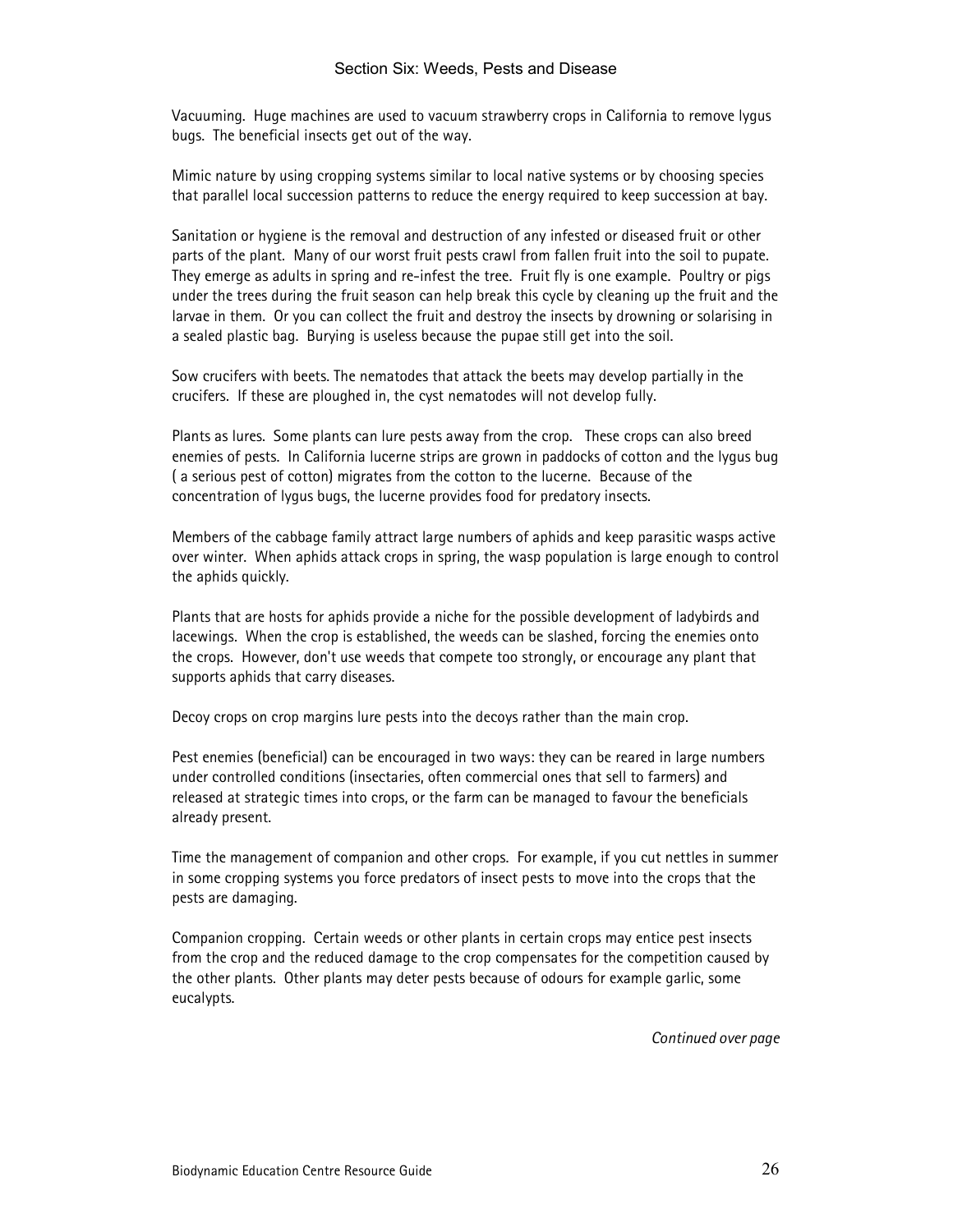Concentrate weed control methods to protect crops in the early stages, particularly during germination and emergence. Weed competition during the first third or so of the crop's life usually has the greatest effect on yields. Yield generally increases little when crops are weeded after this period. This generalisation is useful, but effects will differ depending on the specific interaction between the crop and the weed.

Fertility management. The effect of weeds varies with fertility. At high fertility, there may be little difference in yield between weedy and weed-free crops. At low fertility, there is more competition for nutrients, so weedy crops yield less.

Soil moisture. If soil moisture is low, the extent to which weeds affect crop yield varies with the crop and weed species.

Pest-killing crops. Some marigolds kill certain root-infecting nematodes.

Solarisation. Cover the soil on vegetable farms with dark or clear plastic so it heats up on sunny days for long enough periods to kill weed seeds and soil pathogens (disease-causing organisms). This also destroys beneficial soil organisms, but these are likely to re-colonise faster than pathogens. The weeds are killed outright, except for those that are buried too deep for the heat to have an effect.

Germinate weeds to suit yourself. Use a chaff spreader to put weed seeds in contact with the soil so they are encouraged to germinate. Provide a good seedbed some time before you plan to sow to encourage weeds to germinate and then you can kill them in the sowing operations.

Undersow with pasture legumes to encourage stock to eat more weeds after the oversown crop is harvested.

Sow after most weeds have germinated, which usually means planting the crop later. This means you kill the weeds in the sowing operations.

NSW Agriculture, Ecology for Organic Farmers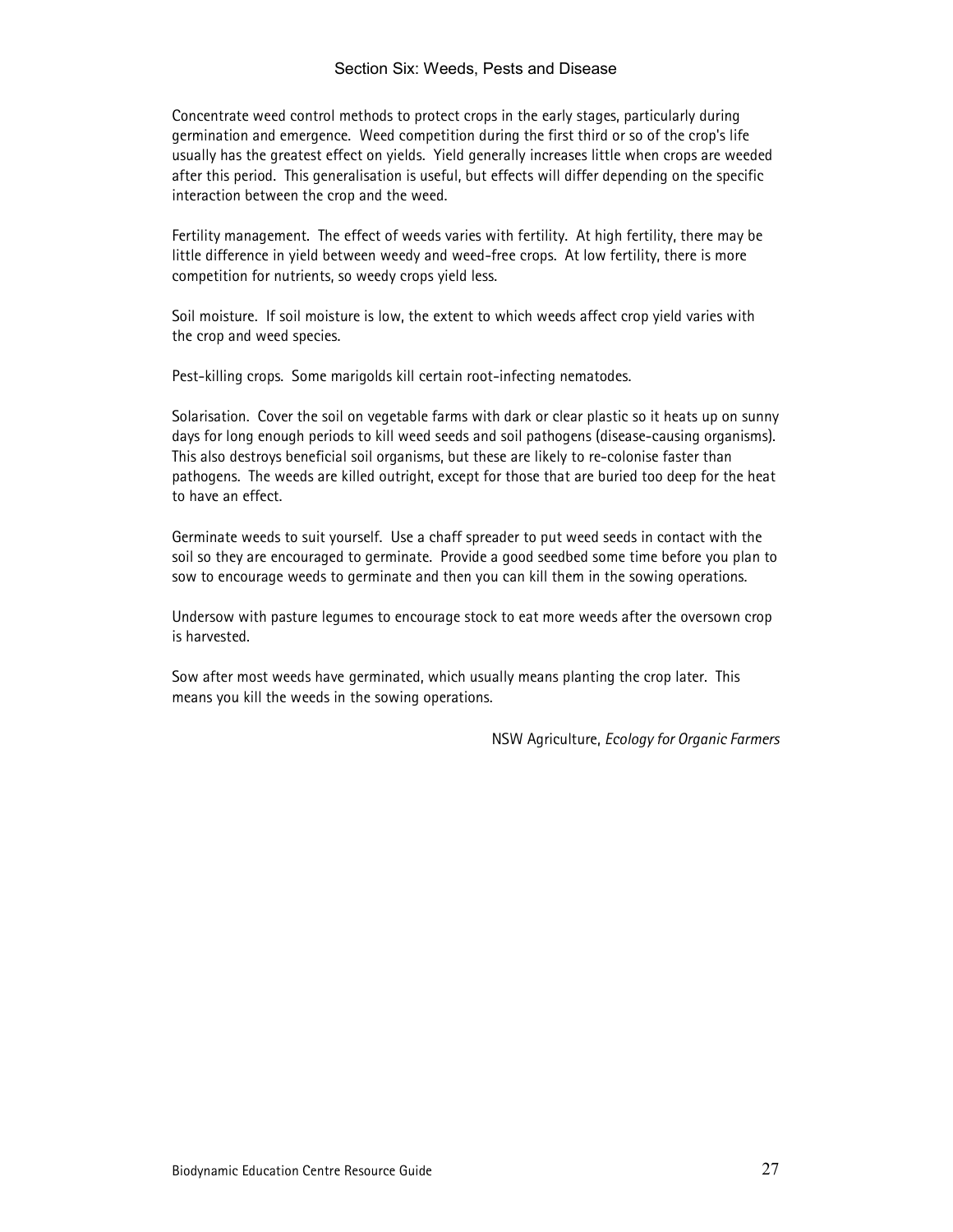# Pest Management in Tropical Queensland

By Andre Leu

There are a range of pest and disease strategies adopted by Andre Leu, skilled organic tropical fruit grower who runs a certified organic property, Daintree Tropical Fruit Orchards that occupies 12 hectares of a 64 hectare property and produces a range of exotic tropical fruits, particularly lychees. There is a wide range of other exotic fruits on the property, including Brazil nut, rambutans, star apples, mangosteen and durian being produced in commercial quantities.

Andre states: "A poor soil results in poor plants, more pests and diseases and poor yield...Soil organic carbon also encourages soil microorganisms that make minerals bio-available, and beneficial fungi such as Trichoderma, which control pathogens like Rhizoctonia, Phytophthora, Amilleria and Pythium, which can be a problem in the wet."

Andrea says: "Most pests are controlled by a range of bio control strategies. Where possible, it is best to use the free ones that were always here, such as green ants and insect eating birds.

A fascinating aspect of Andre's farm is the odd mowing pattern. At first sight it seems as though it has been made by an inexperienced tractor operator, who couldn't decide what slasher height to use. In fact it is a planned and considered approach to encouraging biological control.

Andrea says: "I never clear all the weeds in the orchard at the same time. It is important to leave packets of un-moved vegetation as refuges for beneficial insects and other organisms. The refuge cycle areas are simply cut down in another slashing cycle, to stop the weeds from getting out of control. In that mowing cycle, new areas are left as refuge for beneficials. Managed this way, I can balance the weeds to provide habitat, mulch and soil stabilization."

Andre also encourages small flowering plants to grow throughout the orchard, as they are essential for the adult stage of many beneficial predators such as lacewings and Trichogramma wasps. Collections of different varieties of poultry range the orchard hunting for insects. The rainforest has been allowed to regenerate in marginal areas of the farm, especially on the steeper slopes and along watercourses. Native species are planted to provide habitat for rainforest birds, which Andre says spend many hours each day removing pest species from fruit trees. These areas also host beneficial insects and mites.

Andre says "An example of this are predatory mite species that control Erinose Mite, the major leaf damaging pest in the lychees. Most growers spray continuously for this pest. However, it has reached a balance on my trees where it no longer affects their vigour. I spray wettable sulphur on the emerging flowers, as a precaution, to protect them from mite damage. At this stage I also use BT to protect the lychees flowers from caterpillars and envirospray gold to prevent beetle damage. These particular sprays are acceptable in organic standards and are very specific to the pest, so non-target species are not harmed. Lychee flowers are the only things I have to protect with a spray programme. However this year the ecology is working in my favour and I have not sprayed the flowers at all."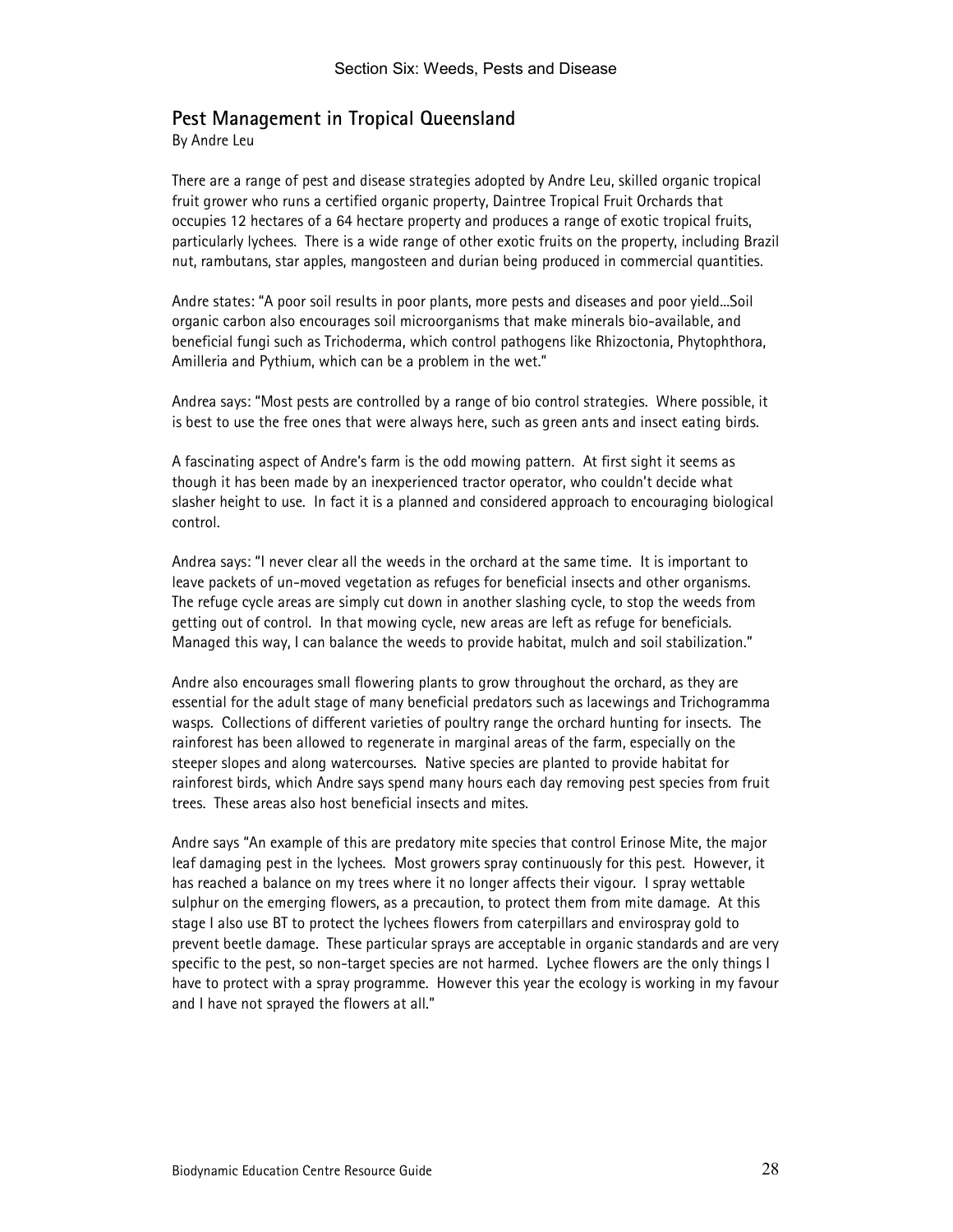# Controlling Pests

| <b>Pest Controls</b> |                                                                                                                        |
|----------------------|------------------------------------------------------------------------------------------------------------------------|
| Problem              | Control                                                                                                                |
| Aphids               | Deter aphids with Nasturtiums, coriander, marigolds, calendula<br>and garlic.<br>Spray with garlic (see recipe below). |
| Carrot fly           | Rosemary and onions.                                                                                                   |
| Cockchafers          | Spray with garlic (see recipe below).                                                                                  |

| כשוווערו                | DCtCl aprilius With Nasturtiums, ConanuCr, mangolus, Calchuula<br>and garlic.<br>Spray with garlic (see recipe below).                                                                                                                                                                                                     |  |
|-------------------------|----------------------------------------------------------------------------------------------------------------------------------------------------------------------------------------------------------------------------------------------------------------------------------------------------------------------------|--|
| Carrot fly              | Rosemary and onions.                                                                                                                                                                                                                                                                                                       |  |
| Cockchafers             | Spray with garlic (see recipe below).                                                                                                                                                                                                                                                                                      |  |
| Codling Moth            | Spray with garlic (see recipe below).                                                                                                                                                                                                                                                                                      |  |
| Flying insects          | Garlic and tansy deter flying insects.                                                                                                                                                                                                                                                                                     |  |
| Insect repellent        | Pyrethrum, feverfew, Marigolds.                                                                                                                                                                                                                                                                                            |  |
| Nematodes (root)        | Nematodes indicate low soil biological life. Good control can<br>be achieved through balancing the carbon/nitrogen ration and<br>increasing soil biota.<br>French marigolds secrete a substance which kills root-eating<br>nematodes.                                                                                      |  |
| Tomato disease          | Basil.                                                                                                                                                                                                                                                                                                                     |  |
| White cabbage butterfly | Mint and sage when grown close offers some protection.<br>Spray with garlic (see recipe below).                                                                                                                                                                                                                            |  |
| Wireworms               | Spray with garlic (see recipe below).                                                                                                                                                                                                                                                                                      |  |
| Woolly aphis            | Plant a ring of nasturtiums (Tropaeolum majus) around the<br>trees.<br>The flower has a strong scent which aphis do not like and the<br>roots of the nasturtium excrete substances which, when<br>absorbed by the tree, changes the composition of the sap and<br>renders the tree unsuitable for habitation by the aphis. |  |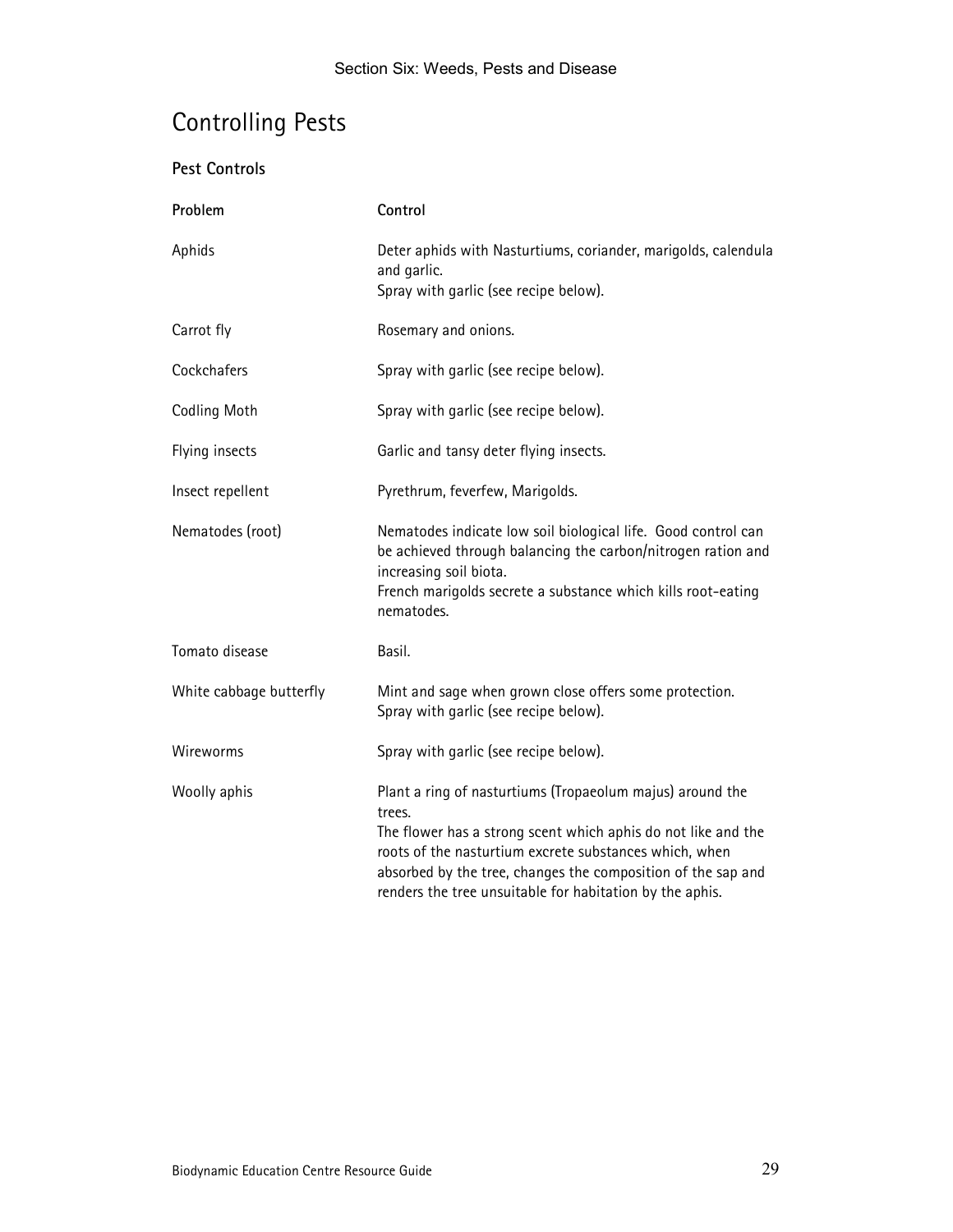# Curative Crop Protection Methods

If all preventative crop protection practices fail to sufficiently prevent economic losses to the farmer, it may be necessary to take curative action. Curative action means controlling the pest or disease once it has already infested the crop. Several options exist in organic agriculture.

1) Biological control with natural predators or antagonistic microbes.

2) Natural pesticides based on herbal preparations or other natural products.

3) Mechanical control with traps or hand picking.

#### **Traps**

Traps can help to reduce the population of certain pests. If used at an early stage, their use can prevent mass multiplication. There are several types of traps:

- Light traps attract night flying pest insects.
- Pitfalls catch creeping insects and slugs.
- Sticky traps. e.g. of a colour attracting a certain pest insect.
- Pheromone traps release a sex-hormone of the female insect, thus attracting the males which get stuck in the trap. If a small number of pheromone containers is distributed in an area, the male insects get confused and will not manage to find the females to reproduce.

Practical work: Make an insect trap.

Bait One. - Peel oranges or cucumbers, 100ml cow urine, 0.5 litres water. All ingredients should be mixed together well and allowed to stand overnight. Mixture will be diluted with 15 litres water and poured into traps.

Bait Two. - 1 litre of water, 0.5 cup cow urine, 1.5 teaspoons vanilla essence, 100g sugar, 10g pyrethrum. All ingredients should be well mixed and used in traps.

Bait Three. - 1 teaspoon pyrethrum, 1 cup honey, 1 teaspoon vanilla essence, 1 cup fruit pulp of cucumber, 10 litres water. All ingredients should be well mixed. One cup is poured into trap.



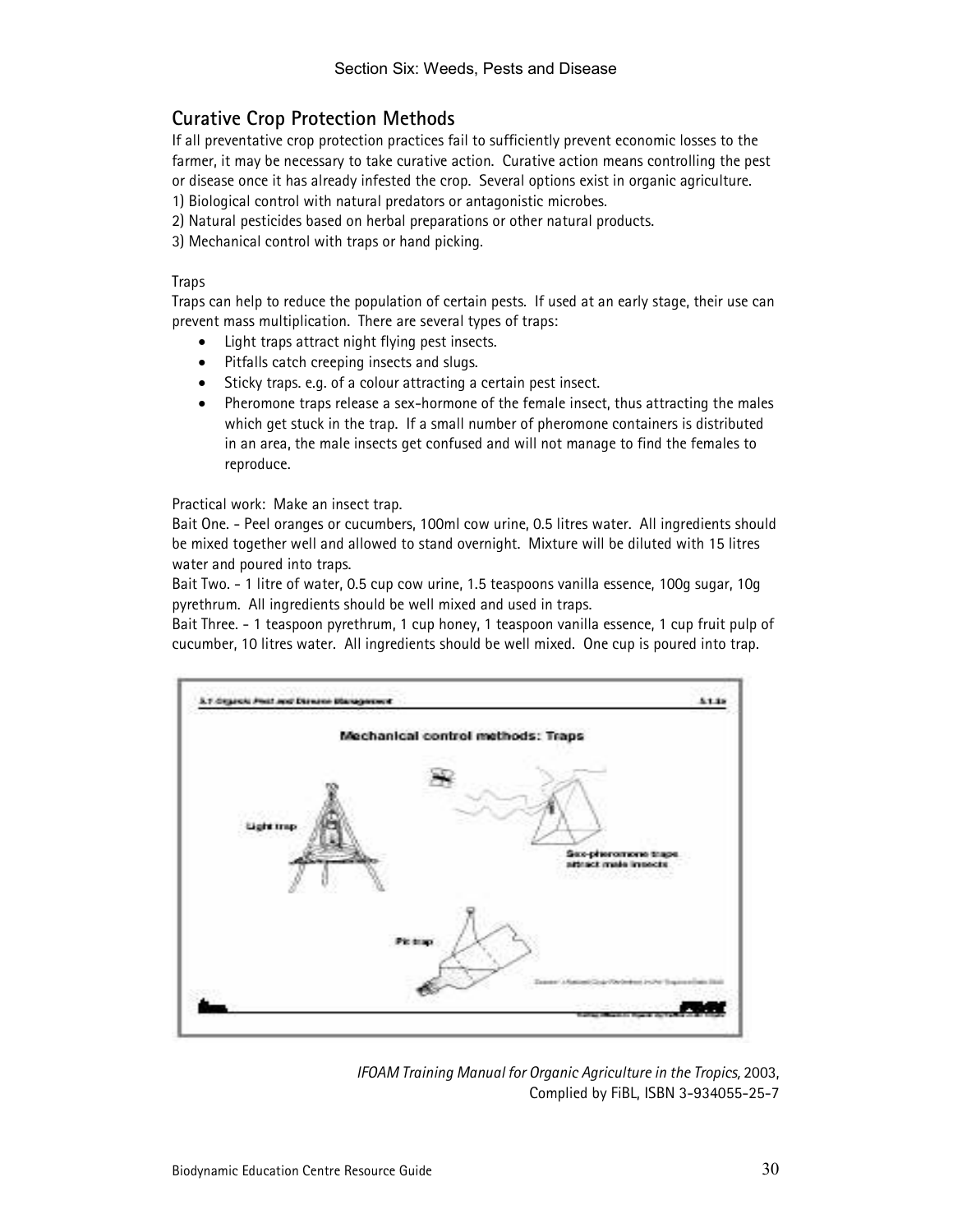# Garlic Spray

Used for cockchafers, wireworms, aphids, cabbage white butterflies and codling moth. Also useful for lice.

85 grams chopped garlic mixed with 2 teaspoons medicinal paraffin. Leave to soak for 45 hours. Dissolve 7 grams pure soap in a  $\frac{1}{2}$  litre of hot water. Mix all together, strain, and bottle. Use a part to 99 parts water. Increase strength if required.

Ref: Bio Dynamic Agricultural Assoc. of Aust. Practical Notes

# Recipe for Slugs and Snails

#### Oakleaf tea

Fill copper 2/3 full with fallen oak leaves Add sixty litres water. Bring to boil, reduce heat and simmer for one hour. Allow to cool and pour into 1.25 litre bottles Store in a cupboard. Use one bottle to about 10 litres of water. Spray three consecutive evenings in a row.

## Pine cone soup to repel slugs and snails

By Dr. Andrew Lorand

I suggest you make up some pine cone soup. Pine cone soup is made from boiling pine cones in water. Use only a pot that you can afford to through way afterwards as it will be a sticky mess. Fill your pot 2/3 with fertile (seeded) cones, then add water. Boil under low flames and stir. Should produce a black/brown goo, that you can pour (at least a couple of inches wide) around your garden and areas affected by snails. Do not cover! My experience both in Switzerland and in Pennsylvania is that this works quite well for repelling slugs and snails for a period of a month, sometimes a little longer. I used only local species of pine in each case. Snails will attempt to cross this line and retreat. This recipe was given to me by a very old farmer who lived in the Jura mountains of Switzerland near Neuchatel.

# Rhubarb Spray

Use for the control of aphids Boil 1kg of rhubarb leaves in 3 litres of water for 30 minutes Allow to cool and strain Dilute with water to a 30% solution Spray over whole plant including the undersides of leaves as well.

# Natural Insecticide

Pour boiling water over 3kg of powered plant material; use wormwood and/or tansy. Leave to stand for 24hrs. Add water to make 100 litres.

The addition of a sticker or wetter (bentonite or soft soap) is always advisable.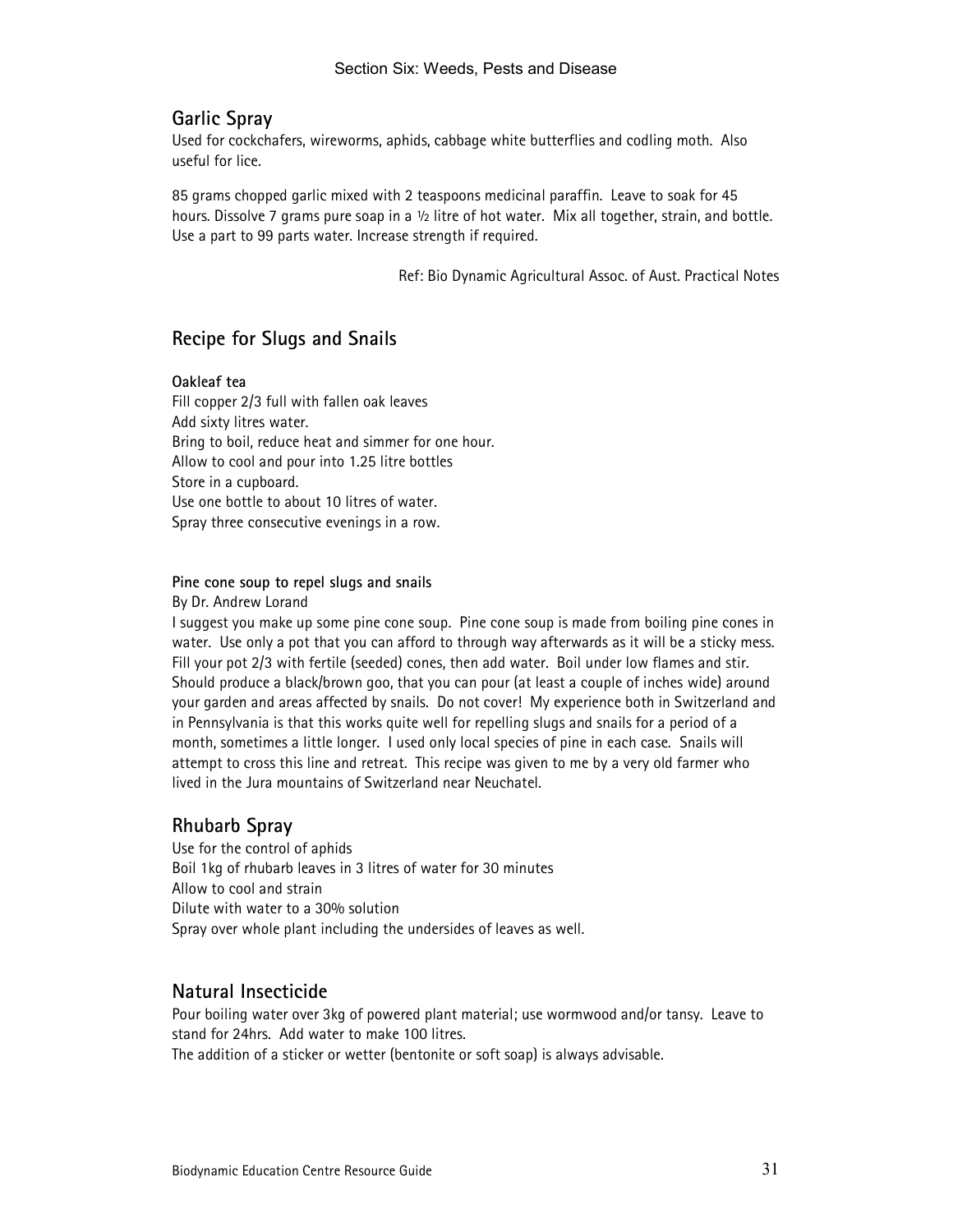# Controlling Caterpillars

To control caterpillars – boil up rhubarb leaves and use undiluted.

# Nettle Tea used to Combat Aphids

To make liquid tea:

- gather nettles
- place in a suitable container
- press lightly down into the container
- add just enough rain water to cover the nettles
- use after 24 48hrs
- dilute 1 part nettle tea to four parts water (1:4)
- spray on affected plants.

John Soper, Studying the Agriculture Course, BD Agricultural Association UK, 1991, p51.

## Control Fruit Fly

Equipment: 2 litre plastic bottles and wire to hang in trees Attractant: for approx. 100 traps: 10 cups sugar, 400mls cloudy ammonia, 40 mls vanilla, 20 litres water. Mix ingredients Burn holes ¾ way up plastic bottles Place  $\frac{1}{2}$  a litre of mixture in each bottle. Hang up from under the top ridge of the bottle. Use one trap for every 3 trees.

There are other fruit fly lures made up of beer; vegemite (one teaspoon/cup of water); malt, vinegar and honey (equal portions); malt vinegar and brown sugar (one teaspoon of each/cup of water).

Fruit fly deterrents comprise of diesel, or equal quantities of naphthalene flakes and creosote placed in jam tins and hung in trees before the fruit starts to ripen.

A fruit fly bait that works

Ingredients:

- 500ml water
- 1 tablespoon of cloudy ammonia
- 4 dessert spoons of white sugar
- 1 dessert spoon of natural vanilla.

Place in a 2 litre plastic juice container with cap on. Drill 10mm holes above the liquid. Hang two traps per tree (1-2 metres high). Change the liquid every week. The person who gave the recipe to the ABC reports that he trapped 1300 females in one summer using this method. For the first time ever he had clean peaches!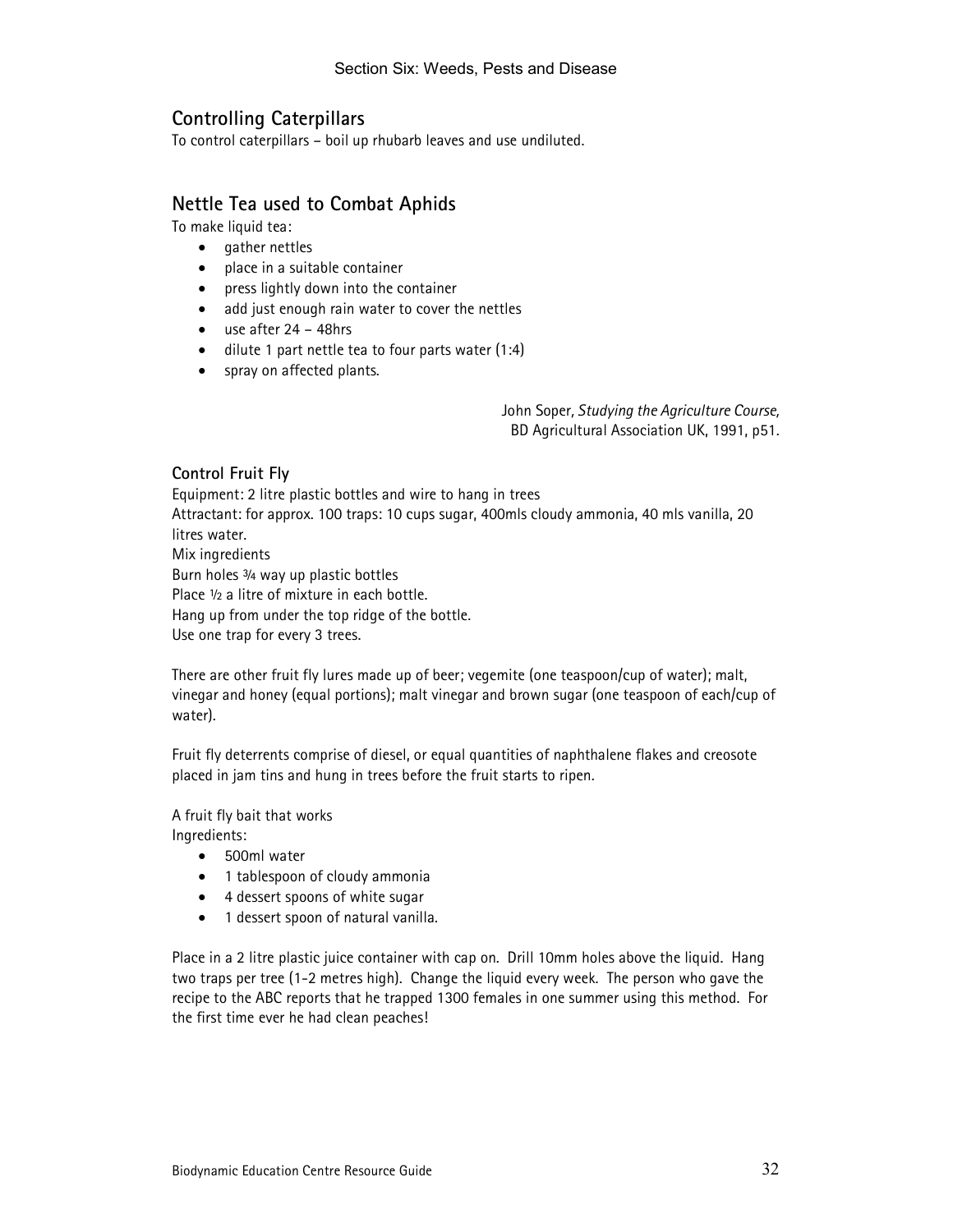# Fruit Fly Management

Six Part Fruit Fly Pest Management Plan:

- Keep fruit fly numbers as low as possible by not feeding them. Fruit flies live on entero bacteria that feed on the excess nitrates that are excreted on the undersides of leaves. Avoid soluble nitrate fertilisers – use only nitrogen in an organic form.
- Use insectary systems and do not destroy beneficial species with toxic chemicals. A lot of predator species in fruit trees such as spiders, green ants, and assassin bugs will eat fruit flies.
- Use protein hydrolysate baits (vegemite and water in old milk bottles) to attract and drown the females before they lay eggs in the fruit and males before they mate.
- Constantly harvest to remove ripe fruit from trees. Fruit flies prefer to sting ripe fruit. Keeping fruit at the hard green stage significantly reduces the breeding cycle.
- Use geese and other fowls to eat all fallen fruit and mature fruit to prevent the breeding cycle. The larvae live in the over ripe fruit and pupate in the ground.
- Adopt a strict post harvest inspection system to remove any potentially infected or damaged fruit. Fruit flies prefer to sting fruit with broken or damaged skin.

Suncoast Organics, September 2002, Excerpt from Article in Hunter Organics Summer/Autumn 2003

# Control of Red Legged Earth Mite

The following method has been found effective when Red Legged Earth Mite (Halotydeus destructor) is attacking the very early growth of pasture or lucerne. It has also had some success where vegetable plants were being attacked by sucking pests.

The principle to be applied when considering this treatment is the activity/vitality of the plants, since pests attack plants with low vitality as part of the decomposition/recycling activity of Nature.

Using 500 and 501 together can help to invigorate the vitality of the plant. For example:

- Where plants have germinated (from the two leaf stage), but growth is slow to start due to cold climatic conditions.
- It can also help to invigorate the plant at the end of the growing season ( e.g. when tomatoes have neared the end of the fruiting process).

# Procedure:

Using 1 gram of 501 and 35 grams of BD500 per acre, stir both substances together for one hour in the same manner as is done for either substance on its own. Spray out in the morning over the plants at a pressure of 30-40 psi.

Biodynamic Gardeners Association, Biodynamic Practical Notes, 1993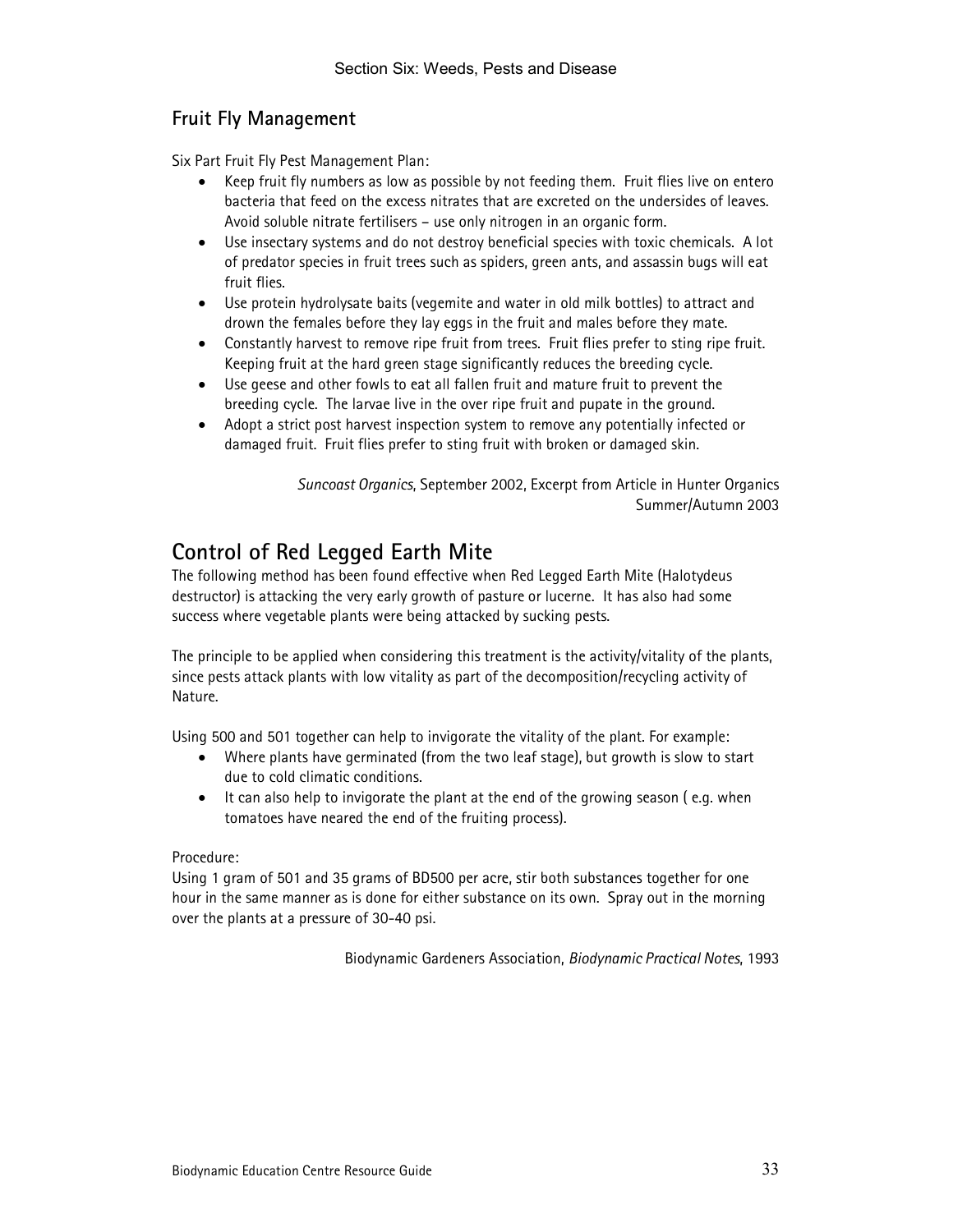# Codlin Moth

A serious pest of apples and pears. Keep a close eye on your apple trees, and remove and destroy any fruit that has brown detritus exuding from a small hole. In early spring, tie a 10cm wide corrugated cardboard or hessian strip around the tree trunks. Inspect each month through the growing season and destroy if any grubs are found. Keep the bark healthy and don't allow loose, rough bark to remain – this provides ideal conditions for codlin moths to pupate.

Pheromone ties (codlin moth sex attractant) can be attached to the trees to disrupt breeding. Also. Trichogramma wasp eggs can be purchased and place din the trees from the time the moths start hatching (trichogramma wasps are predators of codlin moth).

# Combating Pests with Milk and Honey Spray

The basic formula used is one part milk to nine parts water, (i.e. 1:9 ratio). The honey is sometimes added in a ratio of 1:100 to the entire volume. It is stirred in the biodynamic fashion for twenty minutes and then sprayed in a medium to fine mist. For larger volumes, the proportions of both the milk and the honey to the total quantity of water can be substantially reduced.

For instance, if one is spraying a forty acre field using a 300 gallon tank, the total volume of milk could be as little as 6 gallons (one gallon of milk to 49 gallons of water), and the quantity of honey could be as little as a pint-and-a half (one quarter cup per 49 gallons on water).

#### Observations and experiences

More than 2 years ago we conducted a participatory experiment on the use of milk and honey spray to combat rice stem borer with five farmers from five different locations. The amazing effect of milk and honey became the basis for the replication of the practice among the rest of the more than one thousand rice-based farmers.

The following recounts the five farmers' experiment using milk and honey spray: 1. Three days after the application of the milk and honey spray during the early stage of the infestation with rice stem borers, farmers observed a massive presence of beneficial insects: beetles (ladybirds), crickets, grasshoppers, bugs, spiders, wasps, and even frogs. Farmers obtained from zero (Rodrigo Piamonte's farm) to minimal damage (Eduardo Lapinid's farm) by stem borers, compared to total major damage in chemical-dependant farms just adjacent to these farms.

2. One farm, Billy Pilare's, was 85 percent damaged by whorl maggots (feeding on the whorl of the leaf) one month after transplanting. Three days after the milk and honey spray was applied, the massive presence of many species of beneficial insects was observed and the rice crop fully recovered.

3. Rizalito Bermudez' farm was 98 percent damaged by brown plant hopper (feeding on the leaves, causing them to dry out and turn brown) during the vegetative stage. BD500 followed by the milk and honey spray was applied. Five days later new tillers started shooting from the damaged plants. As maintenance, milk and honey spray was applied every fifteen days and Equisetum tea (BD508) two days before or after the full moon and perigee. The crop fully recovered.

4. Arthur Jimena's farm was 75 percent infested by tungro virus. BD508 was sprayed on five successive days and after three days, the milk and honey spray was applied in the late afternoon. Fifteen days after the application the crop fully recovered.

Developed by Hugh Courtney, N.Z Harvests, Vol 58, No. 2, pgs 2 & 3.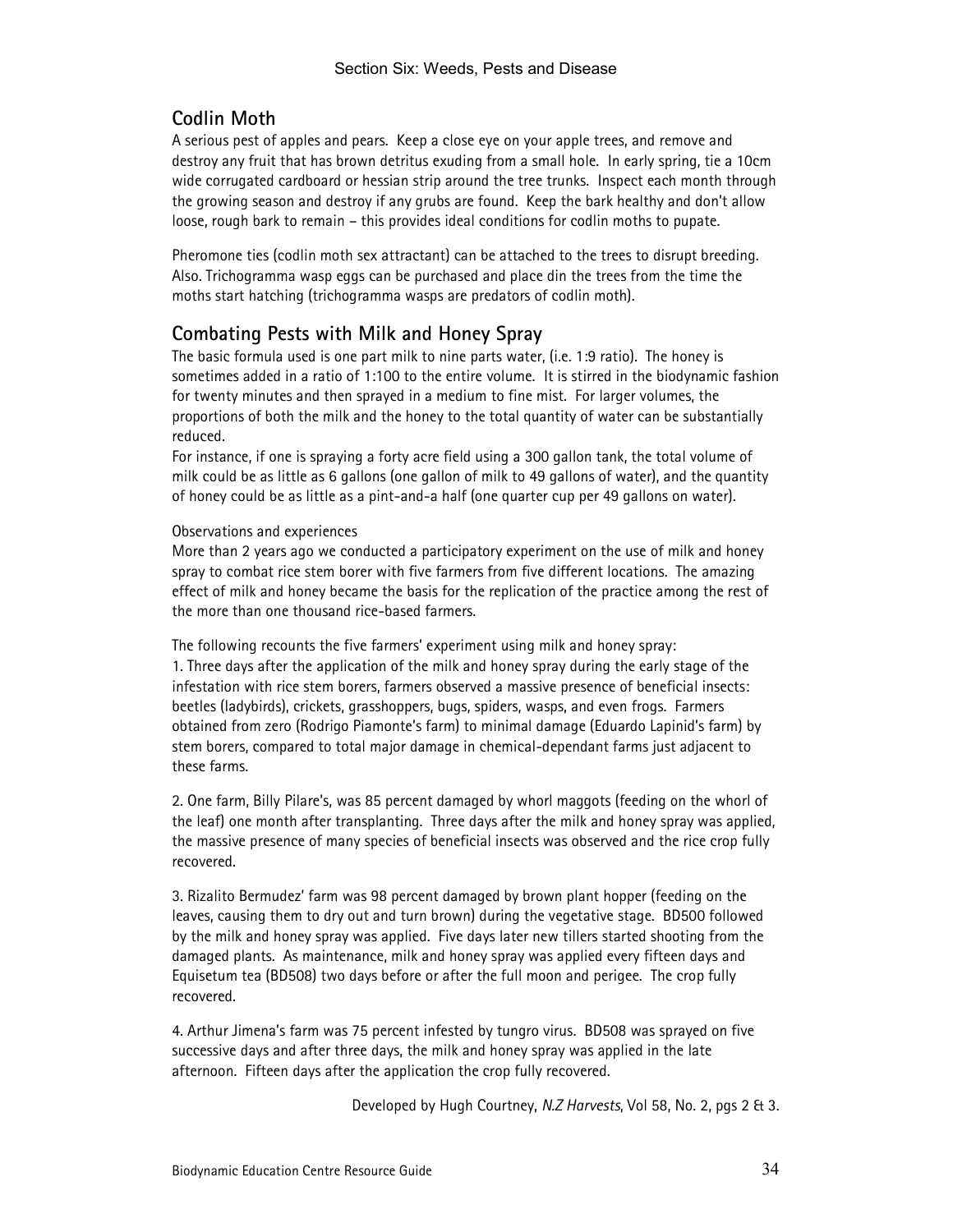# Disease

# Disease Control

Crop rotation has tremendous potential for reducing and often preventing the transmission of disease. Disease pressures change with changing environmental conditions. Table 3 lists examples of disease that can be controlled with rotation. Crop rotation, in combination with cultural practices, is the most desirable method of disease control.

| <b>Disease</b>                             | Major Crops Attacked <sup>1</sup>                                                | <b>Best Control Methods</b> |
|--------------------------------------------|----------------------------------------------------------------------------------|-----------------------------|
| Common root rot                            | wheat, barley, grasses                                                           | Rotation, seed trt.         |
| Ergot                                      | rye, wheat, grasses                                                              | Rotation, tillage           |
| <b>Bacterial blights</b>                   | wheat, barley, grasses, rye                                                      | Rotation                    |
| Scab                                       | wheat, barley, corn, rye                                                         | Rotation                    |
| Tan spot                                   | wheat, durum                                                                     | Rotation, fungicide         |
| Net blotch                                 | barley                                                                           | Rotation, fungicide         |
| Septoria (different species) wheat, barley |                                                                                  | Rotation, fungicide         |
| Septoria (different species)               | wheat                                                                            | Rotation, fungicide         |
| Septoria (different species)               | barley                                                                           | Rotation, fungicide         |
| Pasmo                                      | flax                                                                             | Rotation, variety           |
| Wilt (flax)                                | flax                                                                             | Rotation, variety           |
| Rust (flax)                                | flax                                                                             | Resistant Variety, rotation |
| Seedling blight                            | wheat, barley, corn, oats, rye                                                   | Seed treatment              |
| Smut (corn)                                | corn                                                                             | Rotation                    |
| Bacterial wilt                             | alfalfa                                                                          | Variety resistance          |
| Crown rot                                  | alfalfa                                                                          | Variety resistance          |
| Verticillium wilt                          | potato, sunflower, safflower                                                     | Rotation, variety           |
| Rust (sunflower)                           | sunflower                                                                        | Variety, rotation           |
| Sclerotinia (white mold)                   | sunflower, dry beans safflower, Rotation 4 to 5 years<br>soybean, potato, canola |                             |
| Phoma                                      | sunflower                                                                        | Rotation                    |

Table 3. Common disease controlled entirely or in part by rotation.

1Wheat includes durum.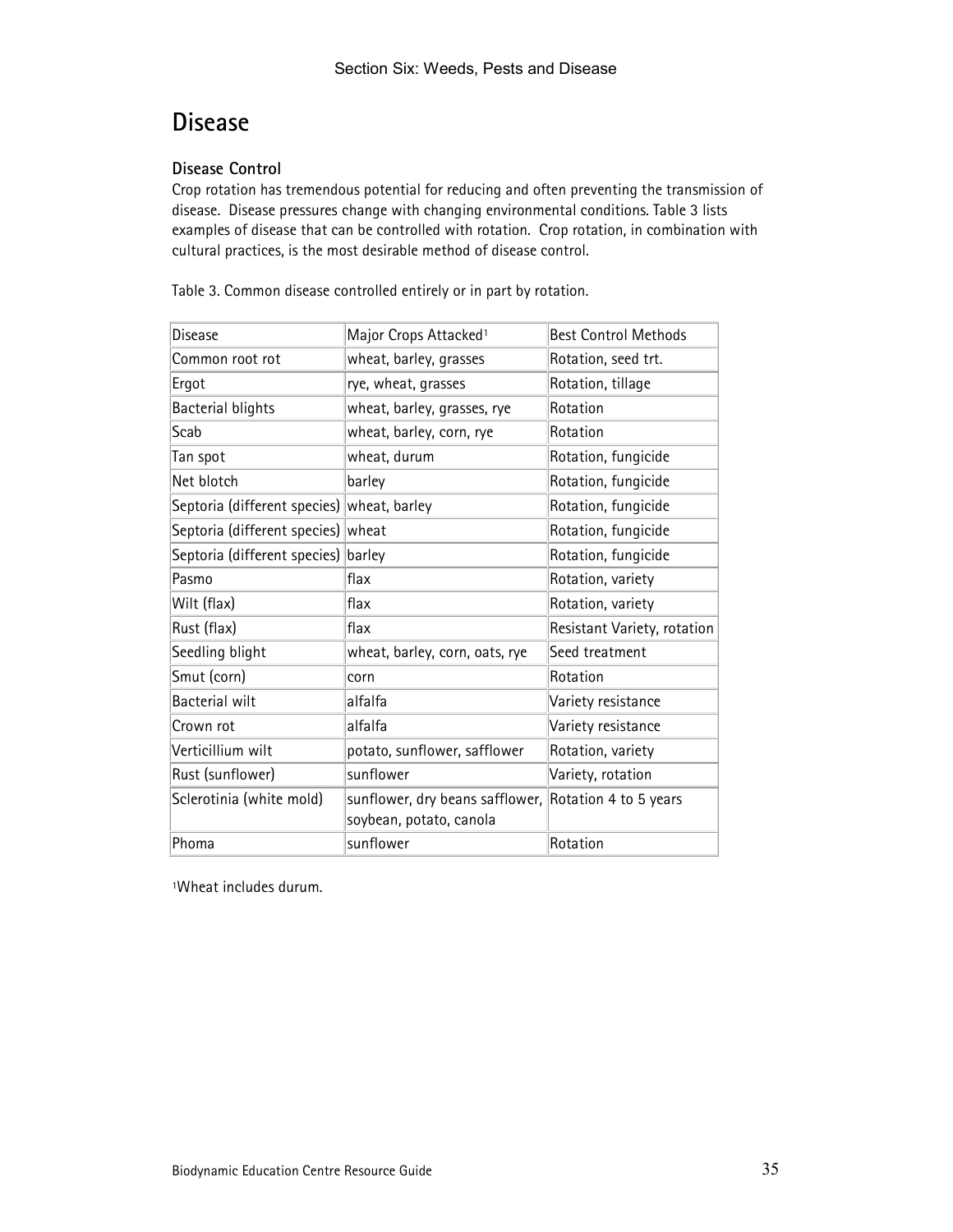# Phytophera

Phytophthora or Pythium

Use alternative sprays of BD500 and BD508 every second day. Saturate the whole plant including roots with the solution. Ensure long grass is removed from the base of the trunk, and that adequate space and light are provided. Tress must have good drainage.

After 3 to 4 applications, finish the procedure.

Biodynamic Gardeners Association, Biodynamic Practical Notes, 1993

# Black Spot (Marssonina sp.) or Brown Rot (Sclerotinia sp.):

Use either Casuarina or Equisetum Tea: Dilute the solution to an average tea colour. Stir as for 500 for 20 minutes, before applying. Saturate the whole plant including the roots with the solution.

# Treating Curly Leaf (Taphrina deformans) and Shot Hole (Stigmina carpophila):

Spray peaches and nectarines for leaf curl and apricots for shot hole with  $\frac{3}{4}$  % sodium silicate, as soon as these diseases appear. Use  $\frac{1}{2}$  % solution only if the leaves are young.

# Black Scale (Saissetia oleae) on Citrus Trees:

Instead of using petroleum based white oil, a spray made of Kaolin clay and sodium silicate can be used. The purpose of this spray is to close off the oxygen supply to the scale. In the past, an application of cold starch liquefied in water was for the same purpose.

In either case do not saturate the whole tree as it still needs to breathe. Cover the patches infested with scale.

Another effective old remedy is to blow lime over the entire tree.

Biodynamic Gardeners Association, Biodynamic Practical Notes, 1993

# White Oil (Use for sooty mould)

Mix 1 cup cooking oil and 1 cup water. Add small amount detergent. Mix well. Dilute 1part oil to 14 parts water. Spray onto affected plants as required.

# Fungal Disease

Apply BD508 regularly Apply BD501 These spray help to harden the plant and counter the conditions which lead to fungal disease.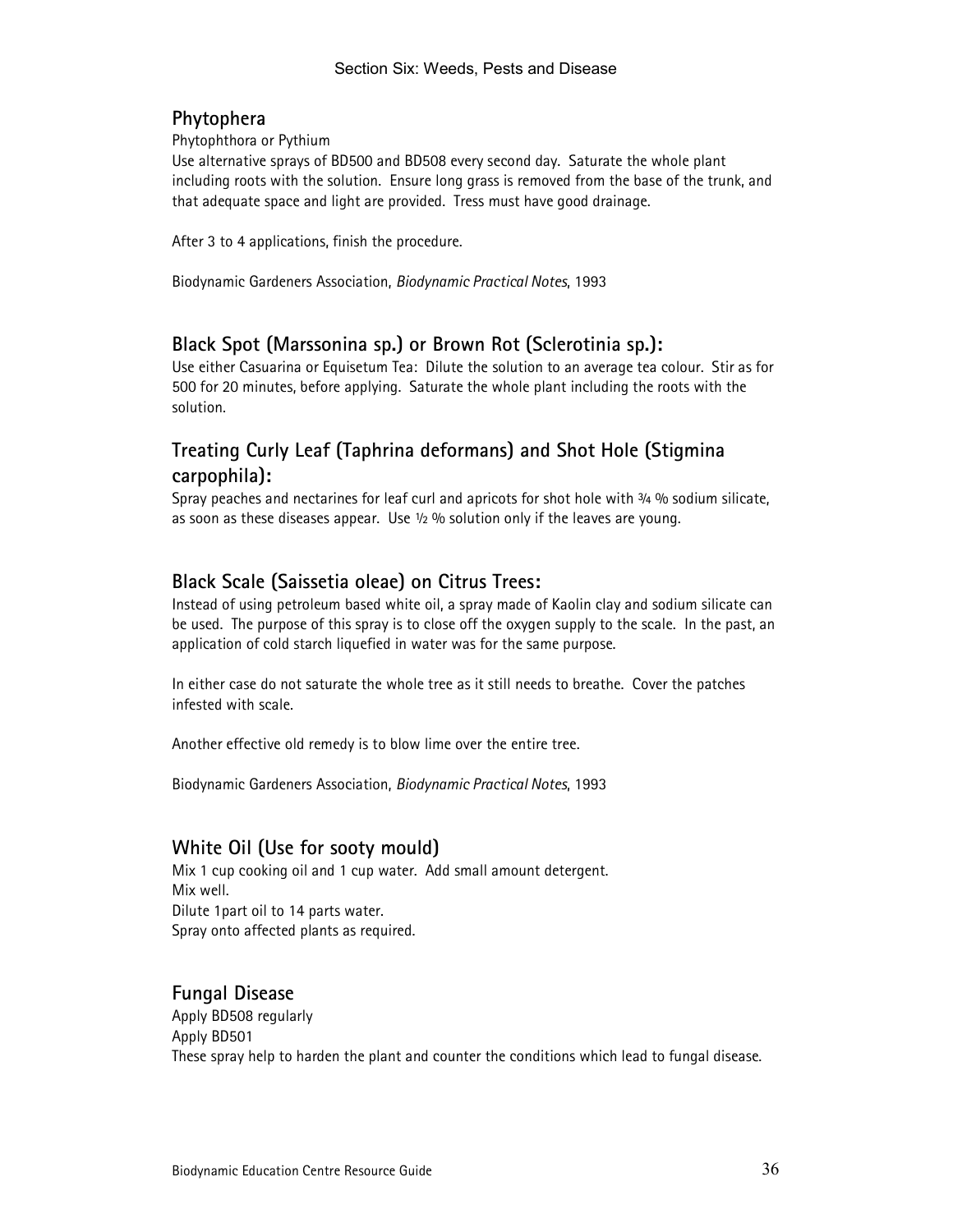# Animal Management

# Fertility Problems in Cattle and Sheep

Selenium is important for fertility. If problems arise add crushed leached garlic bulbs, as a source of selenium, into the animals' water troughs. This improves fertility and birth rate. Place one cupful of the leached garlic mixture into the drinking trough and let the animal drink it dry, then refill. Apply for 21 days (in keeping with their ovulation cycle).

Apple Cider Vinegar can be used as a supplement either sprinkled on feed or put into the animals' water trough to help during the birthing process, and to help minimise mastitis.

Newsleaf, Journal of BDAA Australia, No. 71, p28

## Preventing Pests and Disease in Animals

- maintaining conditions to meet the basic requirements of all animals
- using cell grazing and/or rotational grazing
- providing access to a variety of suitable plants for grazing including herbs
- minimising stress in animals through:
	- o adequate supply of fresh, clean water
	- o proper shelter
	- o clean bedding
	- o fresh air
	- o correct species selection
	- o managing animals in accordance with natural instincts and behaviour
	- o adequate variety of high quality food
	- o maintaining access to fresh pasture
	- o suitable stocking rates and herd size
	- $\circ$  maintaining appropriate age and sex distribution within the herd
	- o ensuring frequent exercise and free movement
- maintaining good sanitation
- handling and restraining animals without causing stress or injury

#### Treating Livestock Problems

Once a farm has undergone the transformation of soil structure and plant health, Bio-Dynamic livestock are less prone to suffering health problems. Any problems that do arise are then usually the result of a climatic upset to the finely turned farm ecosystem. It is a constant challenge to determine the weakness as a result of the upset and to support the system until it can again regain harmony.

#### Worm Burden

Ensure the provision of high quality feed and access to mineral licks. When climatic conditions result in an increased worm build-up stock may need to be rotated more frequently, or in the case of Barber's Pole, sheep may even be rotated before cattle. Also refer to Herbal Recipes – Rhubarb Drench.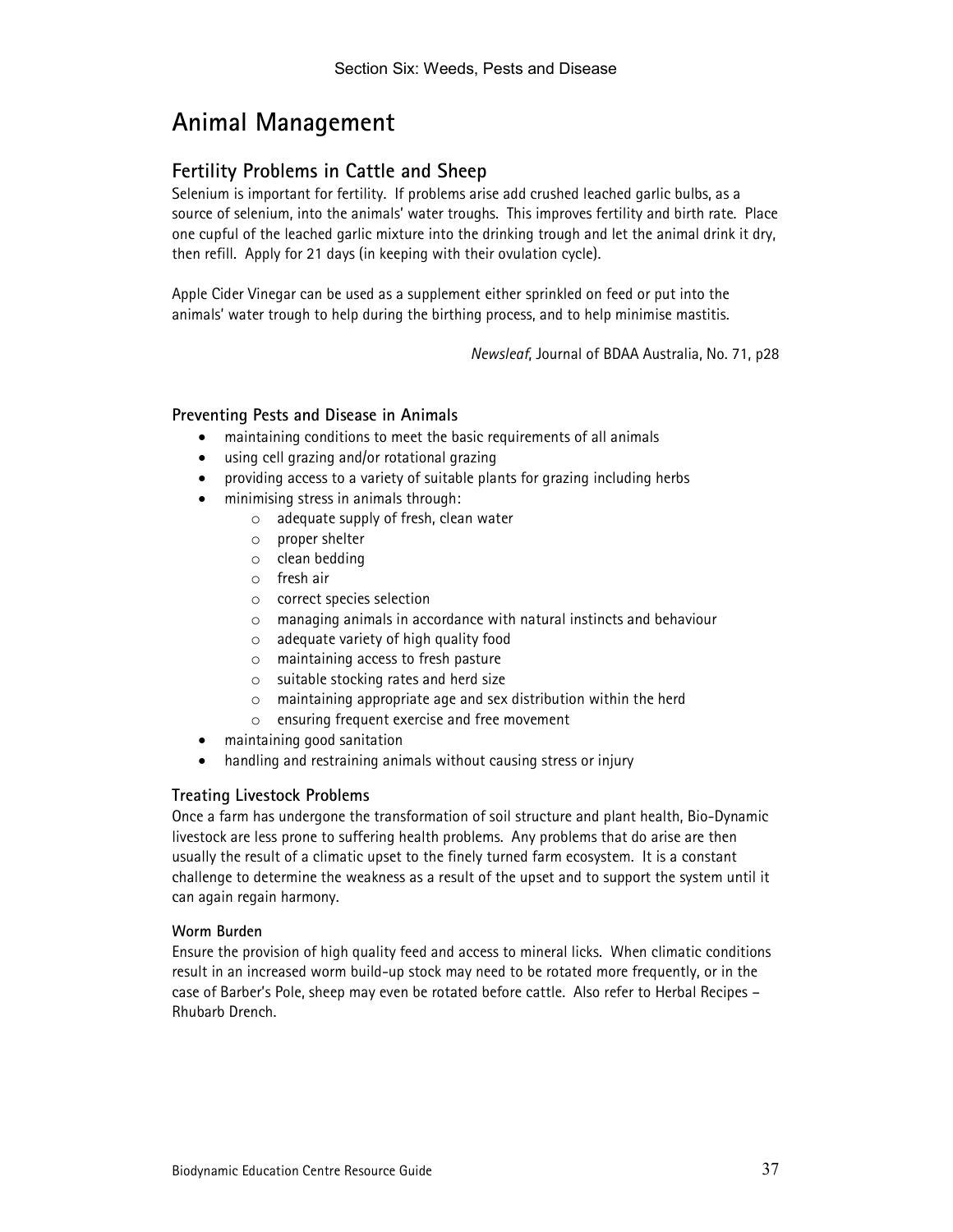#### Fly Strike

Under correct Bio-Dynamic management stock odour becomes sweeter and fly problems reduce. Where humid and wet conditions occur weaker stock may succumb to strike. In such cases garlic or pyrethrum sprays or citronella oil has proven effective and healing. Inclusion of dolomite and sulphur licks may also reduce stock susceptibility. A good mix for fly strike is natural pyrethrum, eucalyptus oil, a few drops of citronella and a small amount of liquid soap (enables the mixture to penetrate the wool of sheep).

#### Lice

Provision of sulphur licks is often enough to overcome this problem. Also a good buffer zone/fence between you and your neighbour reduces possible infestation.

#### **Ticks**

Interesting to note that Biodynamic members often find that introduced non-Bio-Dynamic stock take about a year to gain in health and naturally overcome the problem of ticks. During this time you may try a mixture of Pyrethrum and vegetable or sump oil (from petrol engines only) poured along the cow's back.

Biodynamic Gardeners Association, Biodynamic Practical Notes, 1993

# Pest Control for Animals

Excerpt from Report by Dawn Russell

Bess, the 12 month old bucket-reared heifer calf, was sprinkled from head to tail with sulphur powder for lice control and then given a treat in a paper cup for animals lacking copper (spectacles around their eyes - means they are wormy):

1 tablespoon dolomite

1 flat teaspoon copper sulphate

enough honey to make a ball.

Never give copper without dolomite, i.e. double the dolomite to copper – to avoid copper poisoning.

#### Worming Cattle

Introduce Apple Cider Vinegar gradually into the cattle's drinking water for them to acquire the taste).

1. Bath tub containing 200 litres water, 2 litres Apple Cider Vinegar, 1 heaped tablespoon garlic powder, give 24 hours before a full moon (worms detach themselves from the stomach wall only on a full moon). It is best to have this as the only drinking supply to ensure cattle are taking the mix.

2. If giving worm treatment as a drench:

1/2 cup Apple Cider Vinegar

1 heaped teaspoon garlic powder

1 cup water (gives you 2 adult doses)

3. Ground up pumpkin seeds are given 24 hours before the full moon in their feed. Large pumpkin seeds should be ground up. 1 cup small seeds can be given whole.

#### 4. Drench of

 1/2 cup A/C Vinegar and 1/2 cup wormwood (Artemisia absinthium) in water to fill a wine bottle.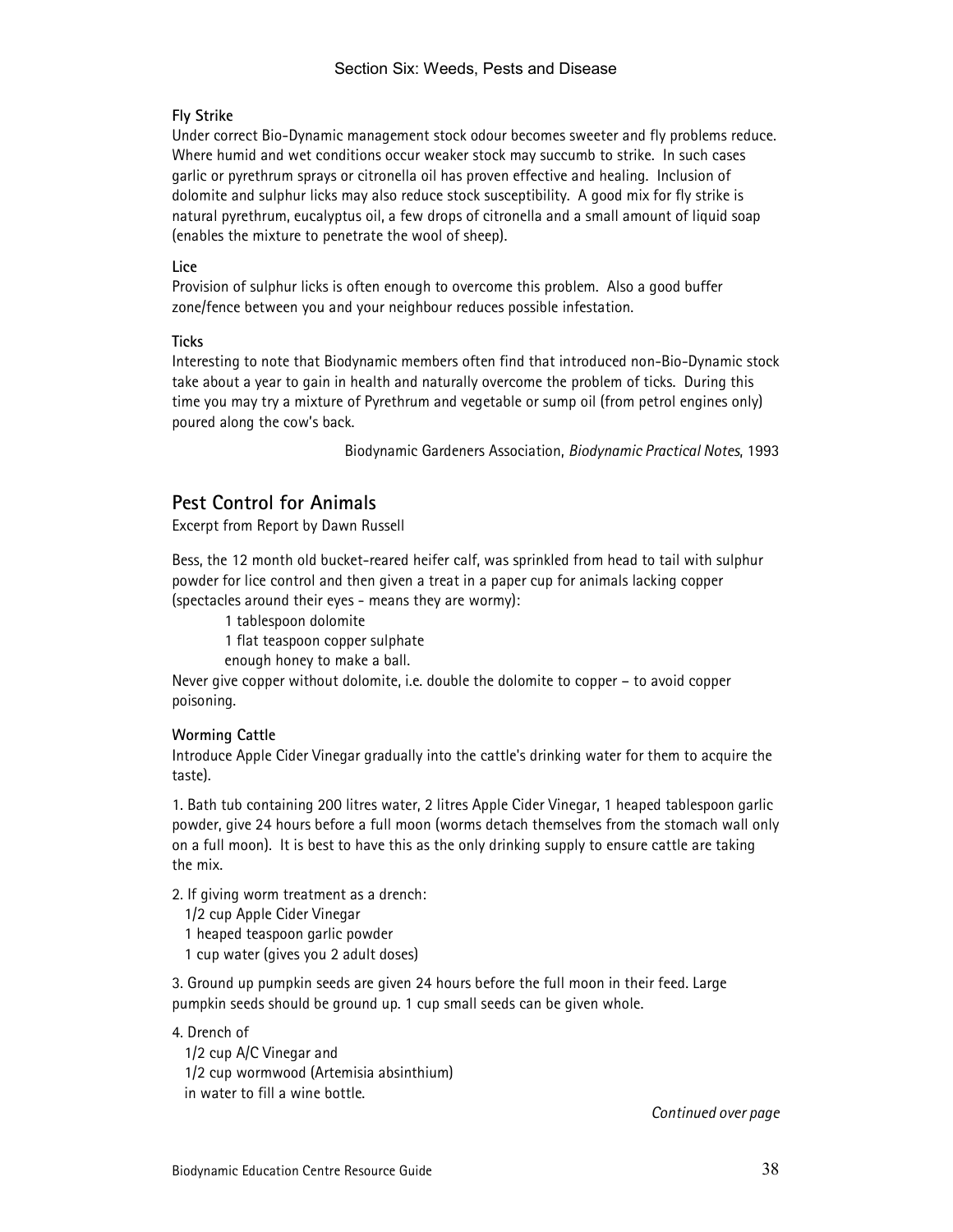Have fresh pick for cattle to go into the paddock after or during their worming. After sunlight exposure of the expelled manure, the worms perish after 6 weeks. Sheep can follow cattle within a few days and cattle can follow sheep after they are cleaned out. The gut bacteria are still alive in the animal and the following day they are still gaining weight. Do not overstock.

#### Wormwood for Dogs

1 large capsule per day for 3 days before full moon. Small dogs – 2 capsules.

Wormwood Infusion – Put 500g Wormwood leaves into 4 litres Apple Cider Vinegar and leave for a few months.

Injections used – VAM (for 3-day sickness, calving paralysis - a general pick me up), Vitamin C and Vitamin B12

#### Liver Fluke

Make a 750ml drench of strong tea (Liver Fluke cannot stand tannins. Helps to clean liver out and get functioning again). Give an injection of VAM.

#### Rock Salt

Given to cattle in winter in block form, for warmth and energy.

#### Itchy Mix for Horses

Pour a mix onto backs of horses:

- 1/2 cup cooking oil
- 1/2 cup cod liver oil
- 1 cup kerosene
- 1 tablespoon sulphur.

Diatomaceous Earth – used in dust bath for chickens.

Seaweed Meal Used in the mineral mix.

Injury on the horse – helped with 1 cup Apple Cider Vinegar and 1 teaspoon copper sulphate mixed with water made up to 500ml to disinfect. Use on foot rot and ringworm. One cup A/C vinegar in 1 cup water for any swelling on animals or for a dog's infected paw.

#### Lice

3 drops Neem Oil, 6 drops Tea Tree Oil in water in a 500ml spray bottle. Neem Oil available from health food stores.

Wormwood is put into capsules after grinding in a coffee grinder. A capsule filler is a very handy tool to have!

#### Hydatids Disease

Keep dogs wormed to stop hydatids getting into cattle or sheep.

**Ticks** 

For dogs give 5ml injected Vitamin C after tick bite. Neem oil and Sulphur are used for ticks on cattle.

The Feverfew flower has a dot in the centre of the flower and the Chamomile has lay back petals with a bulky centre. Feverfew is used particularly for migraines. Chamomile for a relaxant.

Hunter Valley Biodynamic Group Newsletter, No. 11, June 2002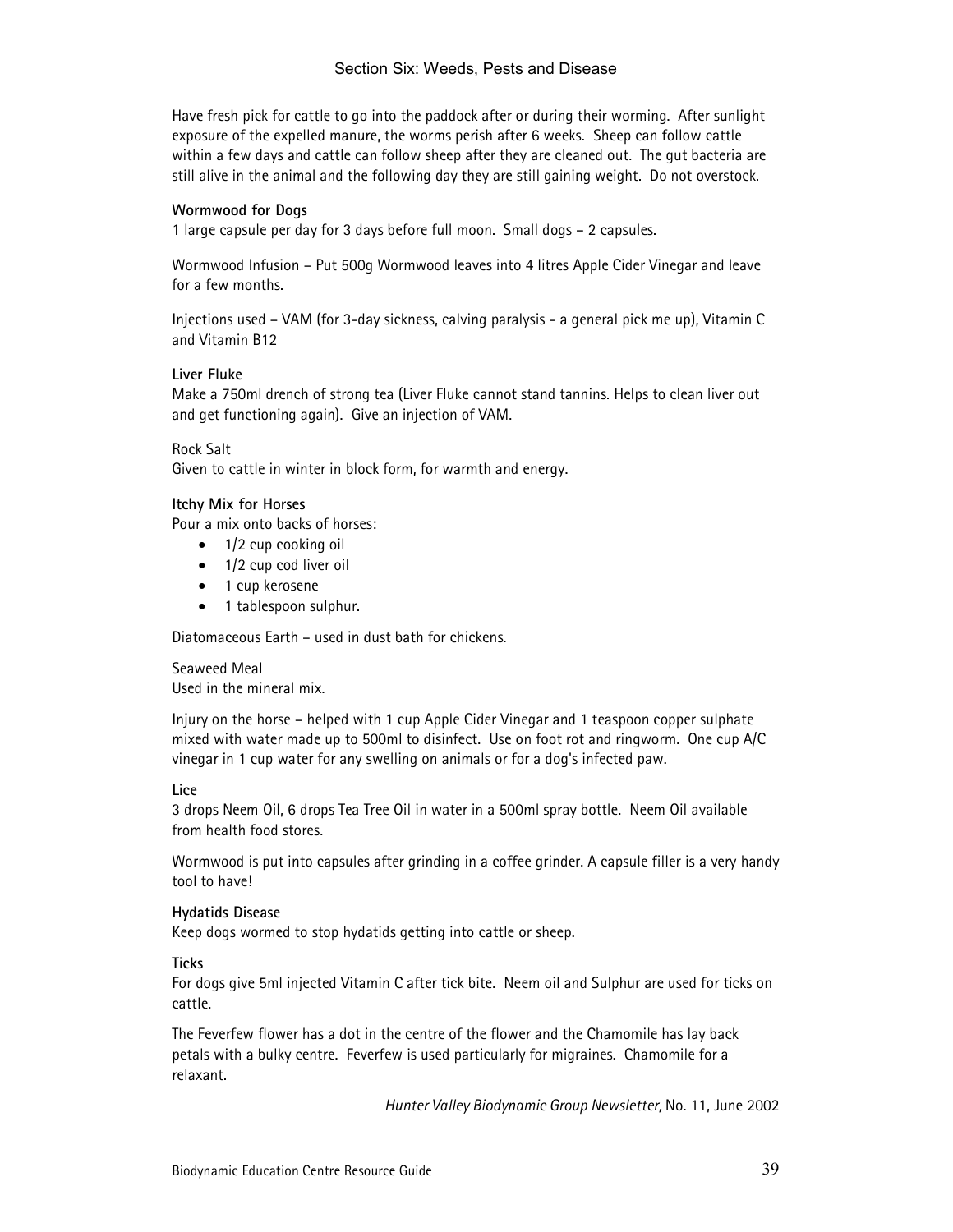# Cattle Ticks

Use Neem Oil, 4 drops in 500ml water and apply in a fine spray. Also give cattle sulphur.

Sourced from Hunter Valley Biodynamic Group

## Lice

"John suggests dolomite dusting of cattle for lice. The lice are an indication of malnutrition to some degree. This may be caused by lack of nutrition for the stock or overstocking of the available pasture. Once again if the health and management of the property are correct the animal's won't have problems. John suggests dolomite dusting of cattle for lice, and diatomaceous earth for lice on chooks."

Newsleaf, Journal of BDAA Australia, No. 71, p27

# Rhubarb Drench

One medium sized leaf of Rhubarb (Dinner Plate size) for every 400 to 500kg live weight beast. Chop or vitamise leaf finely, then dilute the substance with water and administer as a drench. It is very important to follow up this process twice more at three weekly intervals.

Biodynamic Gardeners Association, Biodynamic Practical Notes, 1993

# Pyrethrum Spray

Requirements: Well growing pyrethrum plant from the garden; Garlic oil; Eucalyptus oil; Pure soap flakes; Water

Cut up into small pieces 1kg of pyrethrum plant when in full flower. Place in a sealed container with 8 litres of water. Allow to brew for 3 weeks or so, shaking occasionally when you walk past to encourage extraction process. (The smell is not pleasant, but worth the effort!)

Strain and add the following to 1 litre of the pyrethrum mix: 1 cup garlic oil 2 tablespoons eucalyptus oil ½ cup pure soap flakes

Bottle and keep in cool, dark place until required. Ref: Bio Dynamic Agricultural Assoc. of Aust. Practical Notes

#### Johne's Diseases (mycobacterium paratuberculosis)

This disease is related to copper deficiency in our soils and food. The use of superphosphates (even with added copper) suppresses copper in the soil.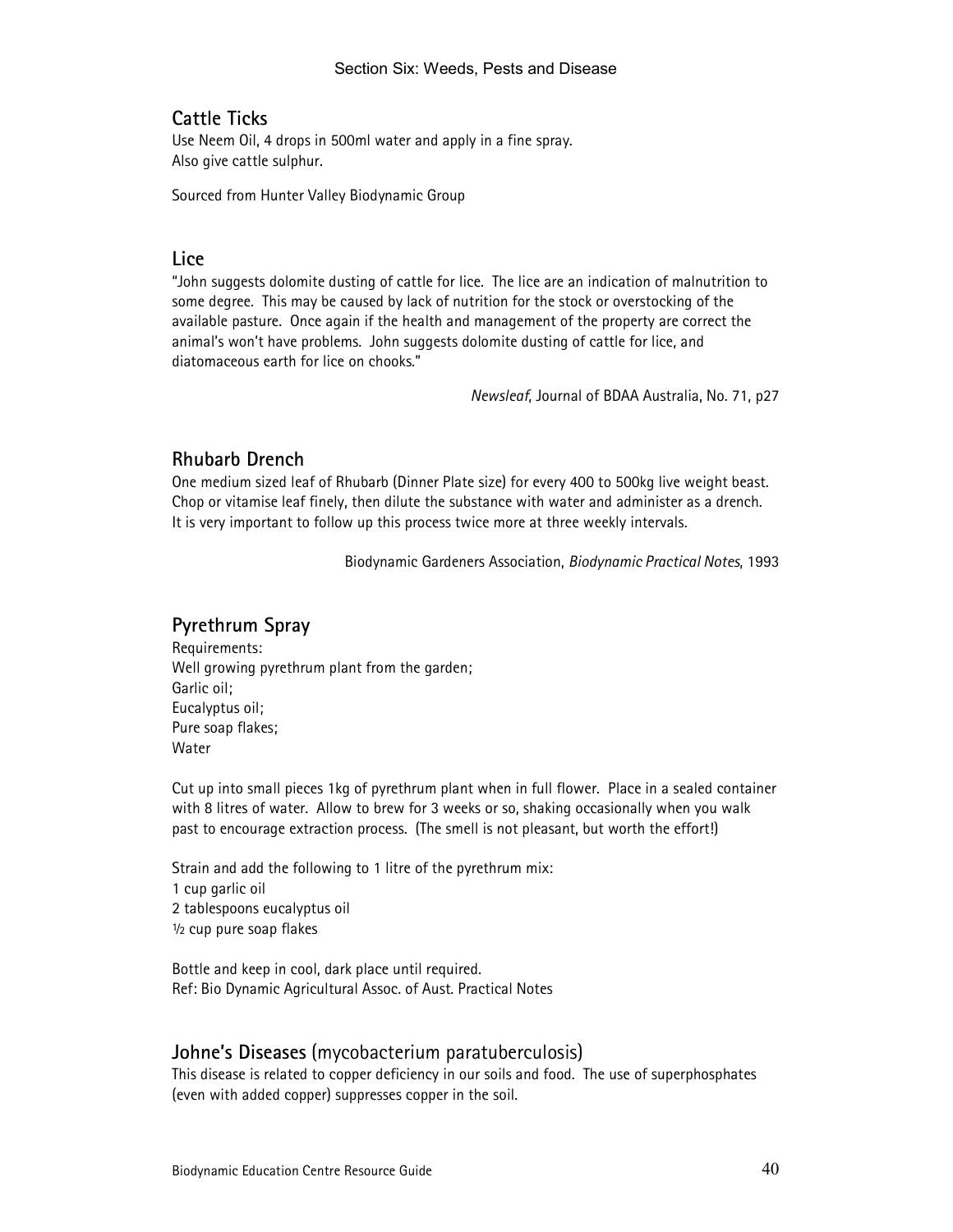# Bloat Control

Spray BD501 on pastures using appropriate times on the planting calendar

## Worm Drench for Cattle

Drenches for parasite control can be easily made using a range of ingredients such as apple cider vinegar, garlic and herbs such as tansy, wormwood, yarrow and comfrey. The effectiveness of all drenches can be improved by administering these 24 hours before the full moon.

#### Per horse or cattle per day

Brew 1 large handful dried American wormseed herb in 11/2 litres water (bring to boil, simmer three minutes, leave to steep eight hours or overnight best). Mix 2 tablespoons powered garlic with half a litre organic apple cider vinegar, and two tablespoons molasses. Combine with strained liquid from the American wormseed. Add water if necessary.

You can also add whole handfuls of apple cider vinegar or organic garlic to drinking troughs.

Mary Richardson, N.Z Harvests, BD Assoc. N.Z., Volume 57, No. 1, 2004

# Recipe for Worm Drench

5 litres cider vinegar 1 kg soaked garlic Soak together for a few months if required.

Chop finely and add herbs that are beneficial for worm treatments (wormwood and Allocasuarina; high silica content)

For lambs: a solution of copper sulphate and water mixed with powered charcoal.

For two adult doses ½ cup apple cider vinegar 1 heaped teaspoon of garlic powder 1 cup of water

If introducing to animals drinking water To one bathtub full of water add 2 litres of apple cider vinegar per 200 litres of water 1 heaped tablespoon garlic The most effective time to use any worm drench is two to three days before the full moon.

Liver Fluke Make a 750 ml drench of strong tea as liver fluke cannot stand tannins.

Lice 3 drops of neem oil 6 drops tea tree oil Put oils in water in a 500 ml spray bottle. or Dust animals with either sulphur or dolomite (lice are an indication of a lack of sulphur)